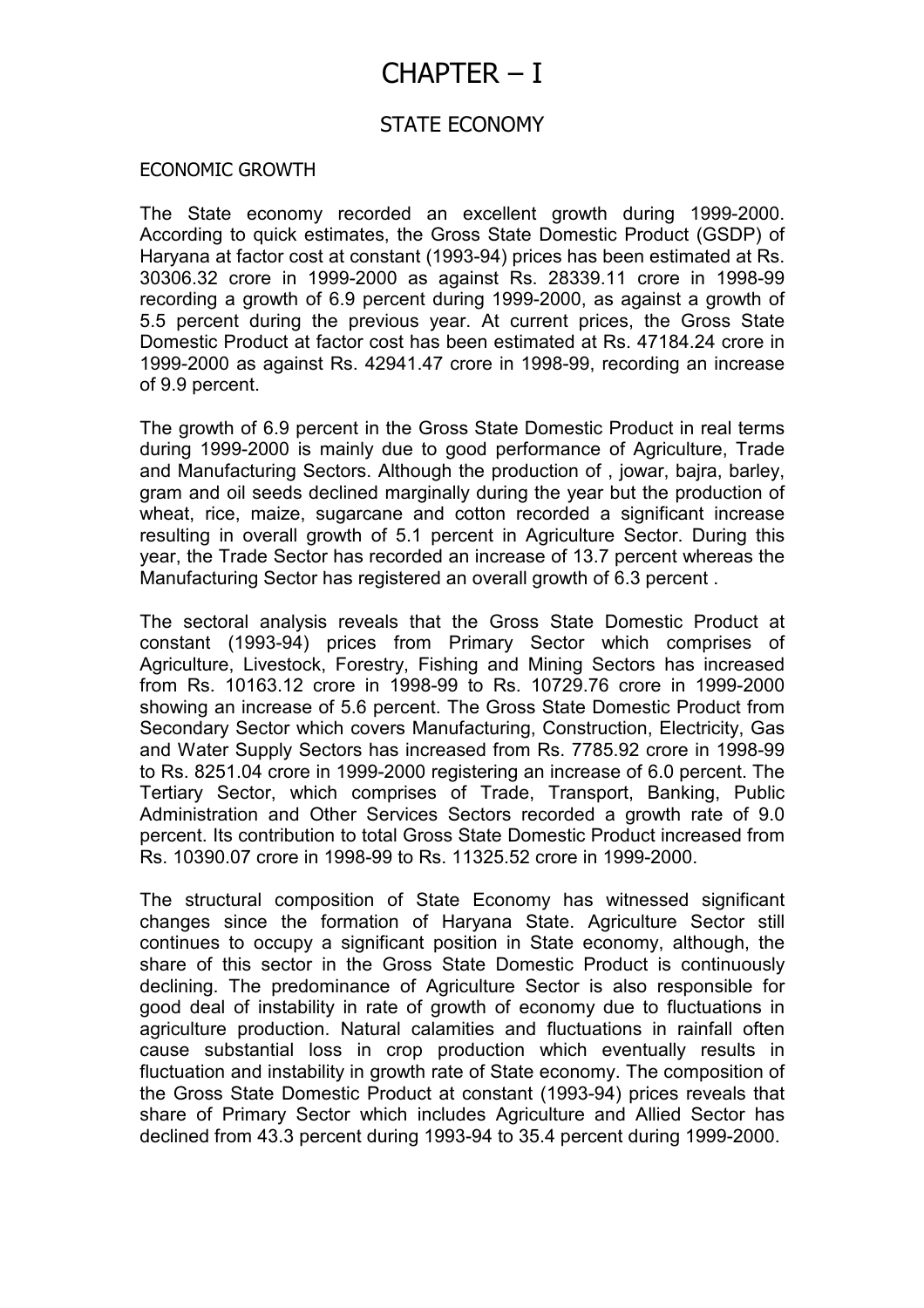Manufacturing Sector which occupies the second important place in the State economy after Agriculture and Allied Sector has witnessed a considerable improvement in its share. Its contribution has increased from 19.1 percent during 1993-94 to 21.6 percent during 1999-2000 reflecting healthy sign of industrialisation in the State. The share of Secondary Sector which also includes Manufacturing Sector has also increased from 24.7 percent during 1993-94 to 27.2 percent during 1999-2000.

Tertiary Sector which is a combination of different services like Trade, Transport, Banking, Public Administration, Education, Health etc. also witnessed significant increase in its share. Its share in Gross State Domestic Product at constant (1993-94) prices has increased from 32.0 percent during 1993-94 to 37.4 percent during 1999-2000. Trade Sector which occupies the third important place in State economy also witnessed an increase in its share in the Gross State Domestic Product and its share rose from 11.8 percent during 1993-94 to 14.6 percent during 1999-2000 at constant (1993-94) prices.

The composition of Gross State Domestic Product reveals that the share of Primary Sector is continuously declining whereas the share of Secondary as well as Tertiary Sectors is continuously increasing. It shows that the State Economy is shifting from Agriculture to Manufacturing and Services Sectors, which is a sign of healthy economy.

The Per Capita Income (per capita Net State Domestic Product) in real terms at constant (1993-94) prices has been estimated at Rs. 13463 during 1999- 2000 as against Rs. 12766 during 1998-99 showing an increase of 5.5 percent during 1999-2000, as against an increase of only 3.8 percent during the previous year. At current prices, the per capita income has been estimated at Rs. 21114 during 1999-2000 as against Rs. 19491 during 1998- 99.

### PRICE SITUATION

Fiscal and Monetary Policies which have an important bearing on the price situation are exclusively in the control of Government of India. State Government has a very limited scope in checking the rise in prices. At best, the State Government can besides maintaining efficient public distribution system, check black marketing, hoarding and profiteering in commodities. The State Government has, by and large, been quite successful in this direction. As compared to 1999-2000, the price situation in the State witnessed an upward trend during the year 2000-2001. A similar trend is also visible at the National level. The price behaviour of wholesale prices and retail prices in Haryana vis-à-vis National Level is as under :-

### Wholesale Prices

The rising trend in the wholesale prices of agricultural commodities witnessed during the last two years was reversed during the year, 2000. The Index Numbers of Wholesale Prices of Agricultural Commodities (Base 1980- 81=100) in Haryana, has shown a fall of 8.2 percent from 428.2 in November,1999 to 393.1 in November 2000, as against a rise of 1.9 percent during the corresponding period of the last year. The fall was solely on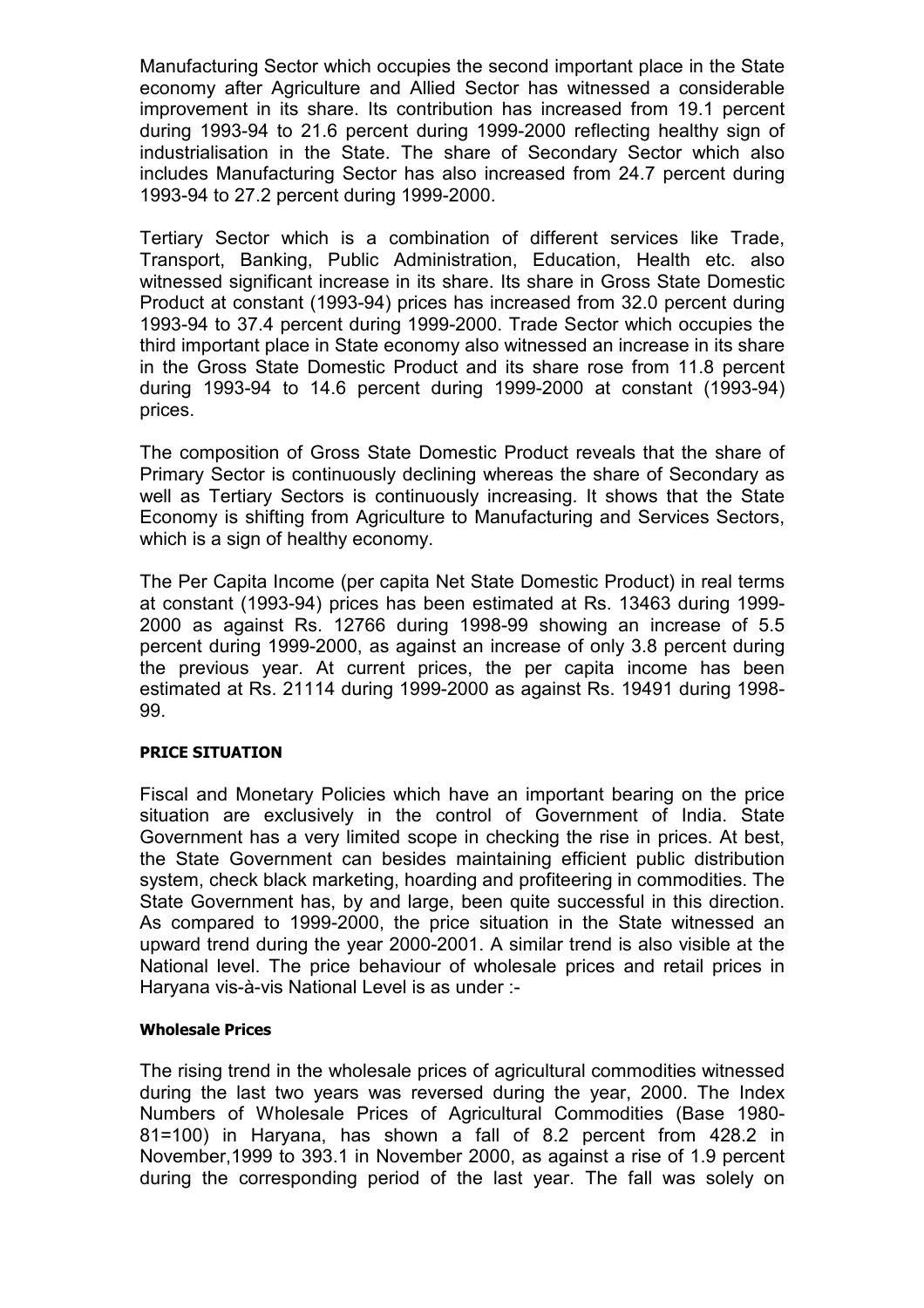account of grains, oilseeds and other crops (potatoes and dry chillies) which recorded a decrease of 14.1, 12.0 and 18.0 percent respectively. Pulses, fibre and gur, however, witnessed an increase of 19.6, 7.1 and 5.2 percent respectively.

### Retail Prices

The All India Working Class Consumer Price Index (Base 1982=100) was 438 in November 1999 and 450 in November, 2000, thus showing an increase of 2.7 percent. The Consumer Price Index in Haryana State also exhibited a similar trend. The Haryana State working class consumer price index (Base 1982=100) rose from 392 in November,1999 to 403 in November,2000, thus registering an increase of 2.8 percent. On an annual average basis, the rise was 2.9 percent in 2000 as compared to 4.9 percent in the preceding year.

### PUBLIC DISTRIBUTION SYSTEM

Public Distribution System (PDS) is the chief instrument to meet twin objective of price stability and making available essential commodities at easily affordable price especially for the poor. At the time of creation of Haryana, P.D.S. was of a very small size having only 1518 fair price shops, (988 in rural areas and 530 in urban areas) catering to about 15 lakh ration card holders. However, with the passage of time, it has expanded to almost every nook and corner of the State. It has been reorganised and streamlined from time to time to accommodate human needs. As on 31.01.2001, there is a big network of 7756 fair price shops,( 5251 in the rural areas and 2505 in the urban areas) catering to about 44.21 lakh ration card holders having 2.14 crore units. Today, no consumer has to travel more than 1.5 kilometer to get P.D.S. items. At present, under the Targetted Public Distribution System, 20 kgs. of atta is being made available to the below poverty line families @ Rs. 5.65 per kilogram per month.

### POVERTY ALLEVIATION & WELFARE SCHEMES

The State Government has been constantly making efforts to eradicate poverty in the State by assisting people living below the poverty line through various schemes, in order to break the vicious circle of poverty. Necessary steps are being taken to identify the poorest of the poor families and distribution of pink coloured ration cards under "Antyodaya Anna Yojana", a new programme of the Government of India. The eligible families would be entitled to receive 25 kgs. of foodgrains at highly subsidized rates. The State has also taken up several measures for carrying out socio-economic programmes especially for the welfare of the backward classes, handicapped persons, destitute women and weaker sections by adopting a policy of one job for one family, permits to unemployed youths for operating Maxi-cabs, introduction of " Sulabh Shauchalayas," liberation of Scavengers from their traditional occupation of manual removal of night- soil and universalisation of education .

Among the poverty alleviation programmes, "Swarnjayanti Gram Swarozgar Yojana" ( earlier known as IRDP) is the main development programme, which aims at ameliorating the economic condition of the rural people living below poverty line. During 1999-2000, an amount of Rs. 4150.41 lakh as loan was disbursed to 14618 Swarozgaris as against Rs. 2797.42 lakh to 16743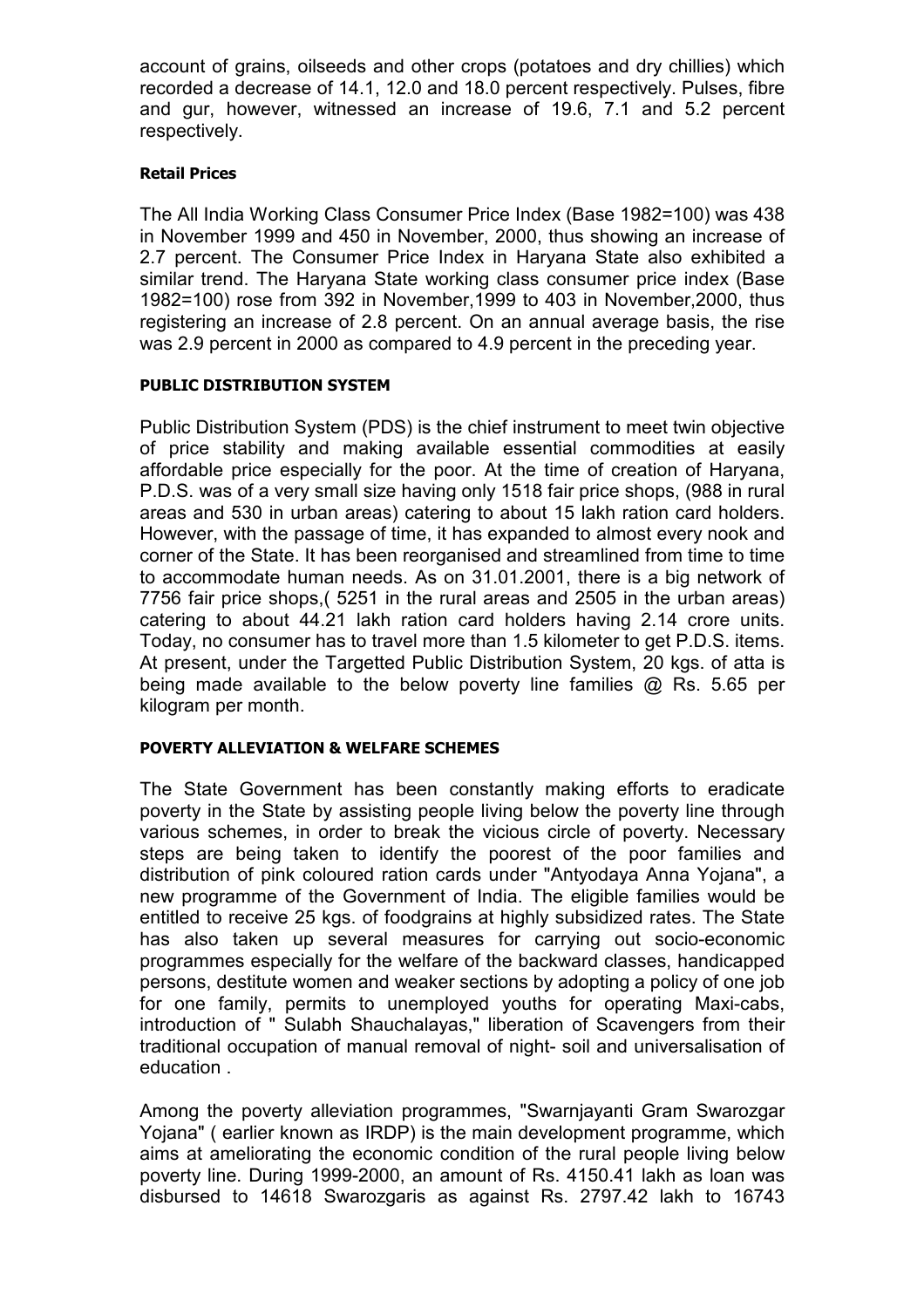beneficiaries during 1998-99 under this programme. During the current financial year, 13392 Swarozgaris have been assisted upto 31.12.2000 and Rs. 3971.72 lakh was disbursed as loan. Out of 13392 Swarozgaris, 5708 Swarozgaris belong to Scheduled Castes category.

Under "Indira Awaas Yojana " (IAY), 7991 houses have been constructed and construction work of 1538 houses was in progress at the end of December, 2000. An expenditure of Rs.1395.81 lakh has already been incurred under this programme against the allocation of Rs.1561.33 lakh during the current financial year.

Under " Jawahar Gram Samridhi Yojna" , employment to the tune of 13.41 lakh mandays have been generated upto 31st December 2000.

"Employment Assurance Scheme" is being implemented to provide additional wage employment opportunities and to create durable community, social and economic assets. Against an allocation of Rs. 1797.68 lakh for the year 2000- 2001, the implementing agencies have spent a sum of Rs. 2011.49 lakh by the end of December,2000 for generating 11.26 lakh mandays.

As far as the urban areas are concerned "Swarn Jayanti Shahari Rozgar Yojana (SJSRY)" provides gainful employment to the urban un-employed and under-employed through setting up of self employment ventures providing wage employment through skills development training. Under this programme, subsidy of Rs. 61.42 lakh and loan of Rs. 368.52 lakh has been given to 1228 beneficiaries upto December, 2000.

Old Age Pension Scheme prevalent in the State has been based on economic criteria and the eligibility age is 60 years or more so as to give the benefit to the really poor and needy persons. The monthly pension was raised from Rs.100 to Rs 200 for senior citizens of Haryana domicile, who are 60 years or more from November, 1999. The norms of the existing scheme were relaxed to widen its scope. A fresh survey was conducted to identify new beneficiaries of the old age pension scheme. Under this scheme, 9.71 lakh senior citizens have been covered upto 31-12-2000.

A Widow Pension Scheme is also being implemented to provide security and financial assistance to widows and destitute women. Under this scheme, widows and destitute women aged 18 years and above, who have no other financial support, are provided pension at the rate of Rs.200 instead of Rs. 100 per month from November, 1999. A total of 2.90 lakh such women had been benefitted upto 31-12-2000.

The State has also taken a number of steps for rehabilitation of blind, deaf, handicapped and mentally retarded persons in the State. As many as 62,800 physically handicapped persons are being provided pension at the rate of Rs. 200 instead of Rs.100 per month from November 1999. Scholarship ranging from Rs.100 to Rs.500 per month are being given to handicapped students. Un-employment allowance to the educated handicapped persons ranging from Rs.150 to Rs.250 per month and retainership allowance @ Rs.1500 per month is being given to blind caners.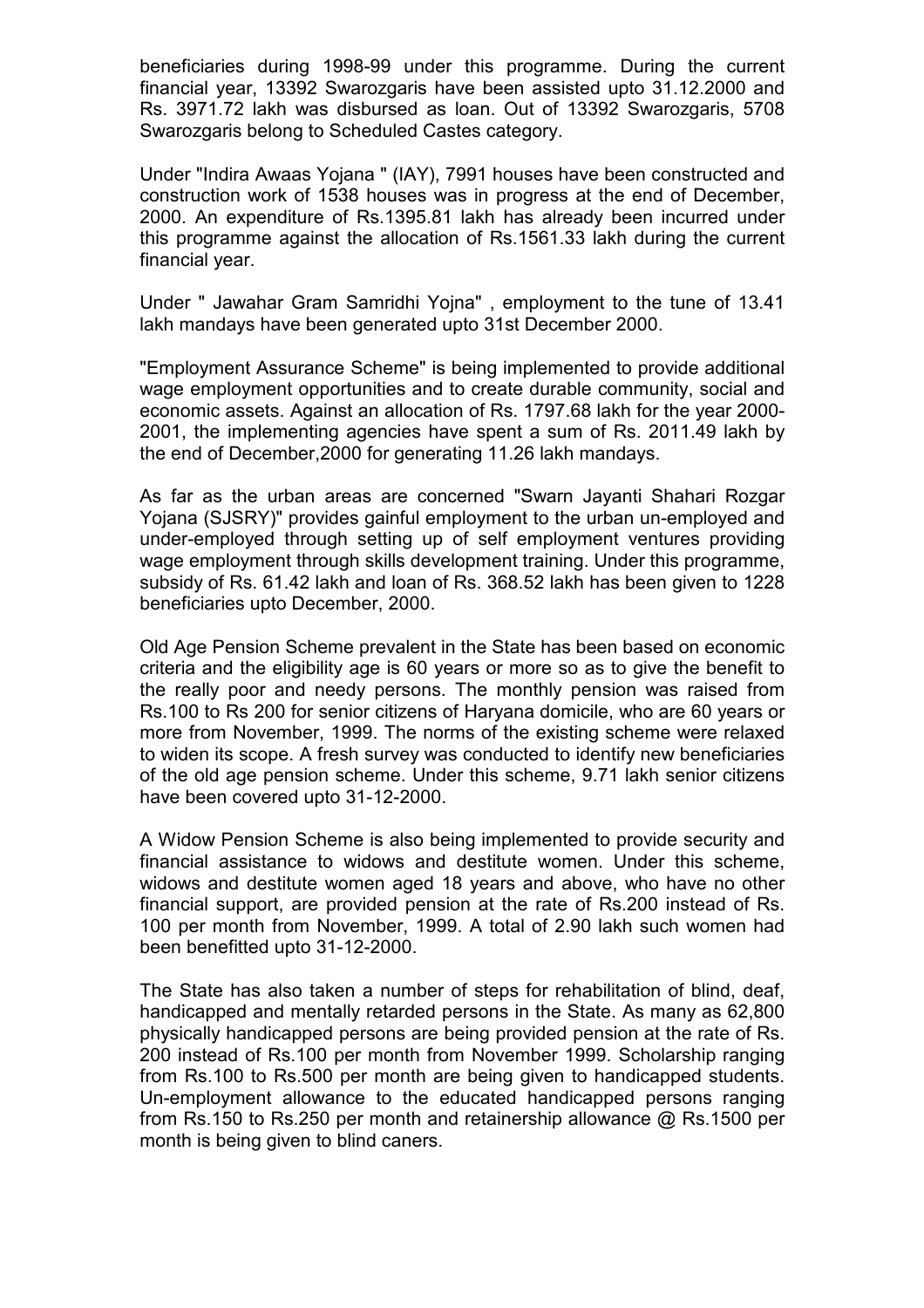Under "Kanya Dan" scheme , girls belonging to the Scheduled Castes and Scheduled Tribes families living below poverty line are given Rs. 5100/- on their wedding. During the year 2000-2001(up to Dec.,2000) 1839 beneficiaries have been covered under this scheme as against 1551beneficiaries covered during the year 1999-2000.

A Directorate of Women & Child Development is functioning for overall Development and Empowerment of Women & Children. The State Government has set up a State Commission for Women to protect the constitutional and legal rights of the women and to improve the status of women. Integrated Child Development Services Scheme is being implemented in 111 rural blocks and five cities of the State, through which supplementary nutrition is being provided to 9.94 lakh children between 6 months to 6 years of age and 2.35 lakh pregnant and nursing mothers. During the year 2000-2001, a sum of Rs. 2356.00 lakh will be spent on supplementary nutrition. In addition to this, 2.85 lakh, 2.77 lakh, 2.78 lakh and 2.75 lakh children have been immunized against BCG, DPT, Polio and Measels respectively and 2.57 lakh pregnant women have been immunized against TT upto December, 2000 through net work of ICDS scheme. To eradicate mal-nutrition amongst children (under 3 years) by increasing nutritional coverage, a new initiative under " Pardhan Mantri Gramodaya Yojana" has been introduced during 2000-2001.

Year 2001 is being celebrated as Women 's Empowerment Year. The State Government has drawn up a calendar of activities to be conducted every month, through-out the year for creating awareness and focus on issues concerning Women Empowerment. The Haryana Government has also taken the initiative to formulate the perspective plan for women empowerment for which the task force has been decided to be constituted. It has been decided to up-grade the Women Awareness and Management Academy, Rai to the level of Regional Gender Training Institute for imparting training on gender sensitization to grass root workers.

The 2nd phase of UNFPA assisted " Women's Empowerment and Development Project " started from 1.1.1999 for three years is being implemented in Mahendergarh and Rewari districts at a total cost of Rs. 1561.10 lakh. Under this project various types of activities and trainings have been conducted for empowerment of women through social mobilisation and making interventions in the area of health and education. A sum of Rs. 943.48 lakh has been spent on various activities under the project up to December,2000, during IInd phase . Similarly, Rural Women's Development and Empowerment Project is being implemented through Haryana Women Development Corporation in three districts namely, Sonepat, Jind and Bhiwani with assistance of World Bank/ IFAD. The emphasis of the project is to promote Self Help Groups for Women Empowerment . The project proposes to form 600-1200 Self help groups through which the quality of the life of 12000-24000 rural families will improve.

The Haryana Scheduled Castes Finance & Development Corporation has provided the financial assistance to 6749 Scheduled Caste persons during the year 2000-2001 ( upto Dec.2000) The Haryana Backward Classes and Economically Weaker Sections Kalyan Nigam has provided financial assistance to 1374 persons beloging to Backward Classes & Minority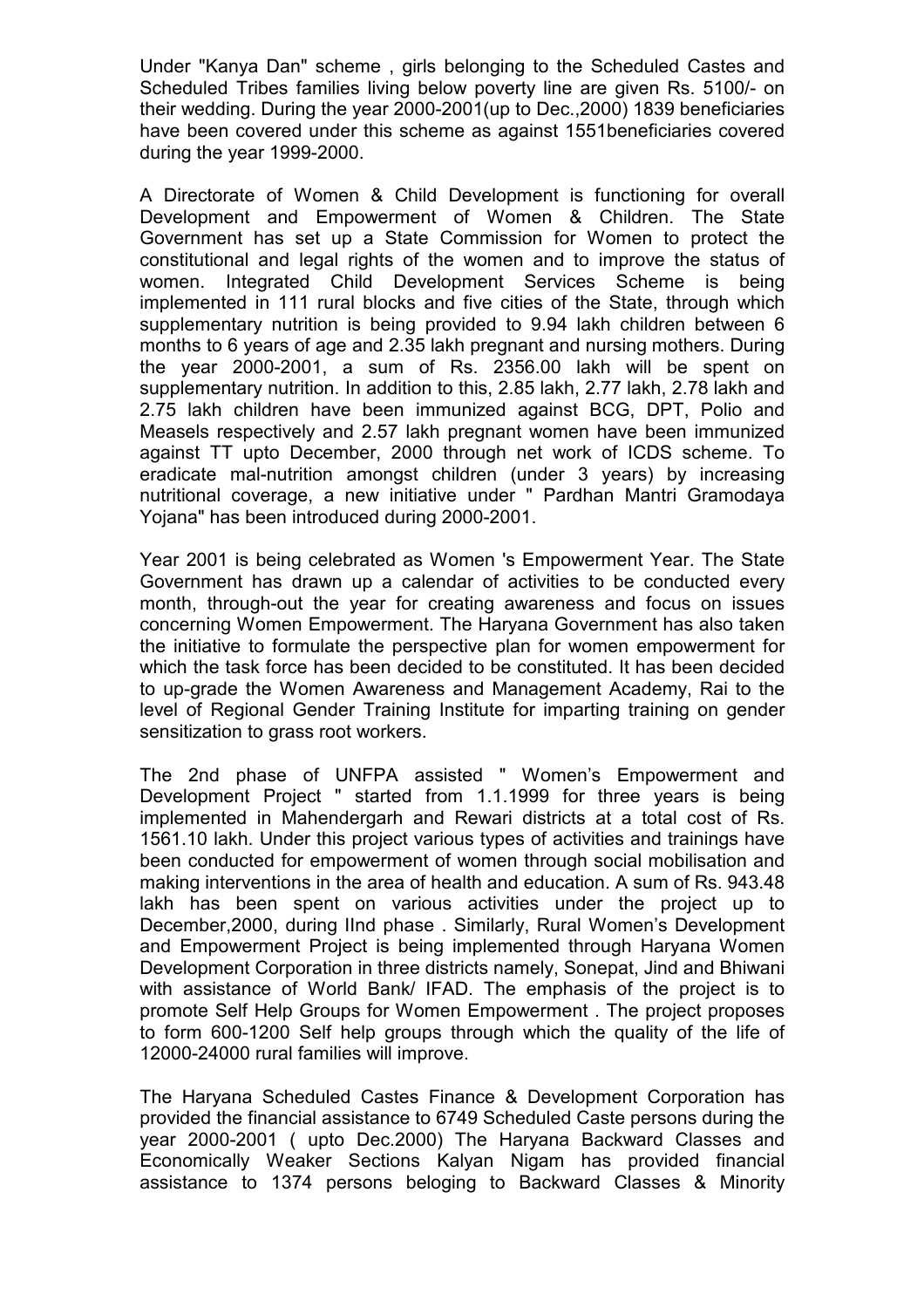Community amounting to Rs. 3.79 crore during the year 2000-2001(Up to Dec.,2000) against a target of 2260 persons belonging to Backward & Minority Community amounting to Rs.7.30 crore as financial assistance.

The State Government has taken necessary initiative and steps to maintain industrial safety and climate of harmonious industrial relations. As a sequel to the efforts made, level of industrial safety has improved and industrial relations have been satisfactory. The incidence of accidents in the State is 0.90 per thousand workers per year as compared to national average of 13. Minimum wages of the unskilled workers of the state are Rs. 1914.86 per month (w.e.f. 1.7.2000) and are updated half yearly to fully neutralize the increase in consumer price index relating to working class. An amount of Rs. 8.52 lakh have been disbursed to the industrial workers and their dependents under various welfare schemes, run by Labour Welfare Board during the financial year 2000-2001.

The " Vridh Vishram Greh Scheme" launched during the year 2000  $(25<sup>th</sup>$ Sept.2000), is another landmark for the welfare of Aged Persons. These would provide a common place to the Senior Citizens to relax and share their moments with others in rural areas . The poor aged persons would be provided free treatment and food at these ''Vishram Greh's'' and these nodal points would serve as day-care centre for old age persons.

\*\*\*\*\*\*\*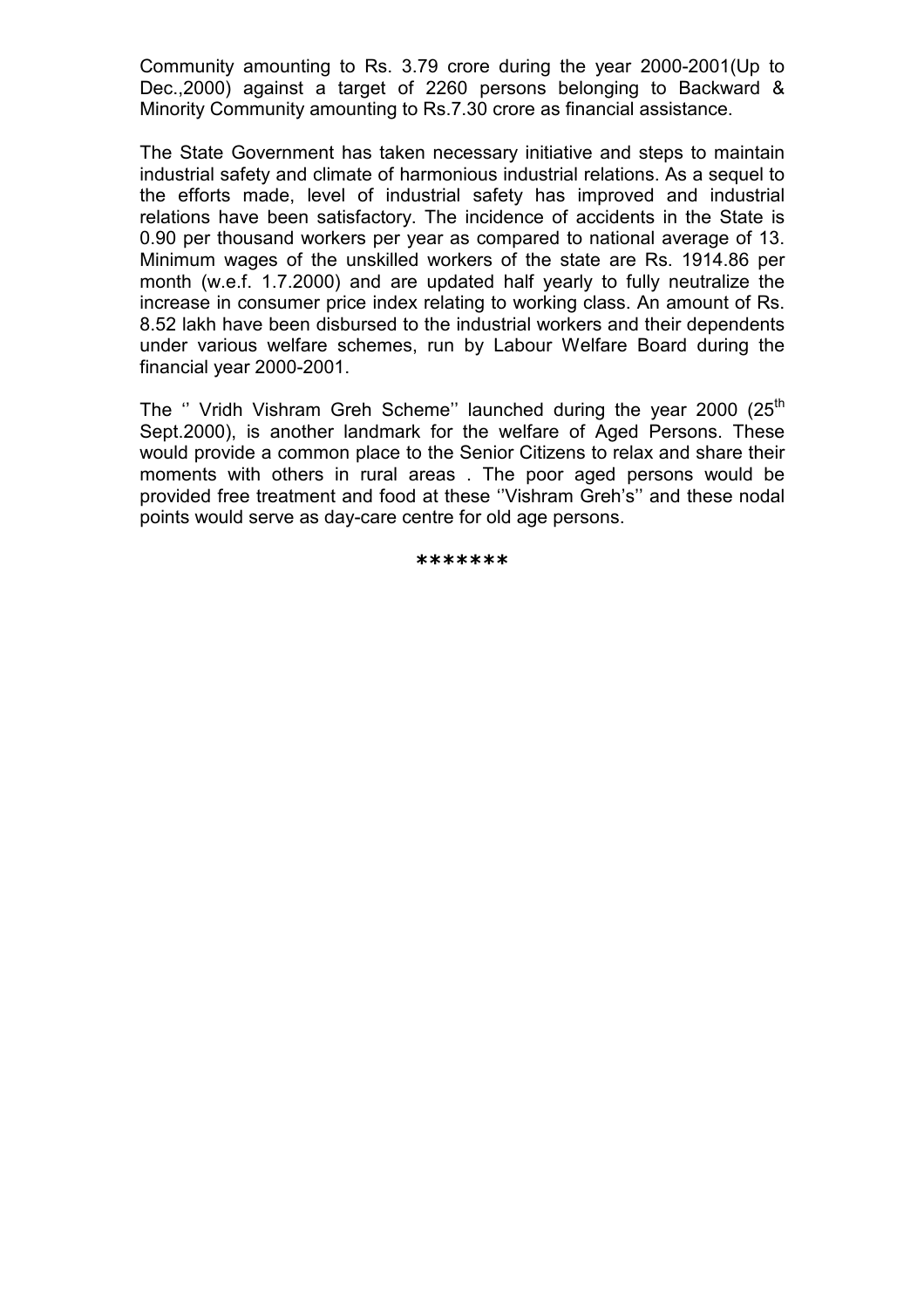### CHAPTER- II

### SECTORAL REVIEW

Sectoral Review of the performance of the economy during 1999-2000 and 2000-2001 is as follows: -

### **AGRICULTURE**

Agriculture occupies the most prominent position in the State's economy, as it is the mainstay of more than 75 percent of the State's population. About 35 percent of the total income of the State come from Agriculture including livestock. Haryana has maintained its lead in agricultural production in the country.

Haryana has already emerged as a significant contributor of food grains to the Central pool . The State has achieved an all time high production of foodgrains which touched the mark of 130.69 lakh tonnes despite drought like conditions prevailed in the State during the year 1999-2000. Still there exists drought like situation in Bhiwani, Mahendergarh, parts of Hisar, Rewari, Jind and Sirsa districts.

There is limited scope for increasing the cultivable area in the State. The percentage of net area sown to total area of the State has been fluctuating between 81 percent to 83 percent since 1984-85. Haryana seems to have reached a saturation point as far as net area sown is concerned. The agriculture production can only be increased through enhanced cropping intensity, change in cropping pattern, improvements in seeds of high yielding varieties and with the availability of better post harvest technology.

The State Government have introduced some welfare measures for the farming community e.g. the system of charging registration fee imposed for transfer of ancestral property between brothers and sisters has been abolished and the State Government has implemented Kisan Credit Card and revolving Cash Credit Scheme for socio-economic uplift of the Kisans. Besides this, Government has reintroduced the scheme of giving half of the sale proceeds of trees growing along canals, roads and railway lines to the farmers.

### Area under Crops

The total area under crops has increased considerably since 1970-71. Cropping Intensity in the State has enhanced from 139.0 in 1970-71 to 174.2 during 1998-99. The agriculture scene in the State is dominated by paddy-wheat rotation, causing degradation in soil fertility and further fall in the under ground water level.

The table below gives the area under major crops in State.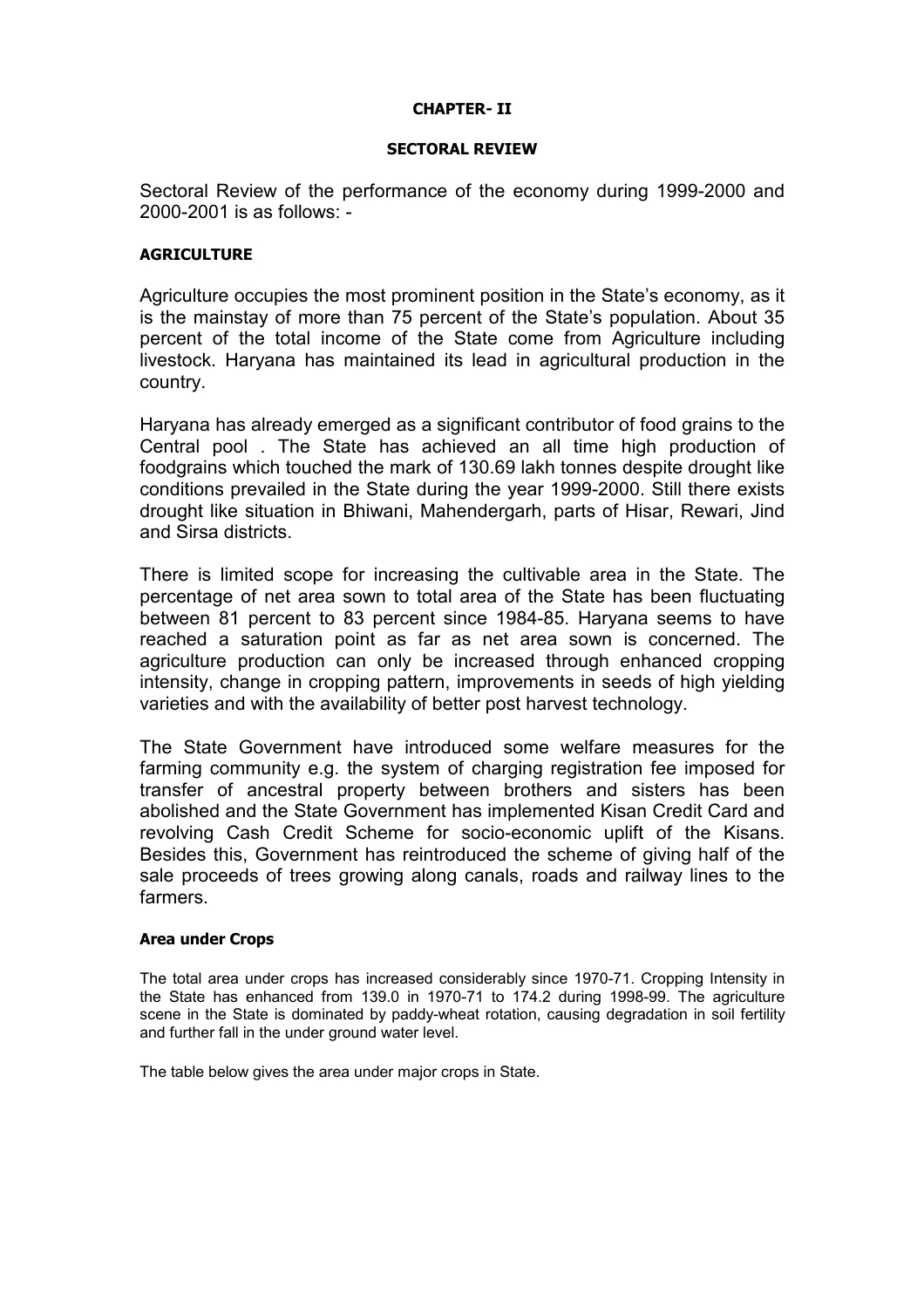Area under crops (000Hect.)

| Year     | Wheat | Rice | Total<br>Food<br>Grains | Sugar<br>iCane | Cotton | Oil<br>Seeds | <b>Gross</b><br>Area<br>Sown |
|----------|-------|------|-------------------------|----------------|--------|--------------|------------------------------|
| 1966-67  | 743   | 192  | 3520                    | 150            | 183    | 212          | 4599                         |
| 1970-71  | 1129  | 269  | 3868                    | 156            | 193    | 143          | 4957                         |
| 1980-81  | 1479  | 484  | 3963                    | 113            | 316    | 311          | 5462                         |
| 1990-91  | 1850  | 661  | 4079                    | 148            | 491    | 489          | 5919                         |
| 1995-96  | 1972  | 830  | 4021                    | 144            | 652    | 611          | 5974                         |
| 1996-97  | 2017  | 831  | 4026                    | 162            | 653    | 673          | 6074                         |
| 1997-98  | 2057  | 914  | 4187                    | 141            | 632    | 616          | 6143                         |
| 1998-99  | 2188  | 1086 | 4482                    | 128            | 583    | 526          | 6320                         |
| 1999-00* | 2314  | 1087 | 4286                    | 133            | 546    | 484          | 6193                         |

### \* Provisional

The above table shows the dominance of wheat and rice crops in the gross area sown. The percentage of area under these two crops to the total gross area sown in the State has increased from 28 percent during 1970-71 to 55 percent during 1999-2000. However, during the last five years, the area under these crops has shown moderate change. Though efforts have been made to break dominance of the wheat- paddy rotation, yet no tangible achievement has been made in this regard during 1999-2000.

The area under wheat and rice was 21.88 lakh hectares and 10.86 lakh hectares in 1998-99 and 23.14 lakh hectares and 10.87 lakh hectares during 1999-2000. The area under wheat and rice is continuously increasing since 1966-67 whereas area under commercial crops i.e. sugarcane, cotton and oilseeds fluctuates every year.

### Agricultural Production

Production of total foodgrains in Haryana increased from 47.71 lakh tonnes in 1970-71 to 130.69 lakh tonnes in 1999-2000 showing an increase of 174 percent. Wheat and rice played a major role in pushing up the agricultural production. The production of rice which was 4.60 lakh tonnes in 1970-71 increased to 25.94 lakh tonnes in 1999-2000 thereby showing tremendous increase of 464 percent. Similarly, the production of wheat which was 23.42 lakh tonnes in 1970-71 increased to 96.42 lakh tonnes during 1999-2000 showing an increase of 312 percent.

The Table below gives the production under major crops in the State:--

Agriculture Production

### (000 Tonnes)

| ∣Year        | Total<br>Food<br> Grains | <b>Wheat Rice Oil</b> |      | Seeds | Cotton(000bales) Sugarcane | ∣(Gur) |
|--------------|--------------------------|-----------------------|------|-------|----------------------------|--------|
| 1966-<br>167 | 2592                     | 1059                  | 1223 | 92    | 288                        | 510    |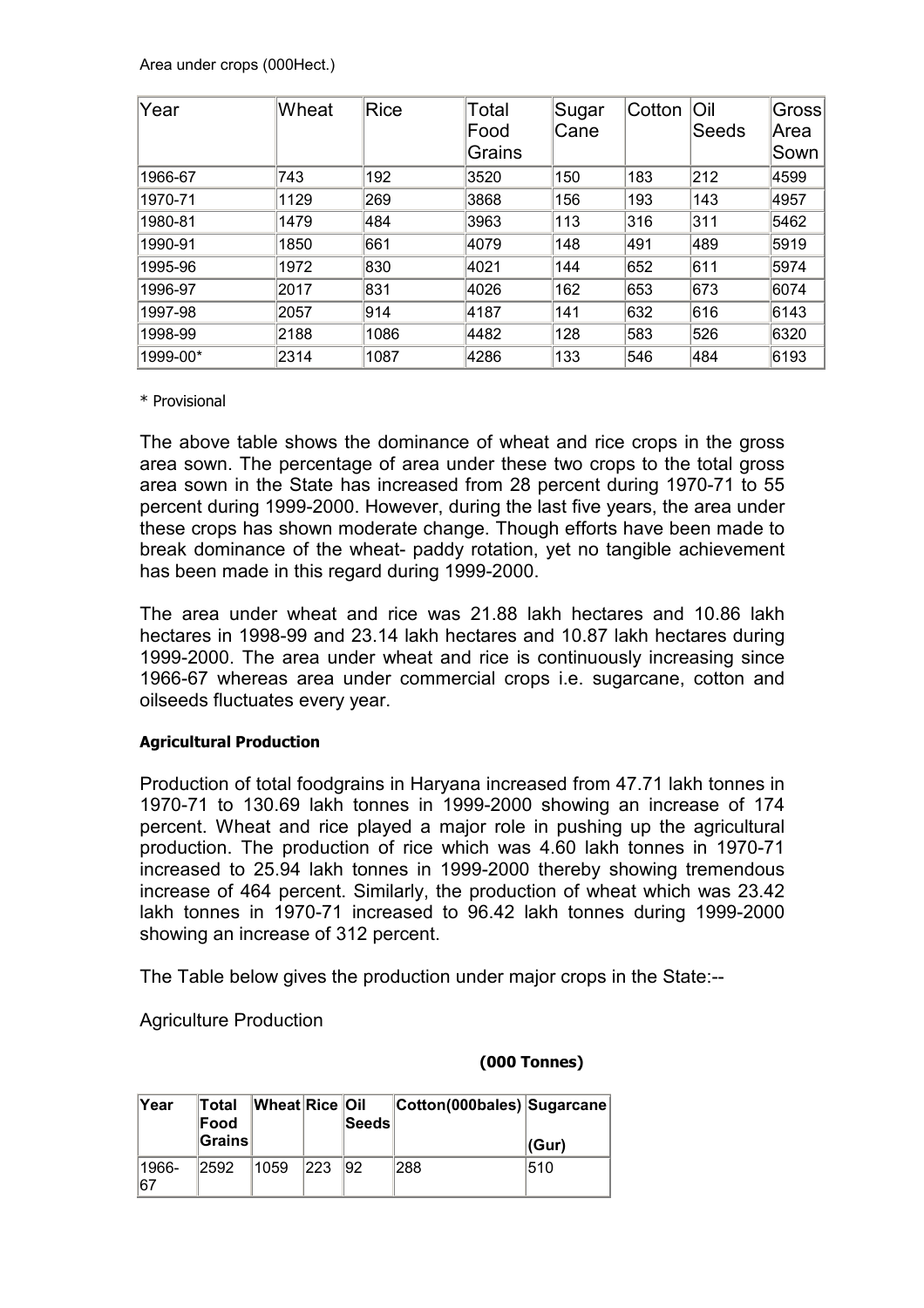| 1970-<br>71    | 4771  | 2342 | 460      | 99 | 373  | 707 |
|----------------|-------|------|----------|----|------|-----|
| 1980-<br>81    | 6036  | 3490 | 1259 188 |    | 643  | 460 |
| 1990-<br>91    | 9559  | 6436 | 1834 638 |    | 1155 | 780 |
| 1995-<br>96    | 10172 | 7291 | 1847 783 |    | 1284 | 809 |
| 1996-<br>97    | 11448 | 7826 | 2463 985 |    | 1507 | 902 |
| 1997-<br>98    | 11332 | 7528 | 2556 456 |    | 1107 | 750 |
| 1998-<br>$99*$ | 12105 | 8568 | 2432 653 |    | 874  | 701 |
| 1999-<br>$00*$ | 13069 | 9642 | 2594 642 |    | 1309 | 739 |

The production of sugarcane (Gur) during the year 1999-2000 rose to 7.39 lakh tonnes from 7.01 lakh tonnes during 1998-99 recording an increase of 5.42 percent.

The production of foodgrains is expected to be around 130.69 lakh tonnes in 1999-2000 as compared to 121.05 lakh tonnes during 1998-99. However, due to drought conditions, the production of pulses declined from 3.23 lakh tonnes in 1998-99 to 0.79 lakh tonnes during 1999-2000.

Index of Agriculture Production (Base Triennium ending 1981-82=100) increased from 202.38 in 1998-99 to 221.94\* in 1999-2000. The index of foodgrains and non-foodgrains production increased from 203.71 and 199.01 in 1998-99 to 217.51\* and 233.20\* in 1999-2000 respectively.

As a result of higher production of foodgrains, the State of Haryana is one of the largest contributors of food grains to the Central pool. State Government is also fully committed to provide remunerative prices and timely

\* Provisional

support to the farmers by purchasing wheat and paddy at the Minimum Support Price, on a large scale, through a net work of about 365 purchase centres. During 2000-2001, the Government agencies purchased 44.97 lakh of wheat and 13.60 lakh tonnes of paddy, which is an all time record.

### Yield Rates of Principal Crops

Yield rates per hectare in Kgs. of various crops during 1999-2000 were, wheat 4167, rice 2386, as compared to All India average yield of 2621 and 1985 for wheat and rice respectively. Year-wise yield rates of wheat and rice is as under:--

| <b>Yield Rates of Principal Crops</b><br>hectare) | (Kgs. Per)   |      |              |      |  |  |  |
|---------------------------------------------------|--------------|------|--------------|------|--|--|--|
| <b>I</b> ndia<br>Haryana                          |              |      |              |      |  |  |  |
| Year                                              | <b>Wheat</b> | Rice | <b>Wheat</b> | Rice |  |  |  |
| 1990-91                                           | 3479         | 2775 | 2280         | 1740 |  |  |  |
| 1995-96                                           | 3697         | 2225 | 2483         | 1797 |  |  |  |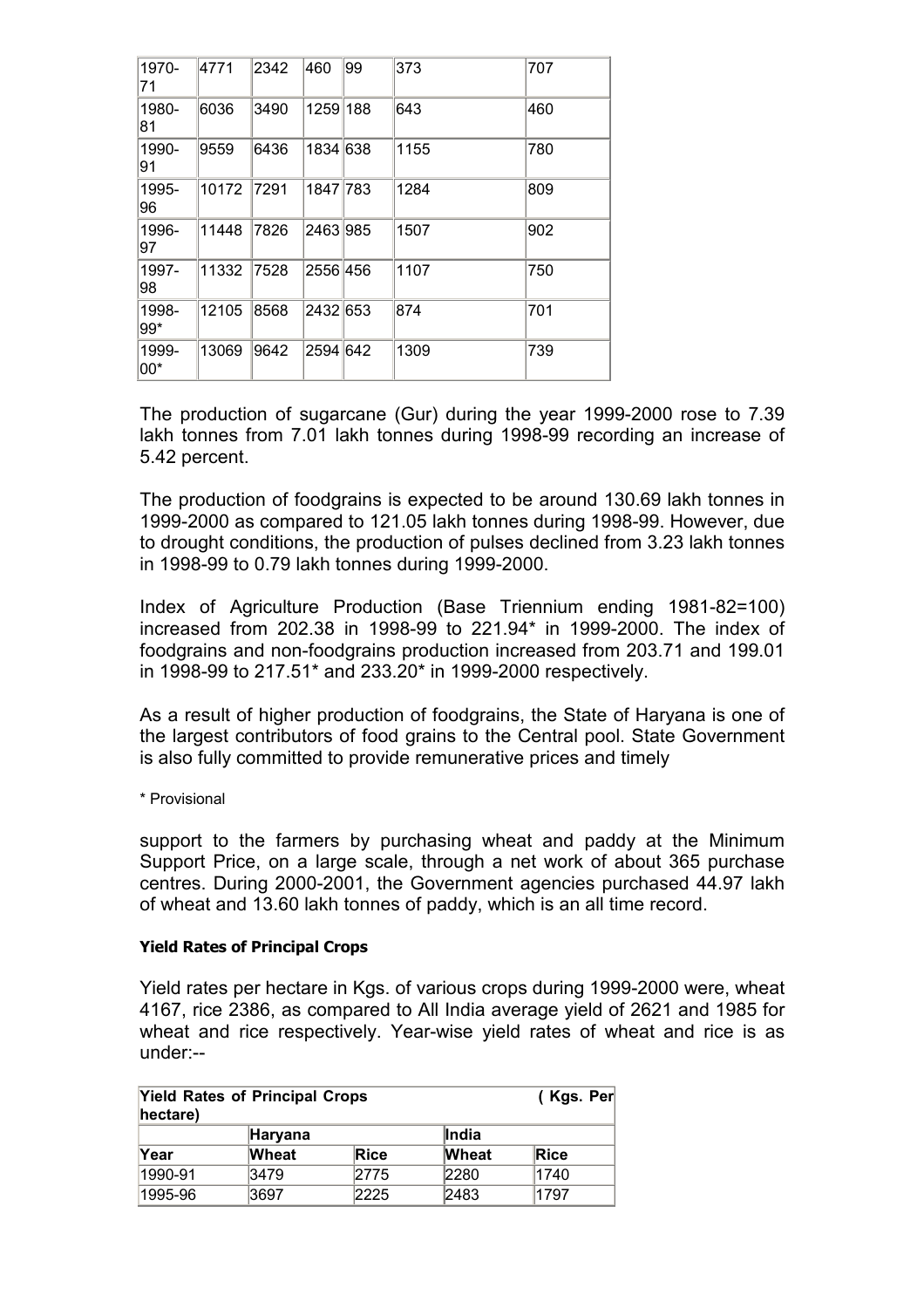| 1996-97     | 13880 | 2967  | 2679 | 1882 |
|-------------|-------|-------|------|------|
| ∣1997-98    | 13660 | 12800 | 2485 | 1900 |
| 1998-99     | 13916 | 2239  | 2583 | 1928 |
| l1999-2000* | 14167 | 12386 | 2621 | 1985 |

### \*Provisional

Though the yield rates of principal crops in the State are no doubt quite high while comparing with that of National level but with the introduction of biotechnology, there is enough scope to increase the yield rates further so as to bring these at par with the best in the world. The power of bio-technology to improve crop-yield is today being recognised the world over. Haryana can take lead in this field by ensuring that research in the laboratories reaches the field through extension services.

### High Yielding Varieties

During 1998-99, 97.6 percent of the area of wheat was under high yielding varieties whereas in case of rice, maize and bajra it was 62.1, 50.0 and 75.2 percent respectively. During 1999-2000 the area under High Yielding Varieties of wheat,rice, maize and bajra was 98.4 ,57.0 ,52.4 and 83.6 percent respectively. There is further scope to bring more area under high yielding varieties particularly in case of rice and maize crops.

### Consumption of Fertilizers

Fertilizer, the most important component of new technology played a very important role in enhancing the agricultural production and ushering in green revolution in the State. Since the introduction of high yielding varieties, the consumption of chemical fertilizers has been increasing steadily. Year wise consumption of fertilizer per hectare of gross area sown in Haryana is given in the table below: -

| Year       | Consumption<br>Fertilizers (Kgs. Per<br>hectare) | οf |
|------------|--------------------------------------------------|----|
| 1980-81    | 42                                               |    |
| 1990-91    | 99                                               |    |
| 1995-96    | 121                                              |    |
| 1996-97    | 125                                              |    |
| 1997-98    | 136                                              |    |
| 1998-99    | 133                                              |    |
| 1999-2000* | 146                                              |    |

### \*Provisional

Total consumption of NPK (Nutrients) which was 231 thousands tonnes in 1980-81 rose to 902 thousands tonnes in 1999-2000 showing an increase of 290.5 per cent.

The area under plant protection measures increased from 87.94 lakh hectares in 1998-99 to 87.98 lakh hectares in 1999-2000. However, the pesticides consumption was at 5035 tonnes in 1998-99 and 5025 in 1999-2000.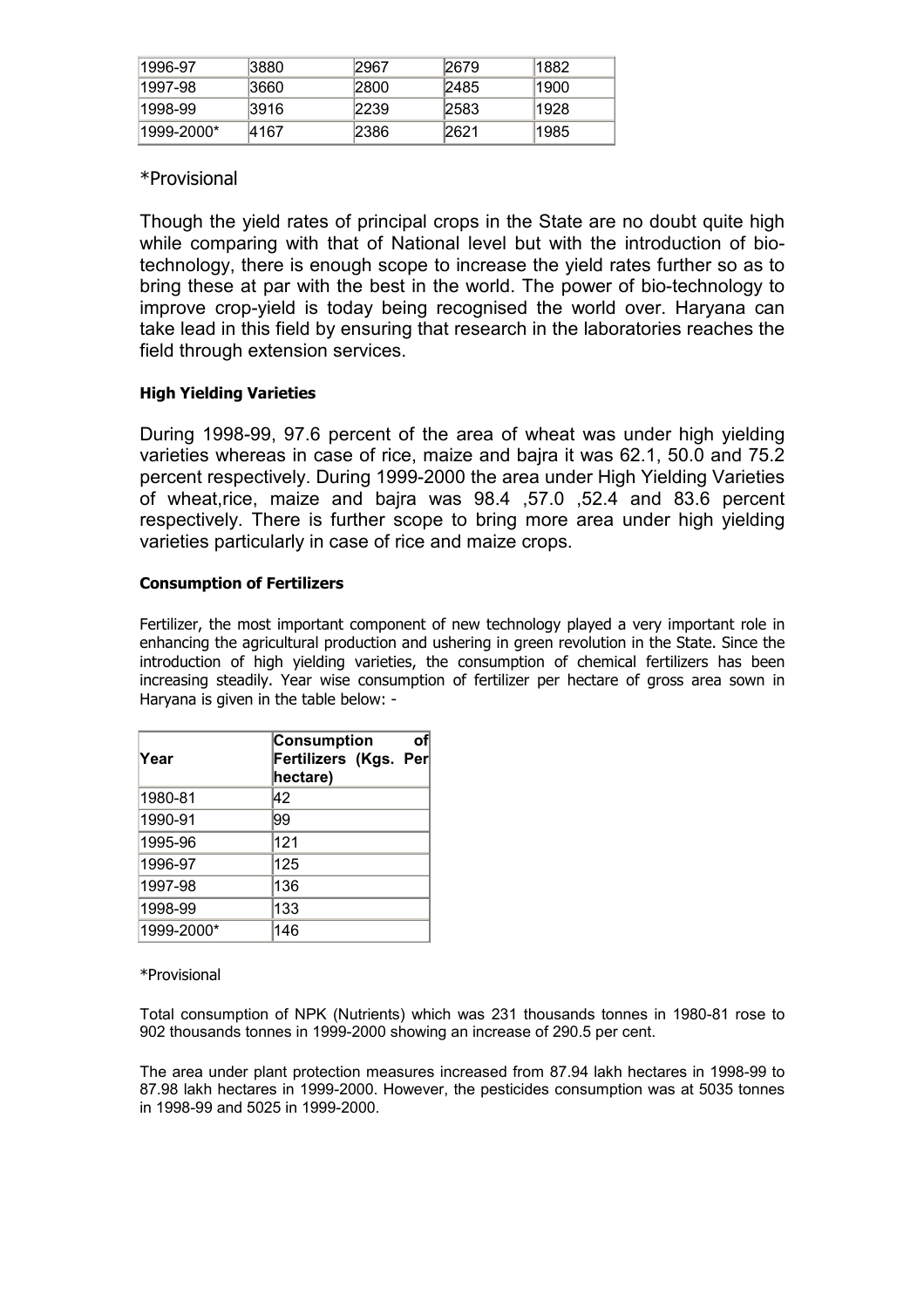#### MARKETING AND STORAGE FACILITIES

Marketing and storage facilities are the crucial components of post- harvest technology. The Haryana State Agricultural Marketing Board continued its efforts to provide improved and easily accessible market facilities for sale of produce of the farmers in a regulated manner. At the time of creation of this Board in 1969, there were only 58 principal yards and 60 sub-yards in the State. At present, the Board has 105 Principal yards, 179 Sub-Yards spread over the State. Average number of villages and area served per market was 64 and 421Sq. Kms. respectively in 1999-2000. The total storage capacity of foodgrains (State owned) increased from 16.87 lakh tonnes in 1980-81 to 28.85 lakh tonnes in 1999-2000.

The Haryana Agriculture Marketing Board has also introduced an incentive scheme namely ''Krishak Uphar Yojna '' for the farmers who sale their produce worth Rs 5000/- or more in the mandis on the production of 'J' Form issued to them by ''Katcha Arhtiyas'' from 2nd October 2000. In each district there will be two first prizes each of Rs.40,000/-, eight second prizes of Rs.25000/- each and twelve third prizes of Rs. 10000/- each in Kharif and Rabi seasons. A sum of Rs. 1.52 crore will be awarded to the farmers under this scheme. This scheme will help in curbing evasion of market fee.

#### **HORTICULTURE**

Haryana has remained unexploited in the field of Horticulture due to major thrust on foodgrains so far. The State is ideally suited for exploiting the potential of Horticulture production due to its close proximity to the metropolitan city of Delhi. With a view to give a boost to the growth of horticulture special emphasis has been given to the production and supply of good quality nursery fruit plants from 24 Govt. gardens and nurseries. The area and production under fruits increased considerably from 12640 hect. and 99.8 thousand tonnes during 1990-91 to 28629 hects. and 212 thousand tonnes by the end of 1999-2000 respectively. The anticipated achievements of total area and production of 2000-2001 are 30629 hectares. and 230 thousand tonnes respectively. Like-wise area and production under vegetables have also increased from 55360 hectares and 802.2 thousand tonnes in 1990-91 to 135000 hectares and 2094.5 thousand tonnes during 1999-2000 respectively. The commercial flower cultivation has also been taken up at large scale and the area under floriculture has increased from 50 hectares during 1990-91 to 2550 hectares during 1999- 2000. The mushroom production increased from 850 tonnes in 1990-91 to 3200 tonnes by the end of 1999-2000 and likely production for 2000-2001 has been estimated at 4100 tonnes.

The State Government is also encouraging farmers to adopt Green House Technology for production of off-season vegetables and flowers. 159 Green Houses have so far been established. It is proposed to construct 12 Green Houses during the year 2000-2001 and another 21 Green Houses during 2001-2002. A Horticulture Training Institute has also been set up at Uchani (Karnal) for updating the skills and knowledge base of the staff and farmers. The new technologies such as drip and micro irrigation system are being encouraged to conserve, preserve and utilise the scarce irrigation water. So far 2300 hectares area has been covered under drip and micro irrigation system by the end of 1999-2000.

#### LIVESTOCK AND POULTRY

Livestock is one of the important components of primary sector of the economy and there still exists a substantial scope for growth in this sector. The State Government is laying emphasis on increasing the production capacity of the animals through genetic improvement of the animals . To minimise production losses efficient health cover facility are being given through the veterinary institutions. The number of Veterinary Hospitals increased from 554 in 1999- 2000 to 579 in 2000-2001 (as on 31.12.2000) and Veterinary Dispensaries decreased from 857 to 853 during the same period. However, there was no change in number of Stockmen Centres/ Key villages centres and Regional artificial insemination centres in the State which remained 751 and 60 respectively during 1999-2000 and 2000-2001.

Great stress is also being laid on the imrovement of breed of the cattle and buffaloes to increase the milk yield through artificial insemination with exotic and other improved semen.Haryana Livestock Development Board has been set up to improve the Livestock breed. The Central Govt. has sanctioned Rs. 45.00 crore under the National Project for Cattle- Buffaloe breeding to improve the quality of Livestock.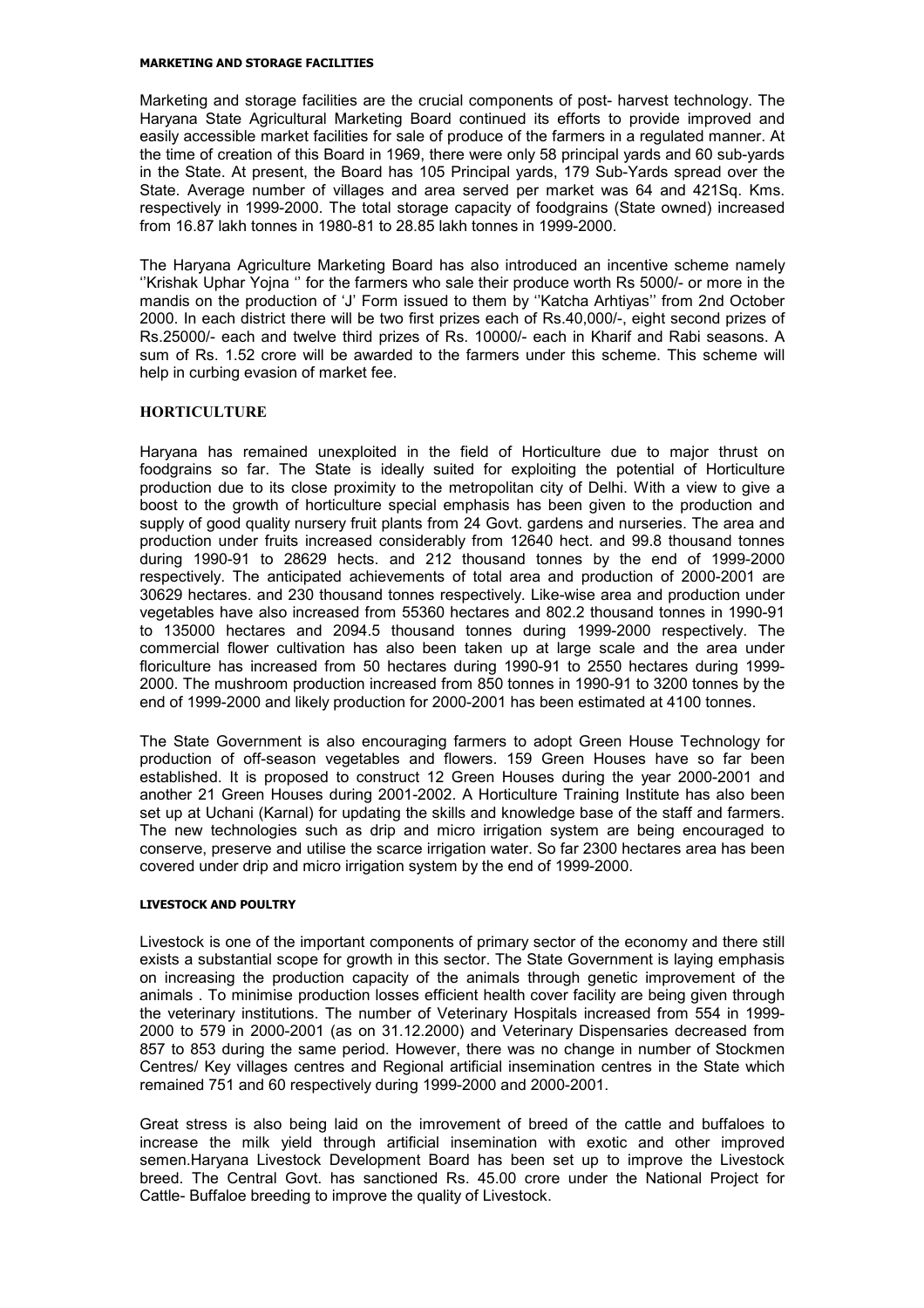To encourage the breeders to maintain their high yielding buffaloes an incentive scheme has been introduce and incentive money ranging from Rs. 1000 to Rs.6000 is given to the breeders. Further to give protection to these animals insurance scheme has been introduced with fifty fifty percent premium from Government and breeders respectively.

The milk production in the State has increased to 46.73 lakh tonnes in 1999-2000 as against 45.27 lakh tonnes in 1998-99. The per capita availability of milk in the State has increased to 626 grams per day in 1998-99 to 631 grams per day in 1999-2000. The milk procurement increased in the State from 795.0 lakh litres in 1998-99 to 918.3 lakh litres in 1999-2000.

The egg production in the State increased from 6827 lakhs in 1998-99 to 7093 lakhs in 1999- 2000. The production of wool increased from 1933 thousand kgs.in 1998-99 to 1965 thousand kgs in 1999-2000.

The year-wise production of milk, eggs and wool during the year 1996-97 to 1999-2000 and targets for 2000-2001 are as under: -

| Live<br>stock/<br>Unit     | Unit           |              | Achievement     |      |         |                |               |  |
|----------------------------|----------------|--------------|-----------------|------|---------|----------------|---------------|--|
| Poultry<br><b>Products</b> |                | 1995-<br>196 | 1996-97 1997-98 |      | 1998-99 | 1999-<br>2000* | 2000-<br>2001 |  |
| <b>Milk</b>                | '000<br>Tonnes | 4056         | 4204            | 4373 | 4527    | 4673           | 4790          |  |
| Eggs                       | Lakh Nos       | 6319         | 6436            | 6615 | 6825    | 7093           | 7268          |  |
| <b>Wool</b>                | '000 Kgs       | 1867         | 1837            | 1896 | 1930    | 1965           | 2000          |  |

\*Provisional

#### FISHERIES

There is great potential of fish culture in the State. After Green and White Revolution, Haryana State is now on the threshold of Blue Revolution. Fish culture is also being accepted by the farmers of the State as secondary occupation. Farmers have also started construction of fish tanks on farm land as measure of integration of agriculture. The Government is providing technical and financial assistance through Fish Farmers Development Agencies to the fish farmers for fish culture, as a result the fish production went up from 32.05 thousand tonnes in 1997-98 to 32.52 thousand tonnes in 1998-99. The State has set a target of 32.50 thousand tonnes of fish production in 1999-2000. Against this, 25.35 thousand tonnes of fish have already been produced upto 31.12.99. The per hectare fish production in the State during 1998-99 was 4.05 tonnes which was the highest in the country.

#### FORESTS

The total area under forests in the State of Haryana is 1.55 lakh hectares which constitutes 3.5 percent of the total geographical area. Trees are also grown on agricultural land for commercial purpose and about 2 lakh hectares of land has been brought under tree cover in farm forestry which constitutes 4.5 percent of the total area. Thus, the tree cover is about 3.55 lakh hectares and constitutes 8.0 percent of the total area. National Forest Policy has prescribed normative area under forests cover, that is 20 percent of the area of the State. On that basis, the State is deficient by 60 percent of total requirement. Above situation is likely to have adverse impact on the environment in the long run and requires to be corrected. To meet the growing demand of timber and firewood in the State, it is necessary to rehabilitate the degraded forest area and bring new area under forests. To achieve the above objective, afforestation compaign is being carried out under different schemes by forest department. 16839 hectares and 3579 RKM of area was brought under forests during 1997-98 and 13393 hectares and 10739 RKM during 1998-99. During the year 1999-2000, the target was to bring 9065 hectares and 7383 RKM of area under forests. These targets have already been achieved upto 31.1.2000.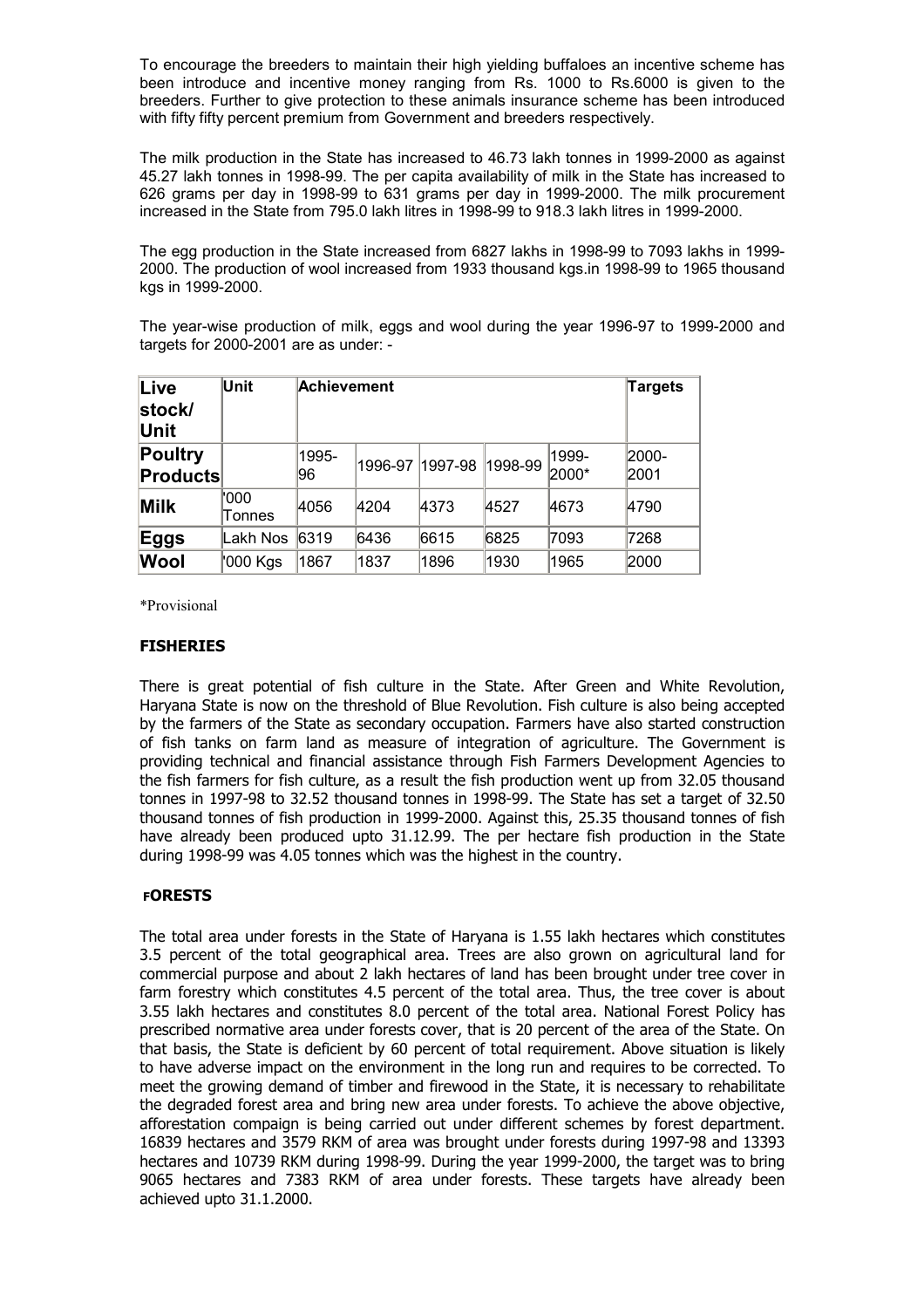#### CO-OPERATION

Co-operatives have played an important role in the agricultural development of Haryana and improving the economic condition of the people. It has helped in ensuring smooth flow of credit to the agricultural sector, supply of agricultural inputs and arranging for people the marketing of their produce. Initially, the cooperative movement was confined mainly to the field of agriculture credit. Latter it rapidly spread to other fields like agro processing, agro marketing, rural industries, consumer stores, social services, etc. The progress of short term, medium term and long term loans provided by the cooperative societies is as under :-

| (Rs. In crore)                                                          |                       |                |                                         |        |        |         |                                           |
|-------------------------------------------------------------------------|-----------------------|----------------|-----------------------------------------|--------|--------|---------|-------------------------------------------|
| <b>Type</b><br>of,<br>Loan                                              | <b>Loan Disbursed</b> | 2000-<br>20001 |                                         |        |        |         |                                           |
| 1998-<br>1999-<br> 1995-96  1996-97  1997-98 <br>Target<br>1999<br>2000 |                       |                |                                         |        |        |         | lLoan<br>Disbursed<br>∣upto<br>31.12.2000 |
| Short-<br><b>term</b>                                                   |                       |                | 1058.85 1118.15 1243.88 1508.00 1865.75 |        |        | 3200.00 | 1763.73                                   |
| Medium-<br><b>term</b>                                                  | 60.76                 | 16.52          | 8.98                                    | 39.00  | 15.81  | 22.00   | 53.79                                     |
| Long-<br><b>term</b>                                                    | 178.96                | 173.35         | 228.40                                  | 243.68 | 253.01 | 291.00  | 187.19                                    |

The disbursement of short-term loans was to the tune of Rs. 1508.00 crore in 1998-99. It increased to Rs. 1865.75 crore in 1999-2000. However, disbursement of medium-term loans decreased from Rs. 39.00 crore in 1998-99 to Rs. 15.81 crore in 1999-2000. The disbursement of long-term loans increased from Rs.243.68 crore in 1998-99 to Rs. 253.01 crore in 1999-2000. The targets for 2000-2001 is to disburse Rs.3200.00 crore short-term loans, Rs. 22.00 crore medium-term loans and Rs. 291.00 crore long-term loans. Against these targets, Rs. 1673.73 crore has been disbursed under short-term loans, Rs. 53.79 crore under medium-term loans and Rs. 187.19 crore under long-term loans upto 31.12.2000.

Ten Co-operative Sugar Mills are functioning in the State with a total crushing capacity of 20800 tonnes daily. Two new Mills are being set up at Panniwala Mota in Sirsa district and Aahulana in Sonepat district. In the year 1999-2000 sugar mills crushed 274.54 lakh quintals of sugar cane and produced 24.42 lakh quintals sugar. Sugar mills have been in the forefront for making competitive cane price payment in the State and the payment of price to the cultivators is much higher than the statutory minimum cane price fixed by Government of India during the year 2000-2001. The prices fixed by the State Government are Rs.104 Rs.106 and Rs.110 per quintal for different varieties of cane in the State and it is understood that these are highest in the entire country.

#### IRRIGATION & FLOOD CONTROL

The improtance of irrigation sector in the economy of the State cannot be over emphasized. According to an estimate, the State will be needing about 31.00 MAF water annually in the next five years, to meet the water demands of domestic, industrial and forestry sectors. The present availability from the existing sources is 18.80 MAF of which surface water contributes about 10.80 MAF and the remaining is contributed by ground water sources . The State Government has already taken steps for timely de-weeding and desilting of irrigation channels to ensure supply to the tail ends. The process of modernising unlined canals, rehabilitation of the existing lined canals and replacement of old irrigation structures have already been taken up under the Haryana Water Resources Consolidation Project. The original project period of Haryana Water Resources Consolidation Project has already been extended so as to include in its ambit technical assistance for three consultancy services for Hisar, Ghaggar Drain Project,.

A new channel called WJC Link Channel is being constructed whereafter an additional 4000 C.S. water is likely to be made available during the monsoon season. Similarly, the new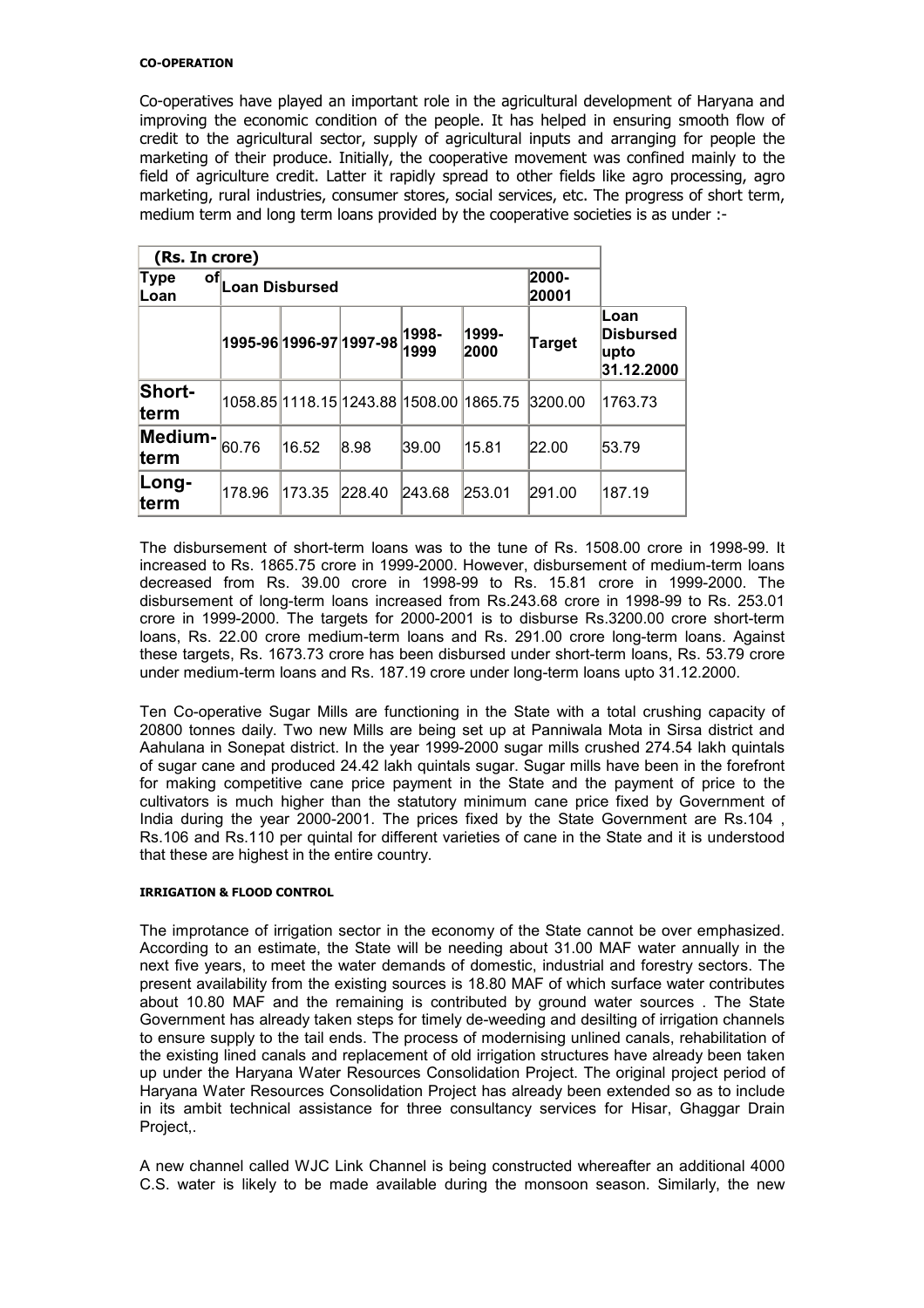structure of Pathrela Dam is being consturcted at full swing . The new Ottu Weir which will replace the old one, is being constructed 1000 feet downstream from the existing Weir at a cost of Rs. 28.50 crore and it is expected that the new Weir will be constructed by October, 2001.

State Government is also fully utilizing the assistance from NABARD for construction and extension of minors and drainage work. So far, about 474 schemes have been formulated to a total estimated cost of Rs. 350 crores. The main schemes included under NABARD aided works are Rewari Lift Irrigation Scheme, Bhiwani-Dadri Drain, Maham Lakhan Majra Drain, construction of Barsola Feeder, construction of carrier channel for augmenting Ishrana Distributory and Khan pur Minor, construction of Dhunderi Minor and Faral Minor etc.

State Government is also laying emphasis on restoration of the lost capacity of Bhakra Main Line and the Narwana Branch. The restoration works are being undertaken by the Punjab Government at Haryana State's expenses. The work will be completed very soon.

Thus State is being served by the excellent network of irrigation facilities. Canals and tubewells are the main source of irrigation in the State. The status of irrigation facilities available in the State is given below :-

| (000 Hect.) |                       |                            |                                                                        |              |                       |                                                                    |
|-------------|-----------------------|----------------------------|------------------------------------------------------------------------|--------------|-----------------------|--------------------------------------------------------------------|
| Year        | Gross<br>Area<br>Sown | Gross<br>area<br>irrigated | <b>%age of Gross</b> Net<br>irrigated<br>area<br>to gross area<br>sown | area<br>sown | Net area<br>irrigated | $%$ age of net<br>area<br>irrigated<br>to<br>∣net<br>areal<br>sown |
| 1970-<br>71 | 4957                  | 2230                       | 45.0                                                                   | 3565         | 1532                  | 43                                                                 |
| 1980-<br>81 | 5462                  | 3309                       | 60.6                                                                   | 3602         | 2134                  | 59.2                                                               |
| 1990-<br>91 | 5919                  | 4237                       | 71.6                                                                   | 3575         | 2600                  | 72.7                                                               |
| 1995-<br>96 | 5974                  | 4673                       | 78.2                                                                   | 3586         | 2760                  | 177                                                                |
| 1996-<br>97 | 6074                  | 4785                       | 78.8                                                                   | 3615         | 2766                  | 76.5                                                               |
| 1997-<br>98 | 6143                  | 4829                       | 78.6                                                                   | 3635         | 2792                  | 76.8                                                               |
| 1998-<br>99 | 6320                  | 5041                       | 79.8                                                                   | 3628         | 2842                  | 78.3                                                               |

The above table reveals that Gross as well as Net Area irrigated is continuously increasing in the State since 1966-67. Percentage of gross area irrigated to gross area sown and net area irrigated to net area sown which was 37.7 and 37.8 in the year 1966-67 rose to 79.8 and 78.3 in 1998-99 respectively. Irrigation intensity during 1998-99 was 177 in the State. The gross area irrigated in the State will further increase with the completion of S.Y.L.canal.

The number of tubewells and pumping sets in the State increased from 575513 ( 251575 diesel operated and 323938 electric operated) in 1998-1999 to 583705(258984 diesel operated and 324721 electric operated) in 1999-2000. Additional surface irrigation potential of 9.59 thousand hectare and additional ground water potential of 13.95 thousand hectare was created in the State during 1999-2000.

The State Government is committed to make Haryana free from the menace of floods which take a heavy toll of life, besides damaging property worth crores of rupees . For this, a project namely '' Hisar-Ghaggar Drain Project '' costing Rs. 717crores has been forwarded to Central Water Commission for its approval.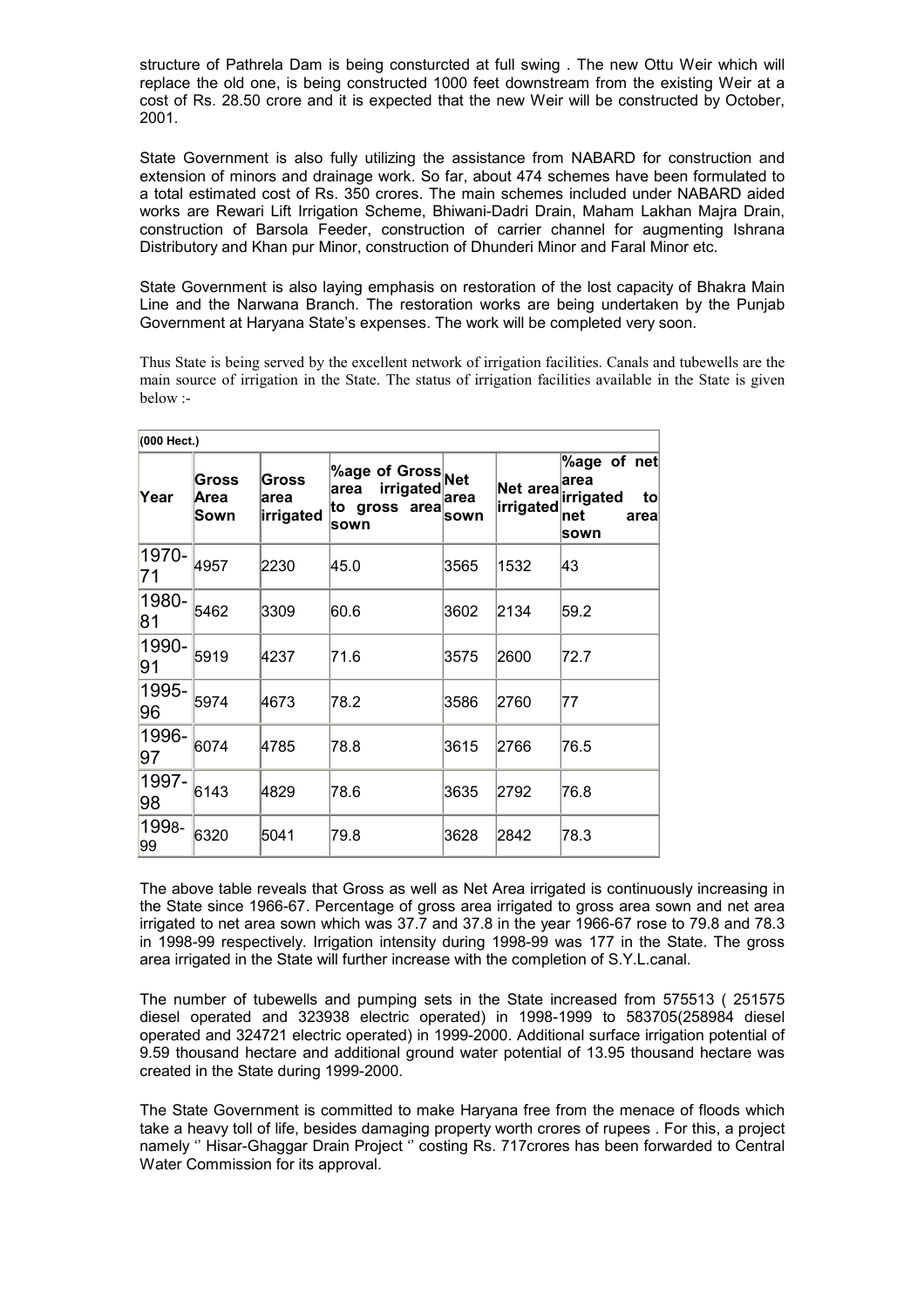#### ENERGY

Energy in one form or the other is the most important input for any development and directly determines the pace of economic growth in any society. Haryana State has limited availability of natural sources of energy. There is no hydro generation potential in the State. Even the coalmines are far located from the State. There is very limited forest area. Wind velocity prevailing in the State is also not sufficient to exploit for power generation. Although, the solar intensity is relatively higher but the land area limitation does not encourage big scale harnessing of this resource as well. Therefore, the State has been depending on the limited thermal generation capacity installed within the State and hydropower from the jointly owned projects. The State's efforts have been supplemented by the Central Generation projects from where the State gets share on the formula evolved by the Government of India for such projects.

The total installed capacity available to the State at present is 2914.5 MW. The capacity as on 31.12.2000 was 2768.5 MW which included 863 MW from State's own stations, 916.5 MW from jointly owned projects and the balance as share in central projects and purchases from different sources. The power availability from these sources during the year 2000 was 15460 million units (MUs). The progressive increase in power availability over the last six years has been as follows:

|            | Installed Capacity (MW) |                                      |
|------------|-------------------------|--------------------------------------|
| Year       |                         | <b>Total Energy Available in MUs</b> |
| 1995-96    | 2347.2                  | 12738.0                              |
| 1996-97    | 2354.9                  | 13263.0                              |
| 1997-98    | 2392.0                  | 13303.1                              |
| 1998-99    | 2447.0                  | 14035.6                              |
| 1999-2000  | 2768.5                  | 15460.5                              |
| 2000-2001* | 2914.5                  | 12536.3                              |

\* Figures as on 31/12/2000

The number of electricity consumers in the State as on 31.3.2000 was 34.11 lakh. Every year nearly 1.5 lakh new electric connections are released. The progressive growth in the number of consumers over the last six years has been as follows:

| ∣Year    | Domestic  | Non-<br><b>Domestic</b> |        | Industrial Tubewells Others |       | ∣Total    |
|----------|-----------|-------------------------|--------|-----------------------------|-------|-----------|
| 1995-96  | 23,97,663 | 3,11,466                | 76,482 | 3.75,934                    | 9511  | 31,71,056 |
| 1996-97  | 25,10,670 | 3,21,288                | 77,422 | 3,66,540                    | 9,317 | 32,85,237 |
| 1997-98  | 26,06,385 | 3,31,201                | 78,847 | 3,65,043                    | 8,769 | 33,90.245 |
| 1998-99  | 26,15,675 | 3,26,019                | 72,939 | 3,58,764                    | 8,070 | 33,81,467 |
| 1999-00  | 26,46,637 | 3,30,641                | 71,939 | 3.53,899                    | 8,064 | 34,11,180 |
| 2000-01* | 26,85,265 | 3,33,494                | 71,880 | 3,57,559                    | 7,973 | 34,60,171 |

\*Figures as on 31/10/2000

The per capita consumption of electricity increased from 450 units in 1998-99 to 473 units in 1999-2000. A new record of power supply was created on 13.8.2000 by supplying 576.56 lakh units against earlier record power supply of 518.40 lakh units achieved on 25.9.1999 for 1999-2000 and 458.05 lakh units achieved on 9.8.1998 for 1998-99.

### Future Power Prospects

Considering the need for maximising power availability in the State, various short term and long term measures have been taken.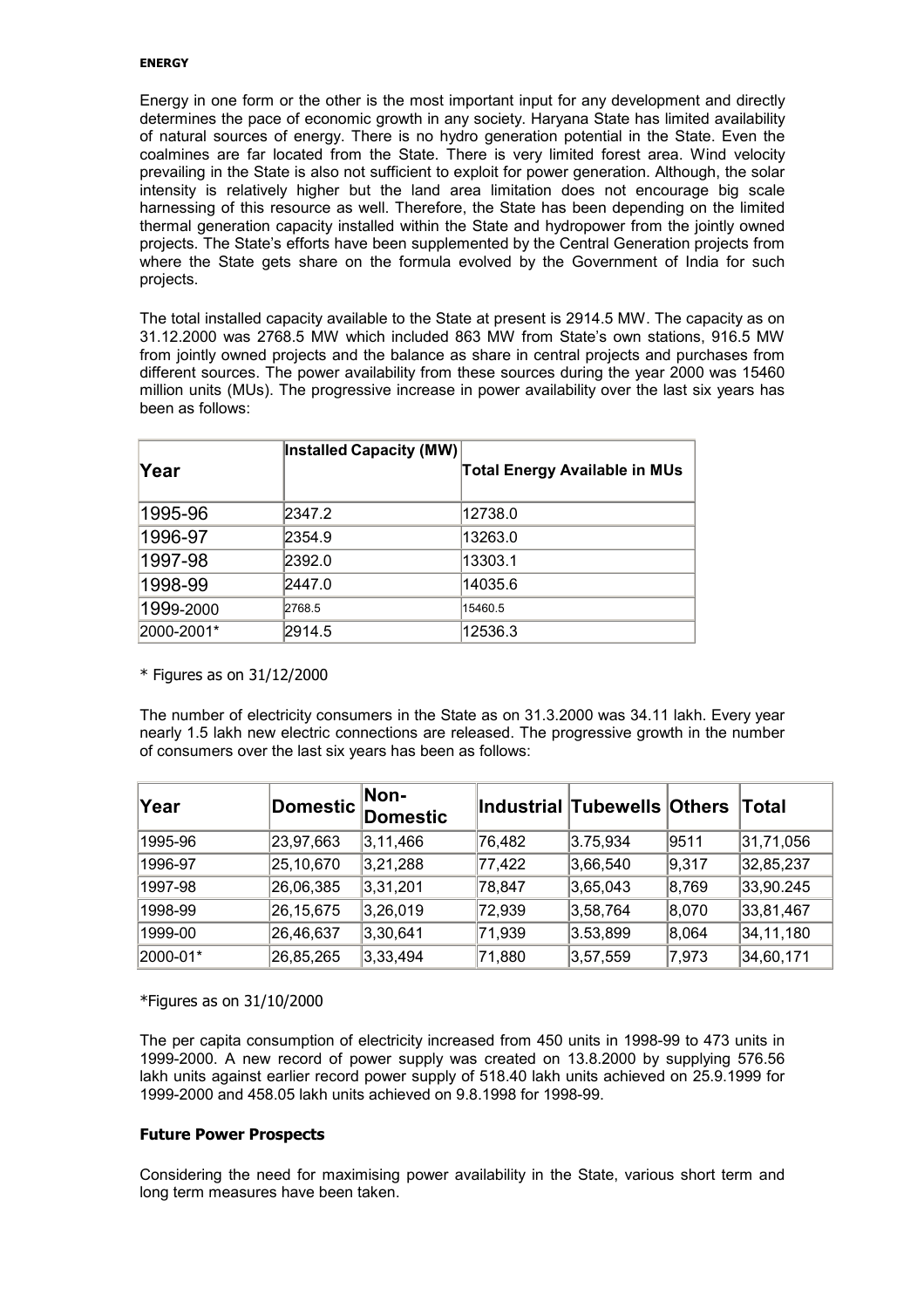During the year 1999-2000, 321.5 MW capacity was added mainly because of the commissioning of two units of 143 MW each at Faridabad gas-based Thermal Station and other projects of Central Power Utilities. During the current year the capacity has further been increased by 146 MW with the commissioning of the third unit of Faridabad gas-based Thermal Station. Simultaneously, the power generation from state's own thermal stations was improved by 9% during the year 1999-2000 over the previous year creating a new record of power generation in the State. With this additional power it was possible to meet the demand of all categories of consumers in the State.

#### GOBAR GAS PLANTS

Gobar gas plants not only provide energy in a clean and unpolluted form in rural areas but also produce enriched manure to supplement the use of chemical fertilizer for increasing crop production. In 1999-2000, additional 2138 gobar gas plants were installed whereas during the year 2000-2001 additional 1209 gobar gas plants have been installed up to 31.12.2000.

#### IMPROVED CHULLAHS

During the year 1999-2000, 55000 improved chulhas were installed as against 42400 during 1998-99 showing a significant increase of 29.71 percent. For the year 2000-2001, a target to install 62500 improved chulhas has been fixed . As per guidelines of Government of India, in Haryana the durable concrete cement chulhas will be installed and Government of India will provide enhanced subsidy @ Rs. 80.00 per chulha

#### NON-CONVENTIONAL SOURCES OF ENERGY

With a view to attract private investment for setting up power projects based on non conventional energy sources, the State Government have announced a Lucarative power policy for generation of power through non conventional energy sources like Biomass, Waste to Energy, Micro/Small Hydel and Solar Energy etc. Power generated from non-coventional energy sources shall be purchased by State Government. Such power projects have been fully exempted from the payment of electricity duty. No sales tax will be charged on the machinery of the plant to be used for generation of power. The State Government has also approved Biomass Based Power Projects of capacity 12 MW in Ambala District at a cost of Rs. 37.10 crore by independent power producers.

Solar Photovoltic System to supplement the electrical energy requirements are being promoted in the State. During the year 2000-2001, 5000 solar lanterns, 4000 SPV Domestic Systems, 200 SPV street lighting systems and 9 solar water pumping systems are being installed.

Solar Thermal Energy Programme aims at supplementing thermal energy requirements, at various temperatures by converting the solar energy , directly into heat energy using solar thermal devices and systems. The scope for solar energy is quite wide in Haryana. During 1995-96, there were only 10 domestic solar water heaters with a capacity of 1500 litres per day and one industrial solar water heater with a capacity of 100 litres per day. During 1999- 2000, 36 domestic solar water heaters with a capacity of 7700 litres per day and 2 industrial solar water heaters with a capacity of 800 litres per day were installed.

#### INDUSTRIES

Being on the outskirts of the National Capital and serving it from three sides, Haryana offers an excellent location to start any industry. Haryana has made impressive strides in all spheres of development. It enjoys the unique distinction of having provided electricity, metalled roads and potable drinking water to all its villages in a record time.

The State has been able to attract sizeable investment from multinational companies, large business houses, foreign investors, Non-Resident Indians and small scale enterpreneurs. Haryana is an investor-friendly State and offer a rich reservoir of skilled, motivated and relatively low cost manpower with a good infrastructure harmonious industrial relations. Today, Haryana has an ideal industrial environment, responsive administration and effective institutional set-up.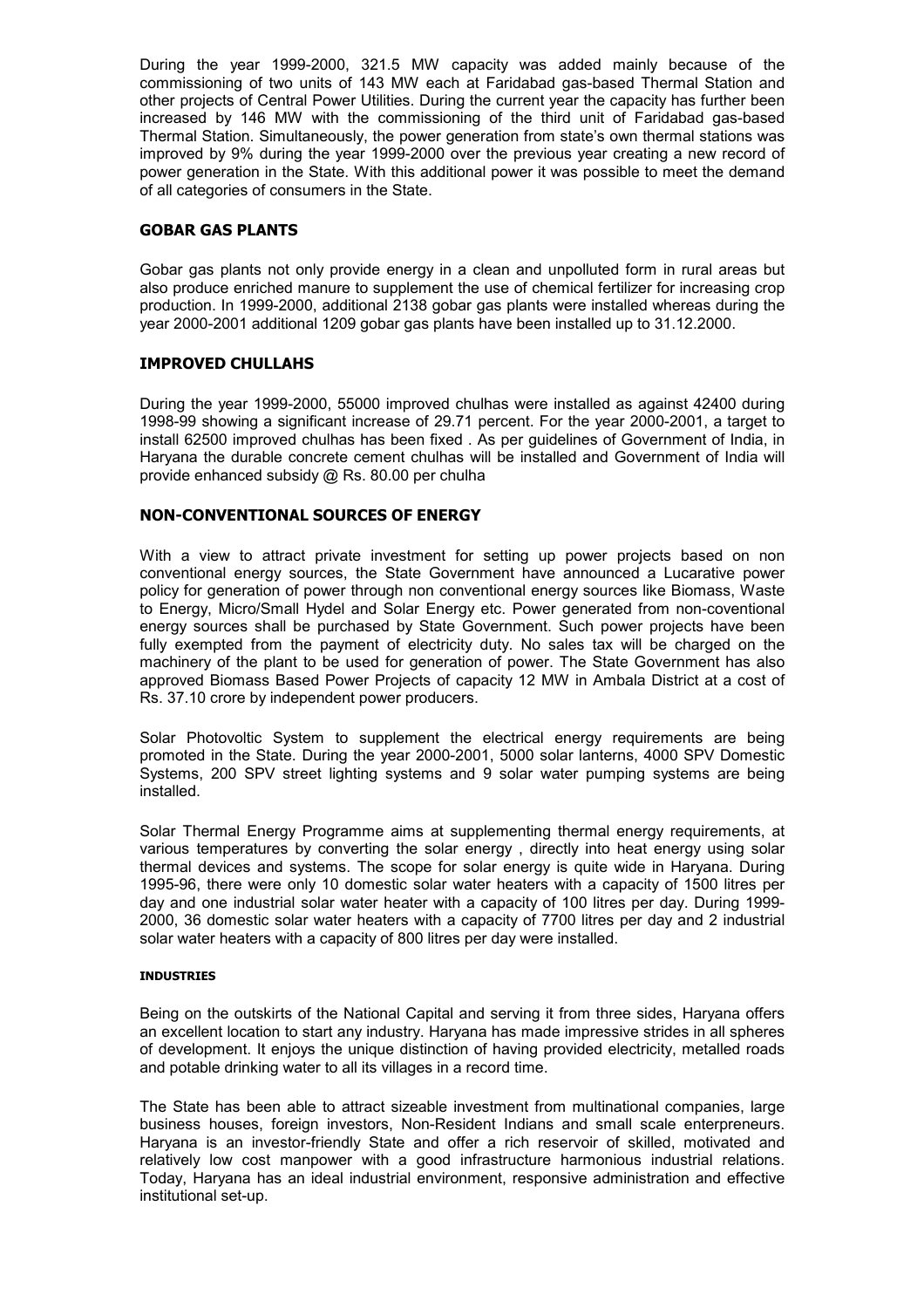Haryana currently produces two third of India's cars, 60% of motor-cycles, 50% of tractors manufactured in the country. About 25% of India's total population of Sanitaryware is from Haryana. 25% bicycles in the country are manufactured here. The State Government has adopted a New Industrial Policy which has come into force w.e.f. 15.11.1999. The objectives of this New Industrial Policy are given as under:

#### **Objectives**

i) To increase the share of industry in the Net/Gross State Domestic

product. The present share is around 22 percent. It is expected that the share will go upto 30% in the next five years

ii) To increase the employment in industries and allied sector by 20 percent by next five years.

iii) To attain sustainable economic development through investment in all sectors of the economy.

 iv) To achieve large value addition within the State for improving quality of life of residents of State.

#### New Initiatives

As a result of this Policy new initiatives have been taken as under:

- i. Economic Development Board under the Chairmanship of Chief Minister to give policy directives for overall coordinated development of agriculture, industries and services sectors has been constituted.
- ii. Empowered Committee under the Chief Secretary for monitoring policy implementation has been established.
- iii. Modernisation of the administration to make it efficient, transparent and accountable Information Technology Policy has been formulated and under implementation.

iv) Establishment of Infrastrucutre Development Fund for channelising private resources into the development of infrastructure in the State. Infrastructure Development Authority is also envisaged.

v) Simplification of procedures for allotment of land in Industrial Estates at affordable prices.

vi. Single window system at the district level headed by Deputy Commissioner has been strengthened.

#### Thrust Areas

New Industrial Policy also identified the following five thrust areas for

the economic growth:

i) Agro Based and Food Processing Industry.

ii) Electronics, Information Technology and Telecommunications.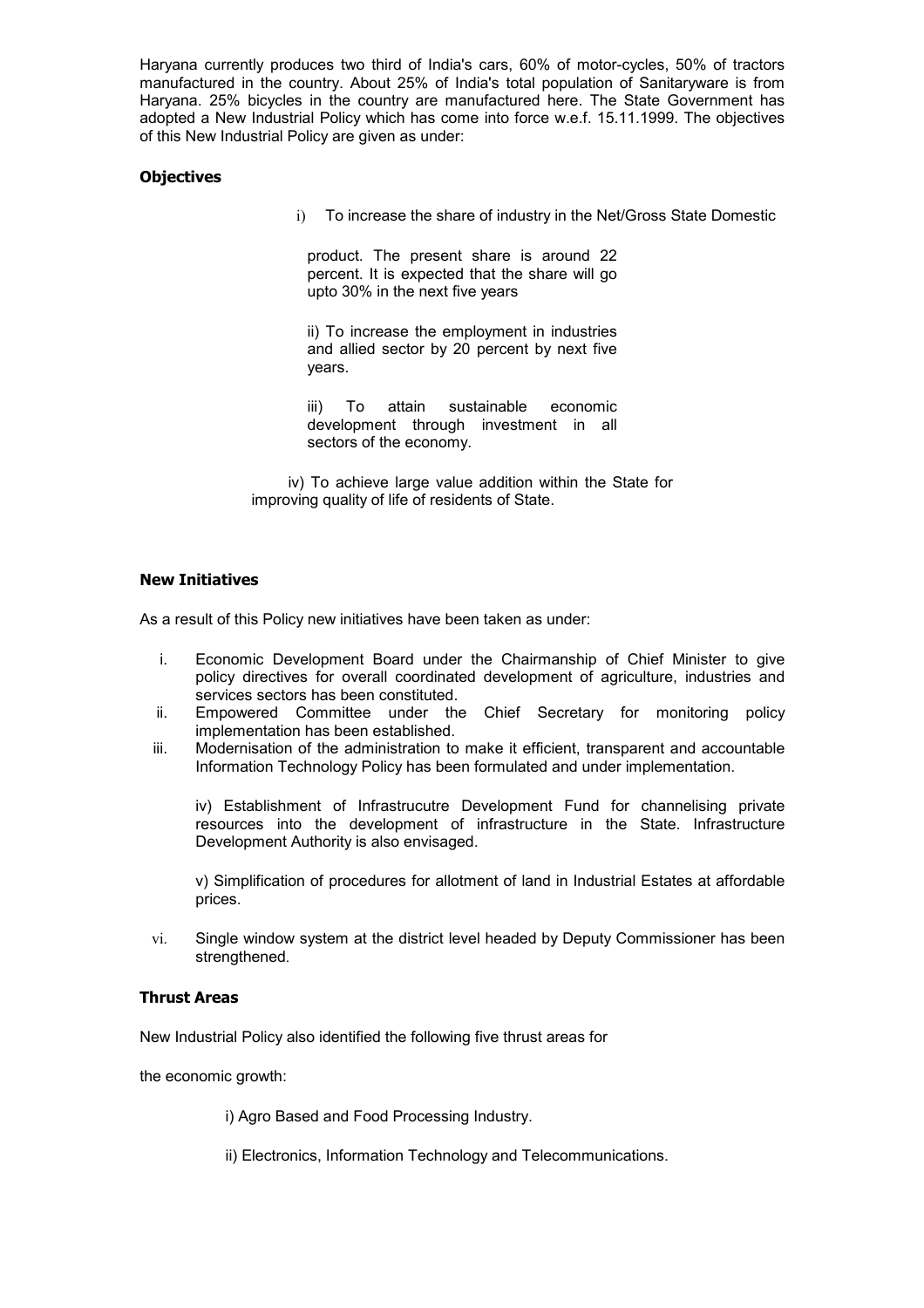iii) Automobiles, Automotive Components and Light & Medium Engineering.

iv) Handloom, Hosiery, Textiles and Garments manufacturing.

v) Export Oriented Units.

Agro-based and food processing industry occupies important place in the new Industrial Policy. The new Industrial Policy have started showing its commendable results. New Industrial Proposals having investment of about Rs. 20,000 crore generating employment for 1.5 lakh persons are under implementation.

There are 1066 large & medium industrial units in the State having investment of Rs. 20672 crore employing more than two lakh persons. During the year 1999-2000, 24 large & medium industrial units with investment of Rs. 185.30 crore generating employment for 2466 persons were set up in the State. During the current financial year 2000-2001 (upto Dec.,2000) 25 large and medium units have been set- up with an investment of Rs. 237.58 crore employing 2244 persons. In the recent past the State Government conducted survey of the small scale industries and weeded out the non functional units in the State. At present there are 72733 functional units in the small scale sector giving employment to about 5.5 lakh persons. During the year 1999-2000, 1657 small scale industrial units were set-up providing employment to 12461 persons. During the current year ( upto Dec.,2000) 611 small scale industrial units were set up generating employment for 4981 persons.

Ever since the liberalised Industrial Policy was introduced, 2477 Indusrtrial Enterpreneurs Memorandum were filed to set up industry in Haryana.1357 Industrial Entrepreneurs Memorandums have been implemented and 168 IEMs having investment of Rs. 6066 crore are under implementation. In the year 1999-2000, 132 Industrial Entrepreneurs Memorandum were filed, whereas this year, upto November,2000, 102 IEMs were filed. Similarly, 12 letters of intents were issued by the Government of India in the year 1999-2000, whereas 16 letters of Intent were issued by the Govt. of India this year upto November,2000.

Indian Oil Corporation(I.O.C.) has set up 6 Million Metric Tonnes per annum oil refinery at Panipat with investment of Rs. 3868 crore. The State Government is getting revenue of Rs. 350-400 crore as sales tax besides share in central excise duty. The IOC has decided to expand its capacity from 6 Million Metric Tonnes per annum to 12 Million Metric Tonnes per annum with additional investment of Rs. 3365 crore. Indian Oil Corporation is also setting up Petro Chemical Complex at Panipat with Investment of Rs. 4228 crore. The state Government has acquired 750 acres of land at Bal Jatan in district Panipat. This project on implementation will generate number of Down Stream Industries based on the end product of Petro Complex. Besides, the IOC is also setting up 360 MW Power Generation Station with investment of Rs. 2585 crore based on the feed stock of Oil Refinery. To improve the quality of petrol and to make it eco-friendly so as to meet with Euro-standards, the IOC in the Panipat refinery is setting up additional equipment/machinery with investment of Rs. 467 crore.

HSIDC is the pioneer agency of the state who are developing industrial infrastructural facility. HUDA have also developed industrial estates besides the department of industries Haryana. There are 71 industrial estates having developed 16784 industrial plots and constructed 1036 sheds. With a view to

develop new industrial estates and to accommodate industry shifting from Delhi on account of pollution problems, the State Govt. is acquiring land for industry in Gurgaon, Sonipat and Bahadurgarh. It is also under consideration to enlarge the scope of Industrial Model Township besides setting up Information Technology Park in Gurgaon.

The endeavour of the State Government is to simplify the procedure, to bring transparency and to remove red-tapism. The procedure for allotment/transfer of industrial plots has been simplified. As a result of it, HSIDC allotted 1309 plots catalysing investment of Rs. 4177 crore. HUDA have allotted 231 plots catalysing investment of Rs. 500 crore. Exports from Haryana has touched a new height. In the year 1999-2000, export from Haryana is of Rs. 5000 crore.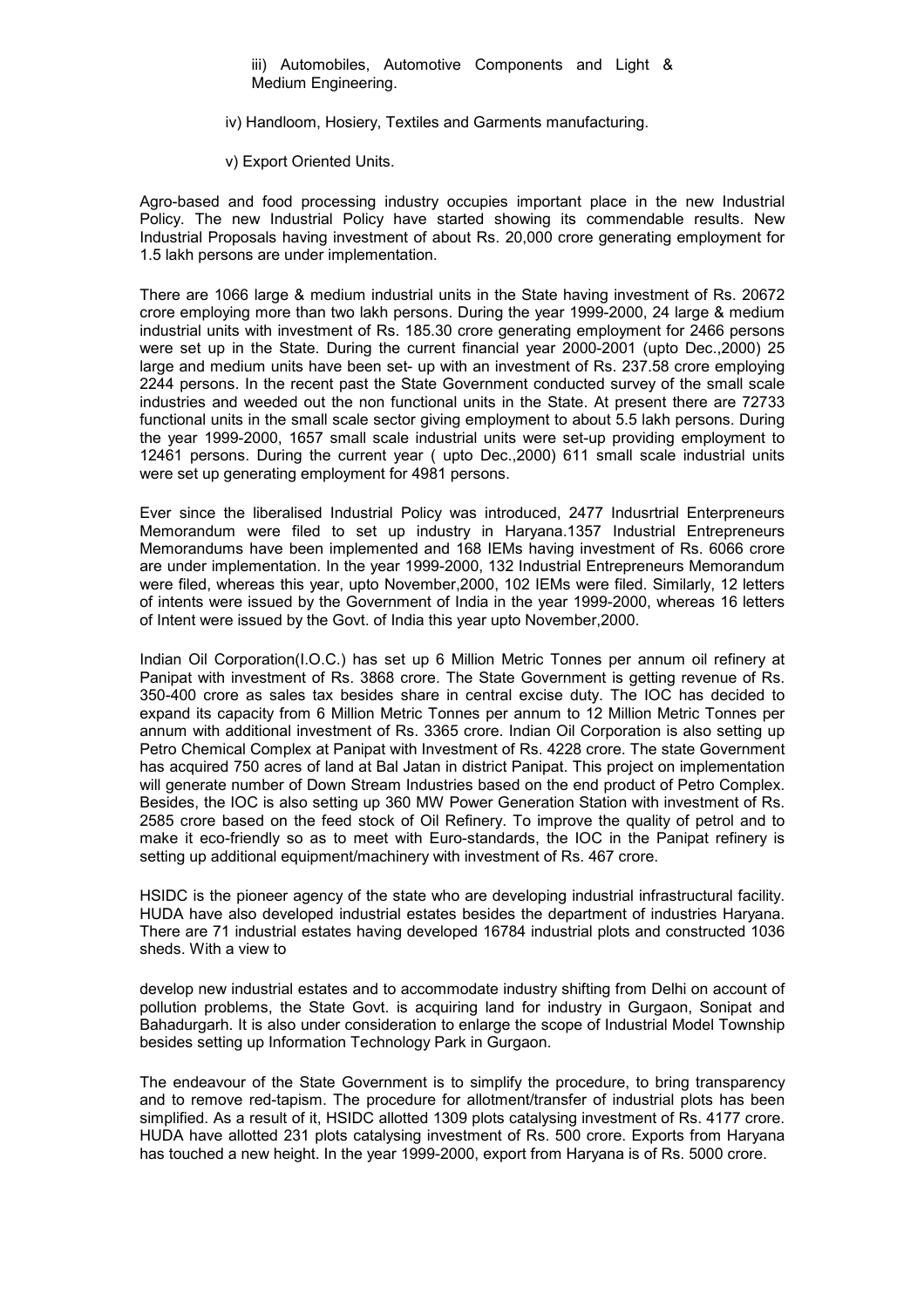Since inception and upto March 31, 2000, the Haryana Financial Corporation has sanctioned loan of Rs. 2025.53 crore to 16257 units and disbursed Rs. 1316.61 crore to 14710 units. Out of this, Rs. 1671.58 crore was sanctioned and Rs. 1012.77 crore was disbursed to the small scale industry. During the year 1999-2000, HFC sanctioned 90.61 crore, disbursed Rs. 65.45 crore and recovered Rs. 190.50 crore from the entrepreneurs. In the year 2000-2001 by the end of Decrmber, 2000, Corporation sanctioned loan of Rs. 76.46 crore, disbursed Rs. 37.39 crore and recovered Rs. 127.00 crore.

Haryana State Small Industries & Export Corporation (HSSI&EC) incorporated in 1967, is providing assistance to the small scale industries by supplying industrial raw materials, marketing to the small scale industry through its network of emporia. The sale of HSSI&EC during the year 1999-2000 was of Rs. 134.54 crore where as in the current year ending December, 2000, the sale is of Rs.97.59 crore.

HSIDC as an institutional entrepreneur has participated in the equity capital under Joint /Assisted Sector Scheme in 68 projects of which 63 units have gone into production. These units catalysed an investment of Rs. 747.04 crore in the state of Haryana with an equity contribution of Rs. 35.38 crore. The Corporation has signed a memorandum of understanding with At. India Pvt. Ltd. for setting up cyber city in Gurgaon over an area of 1000 acres with potential for creating jobs for 5 lakh persons. Under the term lending activities HSIDC has so far sanctioned loan of Rs. 866.83 Crore to 828 units. During the year 1999-2000, HSIDC sanctioned loan of Rs. 105.56 crore and disbursed Rs. 58.07 crore. In the current year upto Dec.,2000 HSIDC has sanctioned loan of Rs. 46.46 crore and disbursed Rs.30.15 crore. HSIDC has a prominent role in the development of Industrial Infrastructure in the State. HSIDC have developed 32 Industrial Estate by developing 6102 plots and constructed 606 industrial sheds. Following new industrial estates are being set up in the State by HSIDC :----

i) Growth Centre, Saha.

- ii) Industrial Estate, Bahadurgarh.
- iii) Information Technology Park, Gurgaon.
- iv) Industrial Estate , Badli..
- v) Industrial Infrastructural Development Centre, Barhi.
- vi) Food Technology Park,Rai
- vii) Extension of Industrial Estate, Kundli.

Special compaigns are launched by the State Government to accomodate industry shifting from Delhi on account of Supreme Court of India's order. About 5000 applications have been received by HUDA and HSIDC for allotment of land.

A team of senior officers are interviewing entrepreneurs by organising camps in Delhi. Process of allotment is continuing. New industrial estates are also being developed simultaneously.

Despite current recessionary trend in the overall economy of the country, the Industrial Corporations have been able to contribute significantly towards industrial growth in the State.

#### INDEX OF INDUSTRIAL PRODUCTION

Industry plays a pivotal role in the economy of a country particularly in the field of production, distribution and employment. A reliable and adequate data on industrial statistics is must for planning, formulation and evaluation of the industrial progress starting from the grass- root level. Index of industrial production is one of the important indicator for planning the Industrial Structure of the economy and is of immense use for measuring the industrial development of the State. The necessity of index number of industrial production arises on account of the fact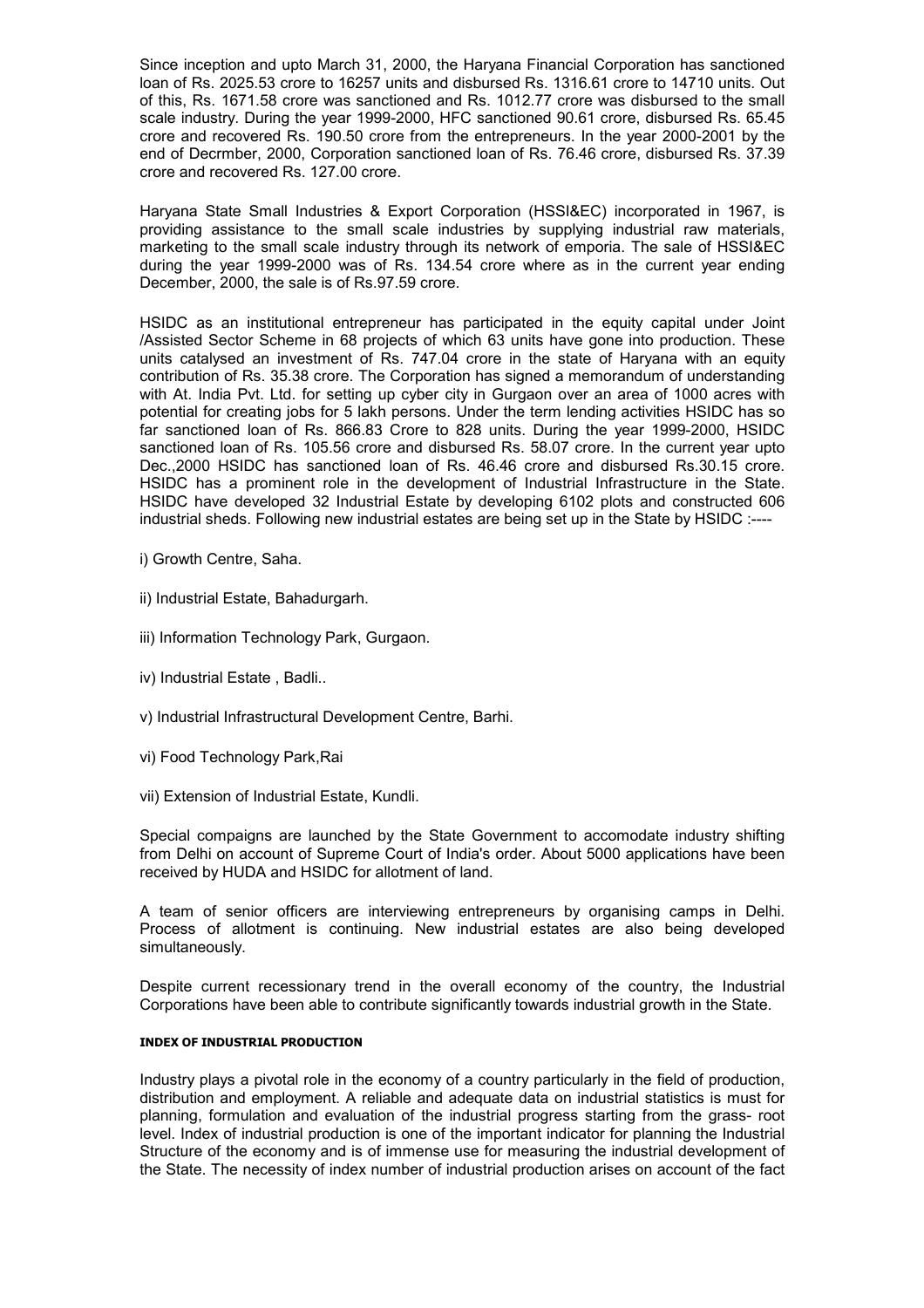that these help to assess the changes over a period of time in the volume of industrial production and enable comparison of changes in the output of different industries.

The General Index of Industrial Production with 1993-94 as a base year {Revised Series} rose from 142.63 in 1997-98 to 151.21 in 1998-99 indicating an increase of 6.02 percent. The index of manufacturing sector increased from 143.00 in 1997-98 to 151.74 in 1998-99 registering an increase of 6.11 percent. However, the index of electricity sector decreased from 120.71 in 1997-98 to 119.82 in 1998-99 recording a decline of 0.74 percent .

The index of milk powder all kind , desi ghee, biscuits, cotton seeds, domestic refrigerators, electric motors, electric pumps and flourescent tubes increased from 73.38, 151.83, 184.00, 100.00, 82.57 , 180.53, 101.79 and 225.17 in 1997-98 to 97.89, 198.85, 320.00, 142.31, 133.76, 259.57, 203.57 and 354.53 in 1998-99 registering an increase of 33.40, 30.97, 73.91, 42.31, 62.00, 43.78, 99.99 and 57.45 percent respectively over the previous year. However, the index of vanasapti ghee, sugar, books, printing machine, tractors and PVC insulated wires and cables etc. decreased from 164.00 , 113.21, 111.21, 112.95, 158.23 and 124.00 in 1997- 98 to 96.00, 102.10, 87.10, 104.53, 148.63 and 84.00 in 1998-99 indicating a negative growth of 41.46, 9.81, 21.68, 7.45, 6.07 and 32.26 percent respectively over the previous year.

The Index of Basic Goods Industries like gases, fertilizers, cement, M.S. pipes and tubes, bars and rods, forging and stamping and electricity etc. increased from 116.30 in 1997-98 to 123.50 in 1998-99 registering an increase of 6.19 percent.

The Capital Goods Industries like tractors, air conditioning plants, transformers, electric motors, P.V .C. insulated wires and cables and motor vehicle parts and accessories etc. increased from 143.14 in 1997-98 to 146.86 in 1998-99 recording an increase of 2.60 percent over the previous year.

The Index of Intermediate Goods Industries like cotton ginning and pressing, tyres and tubes for motor vehicles, P.V.C. pipes, gas cylinders and tin containers etc. increased from 132.60 in 1997-98 to 141.84 in 1998-99 indicating an increase of 6.97 percent.

The Index of Consumer Goods Industries increased from 153.40 in 1997-98 to 163.58 in 1998-99 showing an increase of 6.64 percent. The Index of Consumer Durable Goods Industries like domestic refrigerators, bycycle parts, micro-scopes, auto parts and accessories and motor cycle parts etc. increased from 188.01 in 1997-98 to 199.75 in 1998-99 indicating an increase of 6.24 percent over the previous year. The Index of Consumer Non-durable Goods Industries like milk powder all kinds, desi ghee, biscuits, poultry and cattle feeds, periodicals, syrups and flourescent tubes etc. increased from 123.05, in 1997-98 to 131.87 in 1998-99 registering an increase of 7.17 percent over the previous year.

#### TRADE AND COMMERCE

The State Government has given a number of incentives to the traders and business community due to the persistent damand of the people, especially the traders and business community. The State Government already abolished the age old system of octroi. The staff thus rendered surplus has been absorbed in other departments. The tax structure has been rationalised. The State Government has abolished a number of sales tax forms including ST-14,ST-14A, ST-15A, ST-15B, and ST-15C for the benefit of the traders, but have introduced ST-38 form on the pattern of several other States, so as, to check the evasion of tax. The State Government has introduced a scheme of self assessment for those whose annual turnover is upto Rs.100 lakh. The market fee has been reduced from two percent to one percent on 21 items. These items have also been exempted from Haryana Rural Development Cess. Units manufacturing agricultural implements have been exempted from Haryana Local Area Development Tax.

#### INDUSTRIAL TRAINING

Training of youths in various industrial skills is the backbone for creation of a sound industrial economy. The Industrial Training & Vocational Education department through a network of 192 Industrial Training Institutes and Vocational Education Institutes is presently providing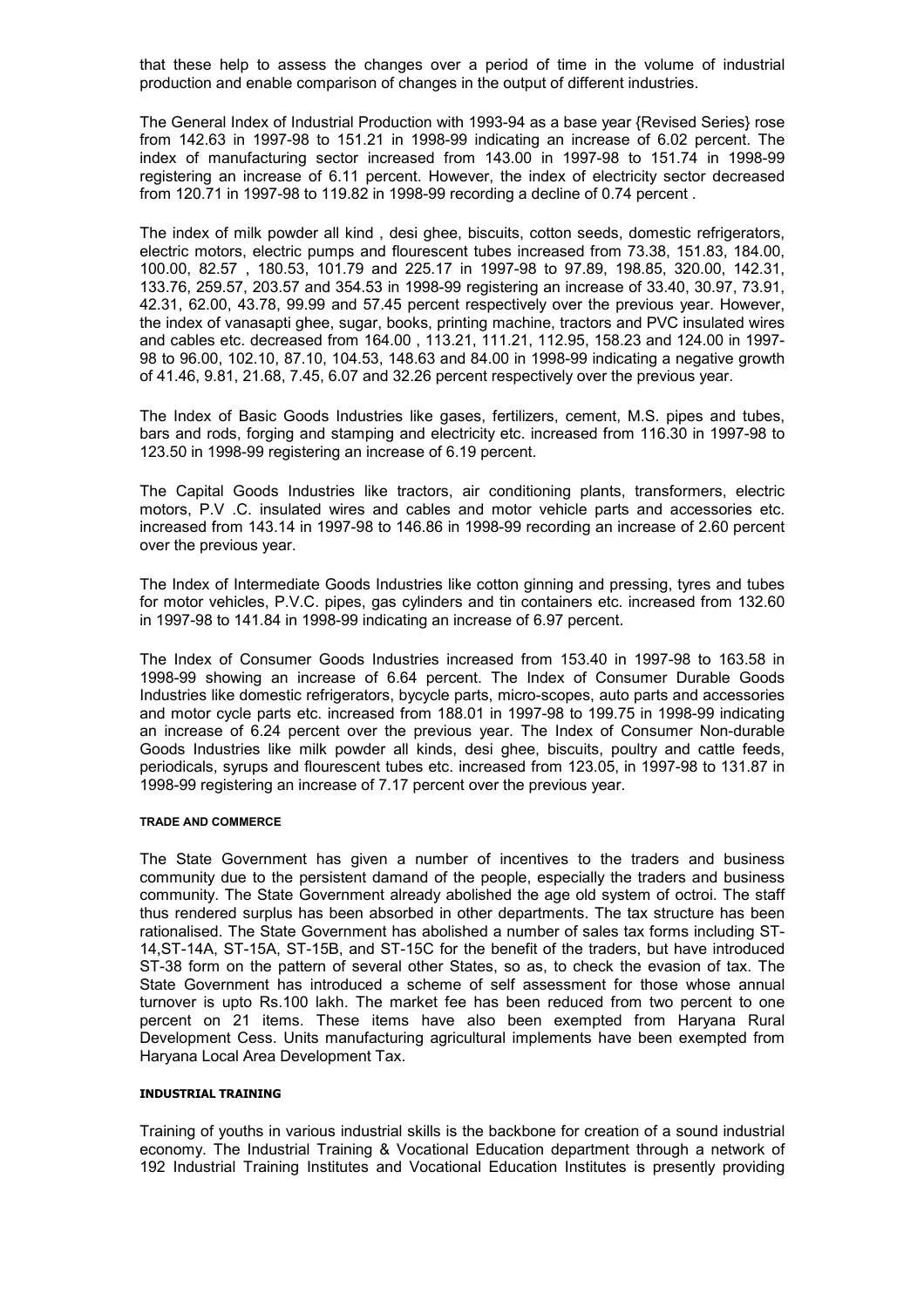certificate courses to nearly 31,000 students all over the State. These institutes are not only supplying skilled craftsmen to the industries but also generate avenues for self- employment.

At present 76 Industrial Training Institutes, with a seating capacity of 14556 and 116 Vocational Education Institutions with a seating capacity of 16220 are working in the State. The Art and Craft, School, Rohtak with a seating capacity of 60 students and Footwear Institute, Rewari with a seating capacity of 70 seats are also functioning in the State. Teachers Training Courses with seating Capacity of 192 are also functioning at Ambala , Rohtak, Bhiwani, Jind and Narnaul. These Institutes are imparting training upto certificate level. Out of total 192 Institutes, 31 Institutes are exclusively for women while there is a facility of co-education in the remaining Institutes. No tution fee is charged for women trainees in all these Institutes.

New trades such as Computer Operator and Programming Assistant, Plastic Processing Operator, Tool and Die Maker (Die and Moulds) etc. have been started in the ITI's. During the year 2000-2001 ITI's at Bhodia Khera, Sadhura and Kalka at Bitna have been started with seating capacity of 240 seats.

#### ROADS

Roads are the arteries of the communication system. These are being strengthened in a systematic manner. The main emphasis of the State Government has been to complete the sanctioned roads for linking villages/ dhanis, improvement in the road system to bring about better productivity in the road transport sector , providing of new bridges, to use road construction programme as a means of generating employment. The work regarding repair of roads has also been taken up on a war footing. As many as 2054 K.ms.long roads have been covered with pre-mix carpeting whereas 217 Kms of roads have got surface dressing. Besides, 6000 Kms of rural roads were made free of pot-holes by the Haryana State Agricultural Marketing Board by 30.11.1999. The State Government entered into an agreement with World Bank for upgradation of State Highways but the project could not take off due to hinderance in the flow of World Bank Assistance on account of nuclear explosion in Pokharan. In the mean time HUDCO agreed to provide a sum of Rs. 120.00 crore during 2000-2001 and Rs. 200.00 crore during 2001-2002 to cover 1155 Kms of roads. The state Government share is Rs. 30.00 crore and Rs. 50.00 crore respectively during the same period. With this in view, it is expected that the condition of road network would improve substantially to cope with the increasing traffic load.

The total road length in the state (including National Highways) increased from 23684 kms. (22826 kms. Metalled) in 1998-99 to 23730 Kms.(22895 Kms. Metalled) in 1999-2000. All eligible villages except seven villages have been connected with metalled roads in the State by the end of 1999-2000.

#### ROAD TRANSPORT

Adequate transport facilities are a pre-requisite to the all round development of the State. The Transport Department, Haryana is committed to provide adequate, well co-ordinated, economical & efficient bus services to the people of the State. Haryana Roadways has earned the reputation of being one of the best State Road Transport Undertaking in the Country in the fields of operational efficiency, staff productivity; lowest operational cost (without incidence of taxes), per effective KM operated, and surplus before taxes etc. It has continuously been striving to provide improved bus services and passengers amenities to the travelling public. At present the Haryana Roadways has 3546 buses (as on 31.12.2000) being run from 20 main depots and 17 sub-depots. These services cover about 10.60 lakh Kms.every day and carry about 10.44 lakh passengers daily. The State Transport Department has also constructed 81 modern bus stands at important places in the State from traffic point of view. Apart from this, two Central Workshops have been set up at Karnal & Hisar and a Drivers Training Institute has been set up at Murthal. Facilities for training and certifying new heavy vehicles drivers have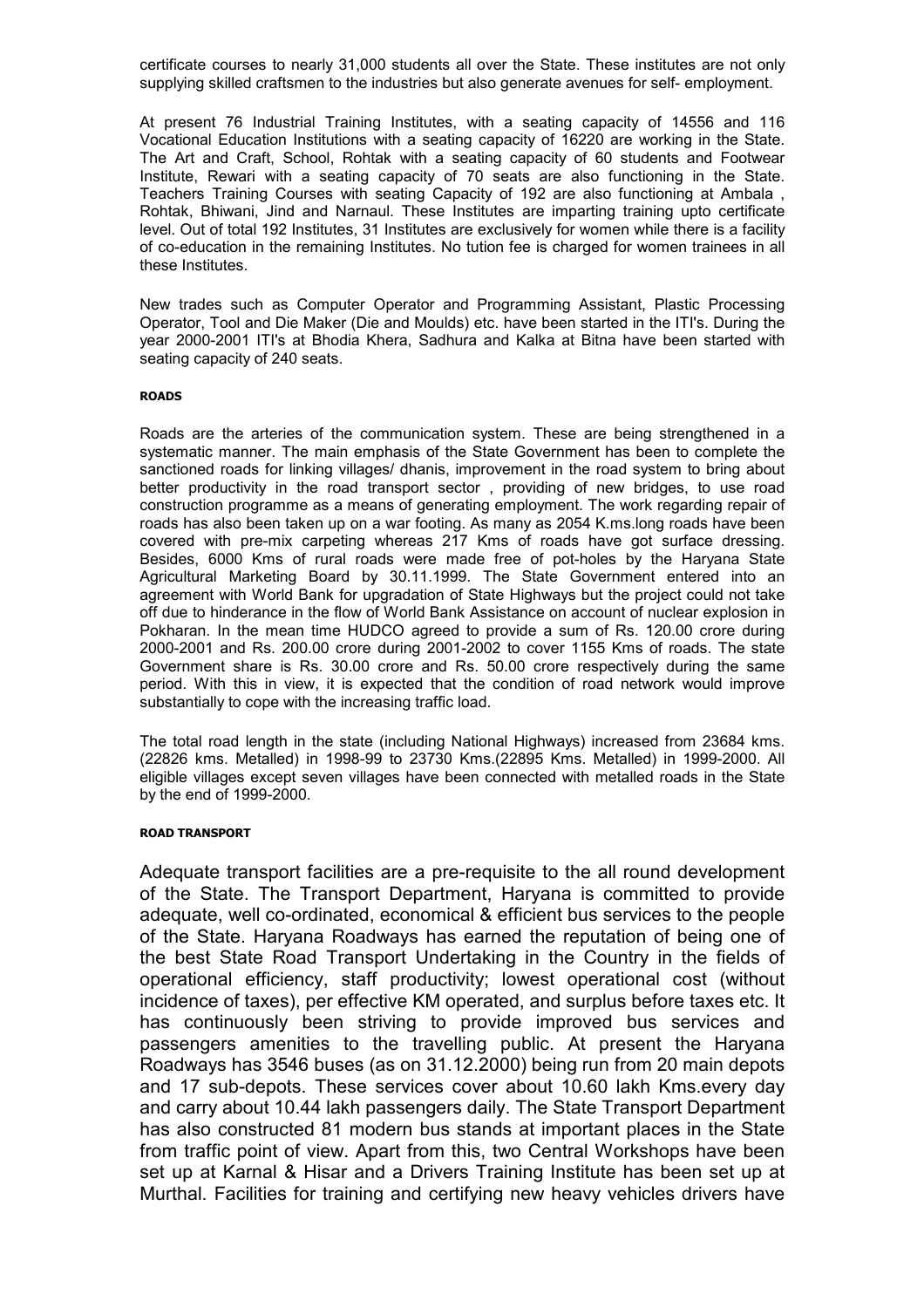also been provided at Murthal and at four other centres i.e. Central Workshop Karnal/Hisar and Workshops at Gurgaon and Rohtak.

From 1993-94 onwards no addition to the fleet of Haryana Roadways is being made and the additional demand in traffic is being met through privatisation. A new scheme in the name of "Private Bus Service Schemes in Haryana-year 2001" is being notified and have been invited applications for 348 stage carriage permits on 207 routes. Apart from this the department has also issued about 8400 maxi cabs permits.

The Transport Department Haryana has initiated various steps to improve the bus services being provided to the people and contain the losses of Haryana Roadways. Apart from replacement of old buses, the routes and time table of Haryana Roadways are being rationalised to make them more useful to the people and economically viable. Shuttle services have been introduced on important short distance routes which would stop at all villages falling on the route. Centralised advance booking system has been introduced at all important bus stands in the State. As a result, losses in Haryana Roadways during April-December,2000 have declined by 29% compared to the corresponding period of the last year. The net resources contributed to the State ( in the form of Passenger Tax, Token Tax, Interest on Capital, Depreciation and Profit / Loss) during the same period have increased by 80% inspite of increase in the price of diesel, increase in the D.A . etc. of the staff and 6% decline in the number of buses.

| Particulars                                                            | Unit                         | 1996-<br>1997 | 1997-<br>1998 | 1998-<br>1999 | 1999-<br>2000 | 2000-2001<br>(April-Dec<br>2000) |
|------------------------------------------------------------------------|------------------------------|---------------|---------------|---------------|---------------|----------------------------------|
| 1.<br><b>Buses</b><br>$\overline{\text{held}}_{\text{No}}$<br>last Day |                              | 3840          | 3854          | 3772          | 3631          | 3546                             |
| 2.<br>Depot/Workshop                                                   | No                           | 20            | 20            | 20            | 20            | 20                               |
| 3.<br>$\overline{\text{Sub}}_{\textsf{No}}$<br>depot/W.Shop            |                              | 17            | 17            | 17            | 17            | 27                               |
| 4. Bus Stands                                                          | No                           | 78            | 81            | 81            | 81            | 81                               |
| 5. No. of Routes                                                       | No                           | 1800          | 1739          | 1697          | 1697          | 1685                             |
| 6. Effective KMs. Lakh                                                 |                              | 4192.04       | 4056.16       | 3947.11       | 3946.38       | 2915.98                          |
| 7.<br>Operated/day                                                     | $\overline{\text{KMs}}$ Lakh | 11.49         | 11.11         | 10.81         | 10.94         | 10.60                            |
| 8. Veh. Utilisation KMs/Bus/Day 296                                    |                              |               | 293           | 284           | 293           | 303                              |
| 9.<br>$\overline{\text{No.of}}$ No<br>employees                        |                              | 21341         | 20985         | 20486         | 20319         | 19837                            |
| 10.<br><b>Daily</b><br>passengers<br>carried                           | Lakh                         | 17.06         | 13.86         | 10.63         | 10.36         | 10.44                            |
| 11. KMPL                                                               | Gross<br><b>KMS/Ltr</b>      | 4.42          | 4.42          | 4.44          | 4.44          | 4.44                             |
| 12. Accidents                                                          | No                           | 795           | 704           | 663           | 576           | 406                              |
| 13. Accidents per <sub>No</sub><br>lone lakh kms.                      |                              | 0.19          | 0.17          | 0.17          | 0.15          | 0.14                             |
| 13. Break Downs No                                                     |                              | 8150          | 8569          | 7536          | 7725          | 6882                             |

Year wise performance of the State Transport Department is as under :-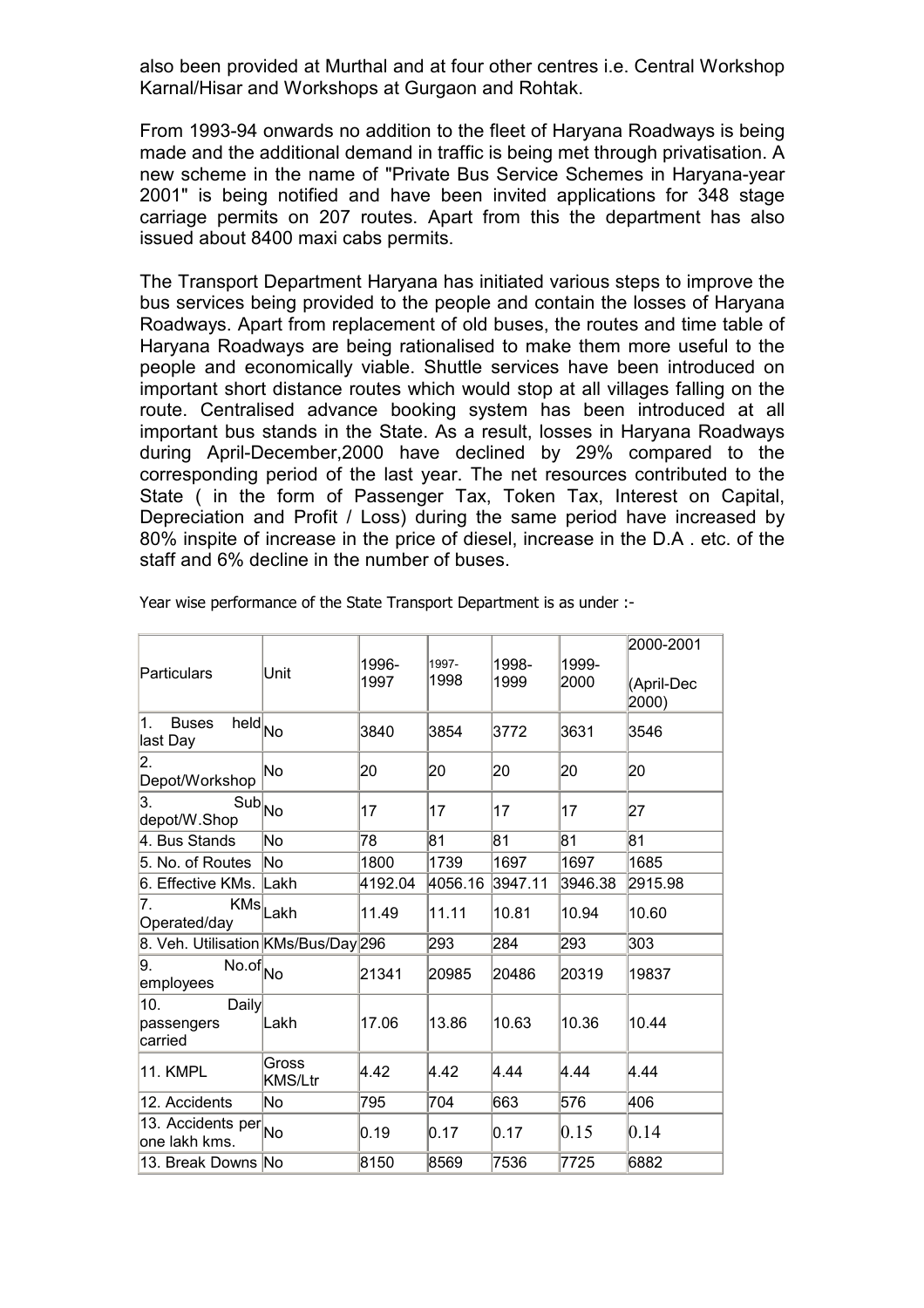The State Transport Department is also making efforts to efficiently perform the role of enforcing the laws relating to road safety and environmental pollution and to provide efficient public transport to the user public. Through its wide-spread net work of pollution checking points, the mobile teams of the department are checking violation of environmental laws by vehicles, helping in improving not only the quality of air but also in reducing fuel consumption per Kilometre. Workshops of Haryana Roadways are being improved so that the users are not put to inconvenience due to frequent breakdowns.

#### TOURISM

A vast tourist infrastructure has been built up all over the State by setting up as many as 46 Tourist Complexes providing numerous facilities like catering, accommodation (774 rooms), filling stations, lakes/bath complexes, landscaped gardens/fast food services, shopping complexes, etc. This is a tremendous jump forward, indeed, that has gloriously brought the name of this tiny State on the tourist map of India.

Haryana has adopted a three pronged strategy for tourism promotion:

- i. To promote highway tourism :- Haryana tourism has built tourist complexes at strategic points along the highways passing through the State.
- ii. To make full advantage of its proximity to Delhi :- Haryana tourism has developed tourist complexes around Delhi & other centres of tourist interest.

iii) In the third part of its strategy:- Haryana tourism has provided tourist facilities at the district and sub divisional headquarters to cater the needs of the local people.

The Tourist Complexes in Haryana have been imaginatively planned and carefully executed to meet the requirements of various kinds of tourists. The facilities available in the tourist complexes of Haryana ideally meet the requirements of both the affluent and the budget tourist. The following major projects are proposed to be completed during 2001-2002.

- i. New tourist complex at Bhiwani.
- ii. New rooms (10), restaurant and bar at Rai.
- iii. Expansion of accommodation at Magpie Tourist Complex, Faridabad
- iv. Upgradation of rooms at Dharuhera,Sohna,Surajkund and Sultanpur.
- v. Extension of the Fast Food Centre at Skylark Tourist Complex,Panipat.
- vi. Renovation of Rang Mahal at Yadvindra Garden,Pinjore.
- vii. Modernization of Kitchens at Oasis and Pinjore. .
- viii. Installation of new tubewells at Surajkund and Aravalli Golf Course, Faridabad.

#### HEALTH

To attain the goal of health for all comprehensive health care system is required, for which it is also necessary to reorganise the health delivery system by providing requisite knowledge and skills to health volunteers and health workers.

Under Basic Minimum Services, Health Department has covered all those schemes which are for the betterment of general health and are basic in the nature falling both in rural & urban areas namely, opening of Primary Health Centres (PHC), Community Health Centres (CHC), Sub-centres, their construction & repair work, providing medicines and laboratory facilities, dental services etc. in these health centres and upgradation of existing Hospitals / Dispensaries in urban areas.An Haryana Arogaya Found has been set up to provide free medicare to the poor people suffering from chronic diseases.

The achievements in this regard of the State Government during the last five years are as under: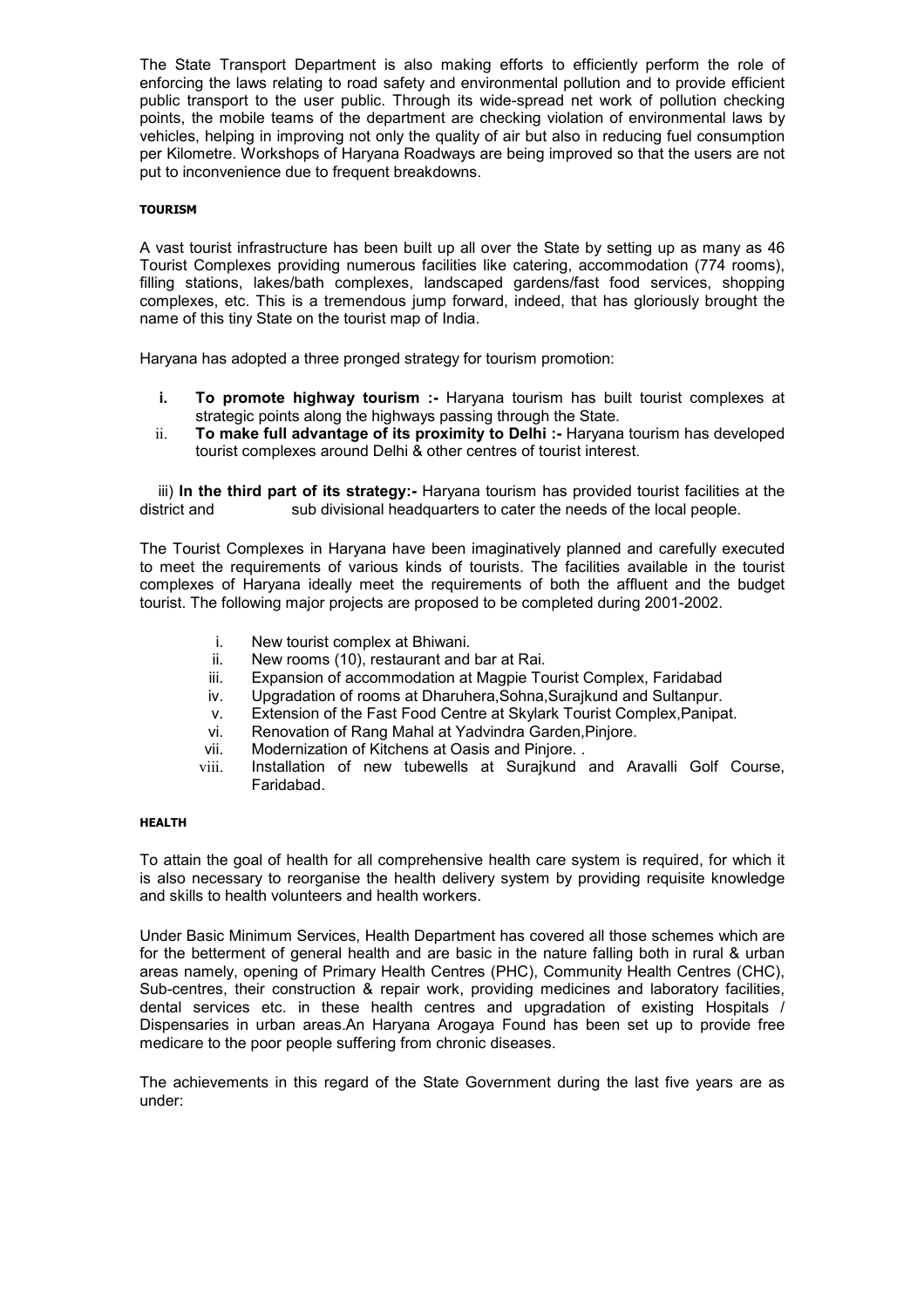| Year          | Hospital | Dispensaries CHC's |    | <b>PHC's</b> | <b>Beds</b> |
|---------------|----------|--------------------|----|--------------|-------------|
| 1995-96       | 79       | 232                | 63 | 398          | 11328       |
| 1996-97       | 79       | 232                | 63 | 398          | 11328       |
| 1997-98       | 80       | 231                | 64 | 401          | 11416       |
| 1998-99       | 80       | 231                | 64 | 401          | 11440       |
| 1999-<br>2000 | 78*      | 231                | 64 | 402          | 10878       |

\*It includes 49 Govt. hospitals and 29 private aided & other hospitals

State is also making great efforts to provide maximum Dental Health Care Services to the people. In addition to this, a scheme for making medicines available to primary health institutions in rural and urban areas have also been included under Basic Minimum Services. To contain incidence of malaria and other vector borne diseases in high risk areas, health department has formulated a scheme namely Vector Control Programme and this will also form a part of Basic Minimum Services. From the year 2000-2001 all the programmes under BMS have been replaced under the new scheme " Pradhan Mantri Gramodaya Yojana" which will cover only the rural areas.

To eradicate polio, State Government is effectively implementing the Pulse Polio Immunization Programme. Haryana has already achieved Leprosy Elimination Target of less than one case per 10,000 population. With multiple control measures malaria incidence has also been decreased . Against 7.36 lakh malaria cases during the year 1976 only 2230 cases have been reported during the year 2000.

Haryana was also the first State in the country to introduce Hepatitis-B Vaccine in the State Immunization Programme. Haryana is also the first State in the country to start Dental services at the level of primary health care centre.

The Health department is also making major efforts to check the spread of AIDS in the State. The Haryana AIDS society has been functioning since February,1998. Voluntary testing of H I V is being introduced in the State in a phased manner after providing pre and post counselling.

A Population Commission under the chairmanship of the Chief Minister has been constituted in Haryana to control population explosion and improve medical facilities in the State. About 50 members from different sections of the society including voluntary organisations, health organisations and media persons have been included in the commission. For the improvement of medical facilities, European Commission had adopted 31 districts in India and out of these 31 districts 3 districts i.e. Ambala, Karnal and Faridabad of Haryana have been adopted.

Keeping in view, the high incidence of accidents on the highways, the State Government is putting up a Trauma control in the General Hospital Karnal with the assistance provided by Government of India. A proposal for opening a Trauma Centre at Sirsa has been sent for consideration of the Central Government. The State Government has also pressed into service 15 mobile vans to provide immediate medical aid to the accident victims particularly on National Highways. A van will be stationed at almost every 30 Kms.on the National Highways.

Under the Cancer Control Programme, efforts are being made to set up Cobalt unit at Bhiwani, Ambala, Sirsa and Kurukshetra with assistance of Government of India. A Regional Cancer Centre has also been approved at the PGIMS, Rohtak by the Government of India with a grant-in-aid of Rs. 75.00 lakh.

Blood Bank facilities had already been provided in 17 of the 19 districts of the State. In the remaining two districts of Jhajjar and Fatehabad,the work is in progress and the facility would be provided very soon. After the construction of Blood Banks at Jhajjar and Fatehabad Haryana will be first State in the Country to have licensed Blood Banks in all the districts.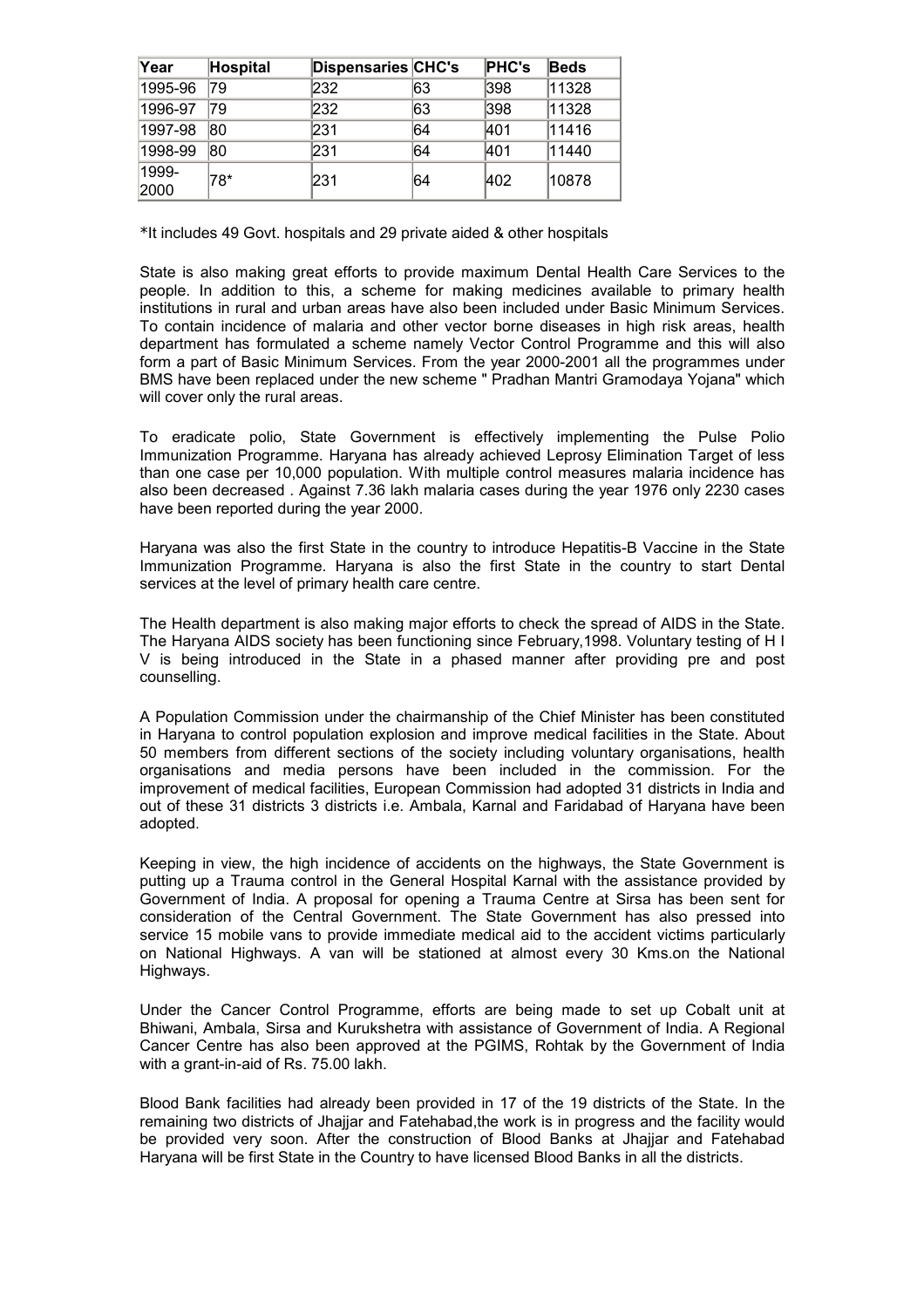The per capita expenditure on Health Services was only Rs.1.92 at the time of formation of Haryana State (1966-67) which increased to Rs. 144.07 during 1999-2000 .At present (2000- 2001), the per capita expenditure on Health Services in the state is likely to go up to Rs. 166.83 .

#### FAMILY WELFARE

The State Government endeavours to popularise various methods of family planning. Consequently, the State Government has been able to control birth rate which is 23.1 per thousand as per the National Health Family Welfare Survey Report -II , while the National figure is 24.8 . The death rate in urban area as per the same survey is 7.7 per thousand population,. while the national figure is 8.1 . The infant mortality rate per thousand live births is 56.8 per thousand, while the national figure is 72.0.

A total number of 96443 operations (828 vascetomy and 95615 tubectomy operations) were performed during 1999-2000 as against 91219 operations performed during the previous year.

The efforts made by the State Government in the context of improvement in standard of living, better quality of availability of medical facilities, improvement in environment etc. have enhanced the expectancy of life at birth in the State as estimated for the period 1996-2001. The expectancy of life in males and females is estimated at 66.2 and 65.9 as compared to 62.8 and 64.2 respectively at all India level.

The State has set up a commission for population control and prepared a Family Welfare Action Plan to stabilize the population, which has already shot up to 1.64 crore according to census of 1991 and 2.0 crore as per mid financial year estimate during 2000-2001. The action plan is based on the National Population Policy 2000, which aims at stabilizing population by 2045.

#### EDUCATION

Education has an important role in the socio-economic development of the nation. As per National Policy On Education, priority has been accorded to the universalisation of primary elementary education for children in the age group of 6 to 14 years and eradication of adult illiteracy. Accordingly, the State Government has been making concerted efforts to provide primary education facility through-out the State.

With a view to acquaint the youths with major technological advances, taking place in the field of information technology, a need to reorient the Education Policy was felt over the last few years. A new ''Education Policy" announced during the year 2000 lays greater stress on Computer Education, introduction of English language from class I and vocational IT, technical need based courses in higher education. The thrust of New State Education Policy is on universalisation of elementary education support the endeavour of Government of India to declare elementary education a fundamental right of child by 2005 and an increased investment in public and private sector up to ten percent share of GDP by 2010 AD. The State Government shall introduce computer education at school and college level to make best use of the recently introduced " Information Technology Policy" . As the New Education Policy is job oriented, it would open up new vistas of hope and aspirations for youth in the State.

According to 1991 census, the literate population has increased to 55.85 percent which was only 43.85 percent as per 1981 census.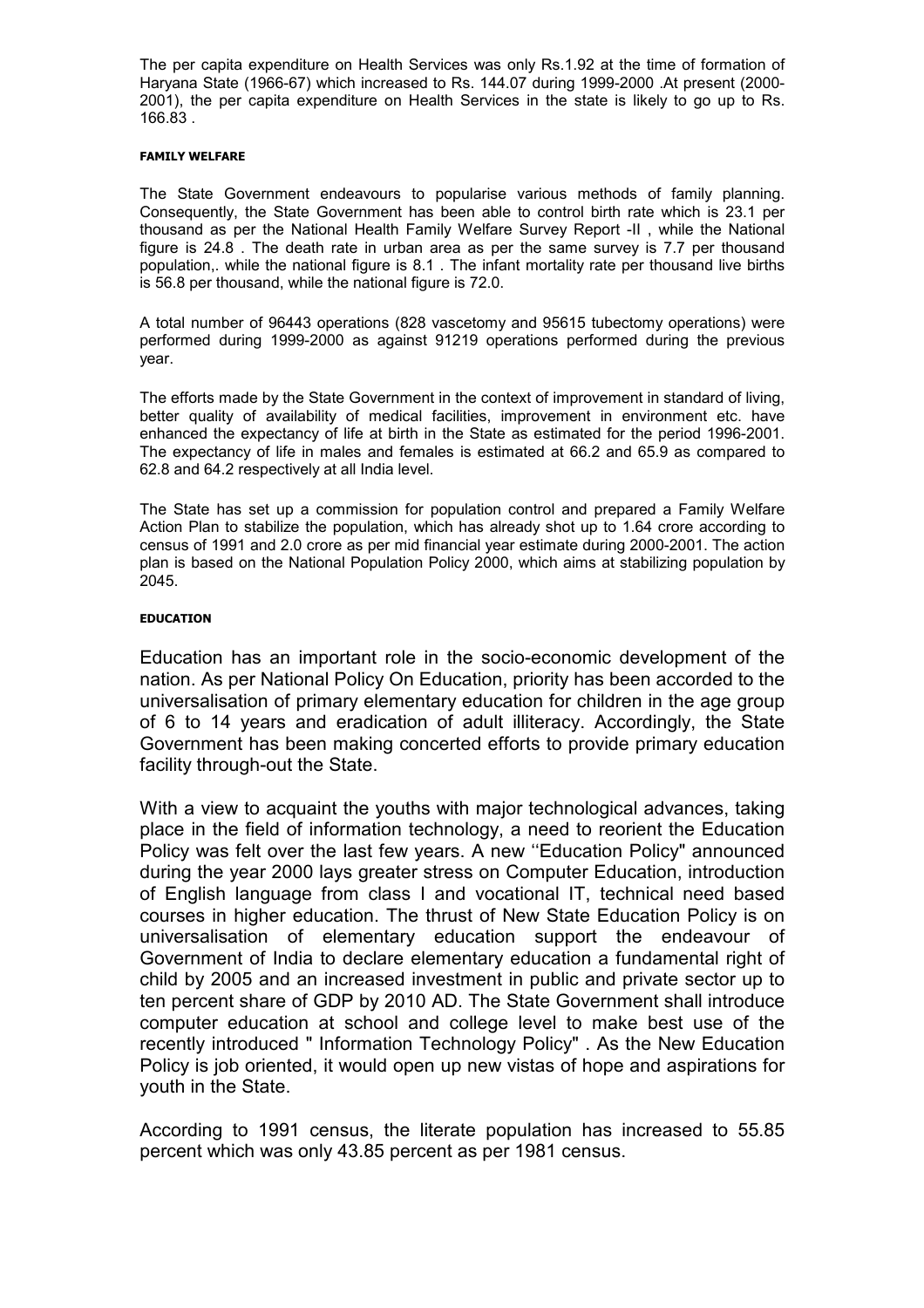Male literacy rate (69.10) was higher than the female literacy rate (40.47). The literacy rate in urban areas of the State was 73.66 as against 49.85 in the rural areas in 1991 census. According to the results of the 53rd round (Jan-Dec.1997)of N.S.S.O, the literacy rate of Haryana State has gone up to 65.00 percent in 1997 as compared to 55.85 percent in 1991 as a result of various steps /schemes undertaken by the state to encourage the education among its population.

Haryana's main concern is to tackle the problem of illiteracy among its female population. The importance of education among girls and its overall impact on the welfare of children and community as a whole cannot be over ruled. Concessions and incentives for girls especially those belonging to Backward/ EWS and Schedulded Castes have gone a long way in promoting female education.Scheduled Castes/ EWS girls in primary ,middle and high classes are being provided with free uniforms. Scheduled Castes/EWS students are provided grants for books and stationery articles and are awarded scholarships and reimbursement of tution fees.

### Improvement in Higher Education

The New Education Policy inter-alia envisages provision of higher education facilities in rural areas qualitative improvement in educational environment, encourage private initiative, introduction of computer education in colleges making higher education job oriented . Special efforts are made to spread the facilities of higher education in rural areas so that the rural – urban disparities may be removed. Two new Govt. colleges at Sampla and Badli have been opened during the year 2000-2001. Special emphasis is being laid by the State Govt. on girls education . As a result the number of girls colleges has gone upto 8 with the opening of a girls college at Sampla.

In order to make higher education job oriented 40 aided private colleges in the state have been permitted to start various new courses in the fields which have a high job potential. These courses include under graduate courses in Business Administration, Computer Application, Information Technology, Computer Science, Software ,Statistics ,Accountancy,Tax procedure and practices, Public Administration and Commerce etc. The objective of these self financing courses is to train graduates in the skills acceptable to the job market for gainful employment.

### Primary and Secondary Education

As per National Agenda Panchayati Raj is being strengthened and the process has been started to hand over elementary education to it. Computer education and teaching of english language from class I has been made a part of school education. The qualitative improvement in education has been the major thrust and it has been the endeavour of the Govt. to make the schooling facilities available to every child of the school going age. There has been a vast expansion of schooling facilities and now primary schooling facilities are available within a radius of 1.15 K.M. whereas, facilities of Middle, High and Higher Secondary education levels are available at an average distance of 1.55 K.M , 1.87 K.M, and 3.48 K.M. respectively.

At present (2000-2001) 10560 Primary, 1868 Middle, 4021 High and Higher Secondary Schools are imparting education to 40.55 lakh students, out of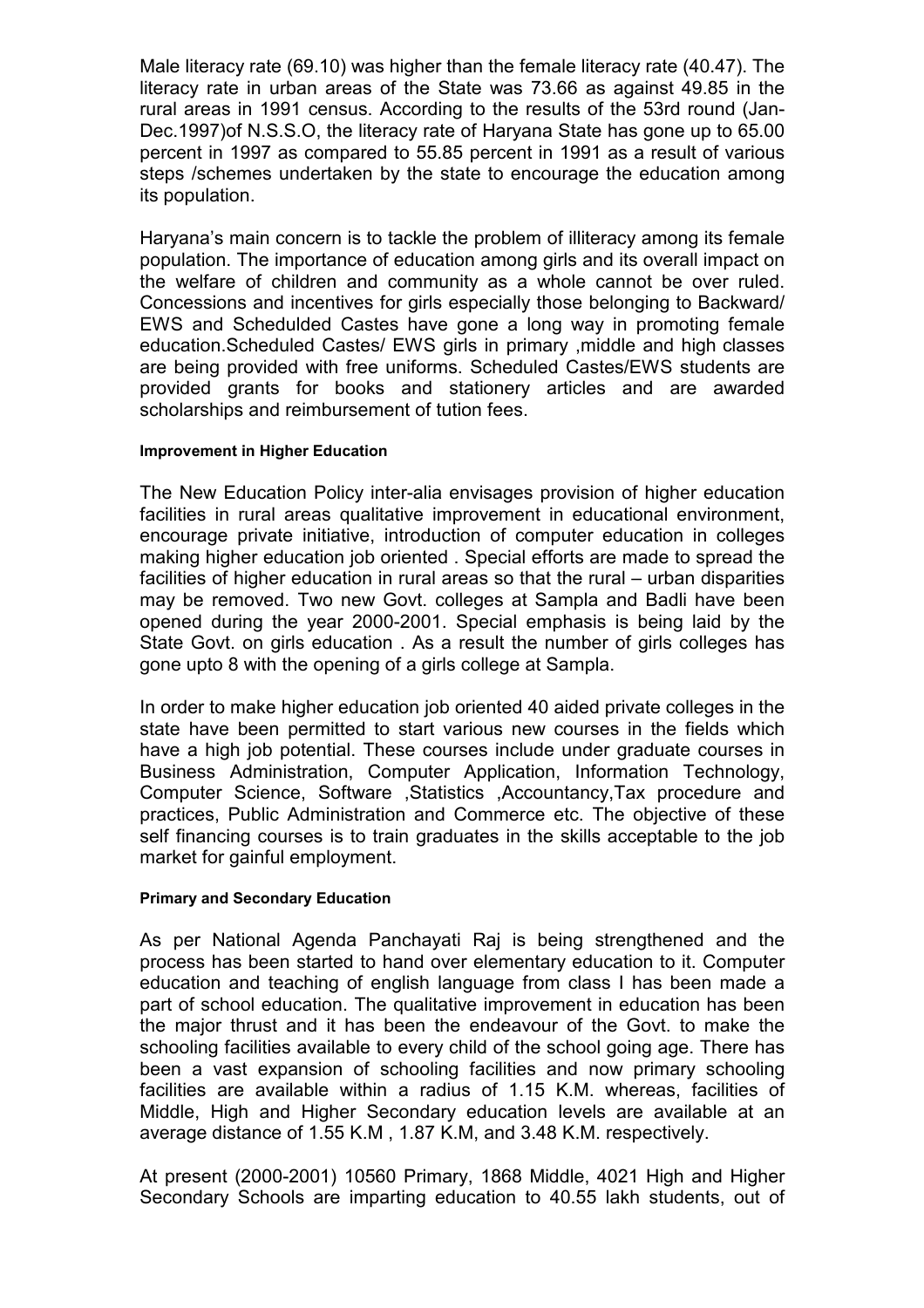which 18.05 lakh are girls. The percentge of boys and girls in these schools is 55.49 and 44.51 respectively.

Presently there are four Universities and 170 colleges which includes 118 Colleges of General Education and 52 Institutions exclusively for women in the state. The enrolment in colleges in the state has increased from 160915 in 1998-99 to 171516 in 1999-2000. Out of which number of Scheduled Castes students was 10682 in 1998-99 and 11521 in 1999-2000. Likewise out of the total enrolment in colleges during 1999-2000 girls accounted for 43.64 percent as against 43.28 percent in 1998-99. The percentage of Scheduled Castes students to total enrolment in colleges rose from 6.64 percent during 1998-99 to 6.72 percent in 1999-2000.

### TECHNICAL EDUCATION

At present there are 28 Diploma level and 25 Degree level Institutions in the State. Y.M.C.A. Institute of Engineeing &Technology, Faridabad has now been upgraded to degree level institution. The new diploma course in Information Technology has been started at Government Polytechnic for Women, Ambala city, Government Polytechnic for Women, Faridabad, Government Polytechnic Adampur and Government Polytechnic for Women, Sirsa from the session 1999-2000 with an intake capacity of 40 in each. In view of Information Technology Policy, 2000 the Technical Education Department has laid special emphasis on introduction of Degree and Diploma level courses in Computer and Information Technology. During the year 1930 new seats have been created exclusively for IT related courses. Thus out of total intake of 17187, 9395 seats have been sanctioned for computer and Information Technology related courses at 25 degree level, 13 diploma level institutions and 28 HARTRON workstations.

Guru Jambheshwar University, Hisar which was estabilished in 1995, earlier whose control was with Education Department has now been vested in the Department of Technical Education w.e.f. December,1999. The State Government has decided that this University will function as a Technical University for the whole of Haryana State. Accordingly, necessary steps are being taken up to strengthen the University so that the educational and academic requirements regarding emerging areas of technology are met with. The Government grant -in- aid has been enhanced from Rs. 300 lakhs to Rs.600 lakhs during the current financial year 2000-2001.

### SPORTS

The sport persons are now being given a concession of 75% fare of travelling in Haryana roadways buses. The State Government has alloted a piece of land measuring three acre to Haryana Olympic Association to set up Olympic Bhawan which would be constructed at a cost of Rs. 7 crore in the next two years. It would have a swimming pool, sports club, cyber cafe, a research and development laboratory. A Sports Training Centre would be set up at Hisar with a capacity to train 200 sports persons. It will be one of the best Centre in the years to come.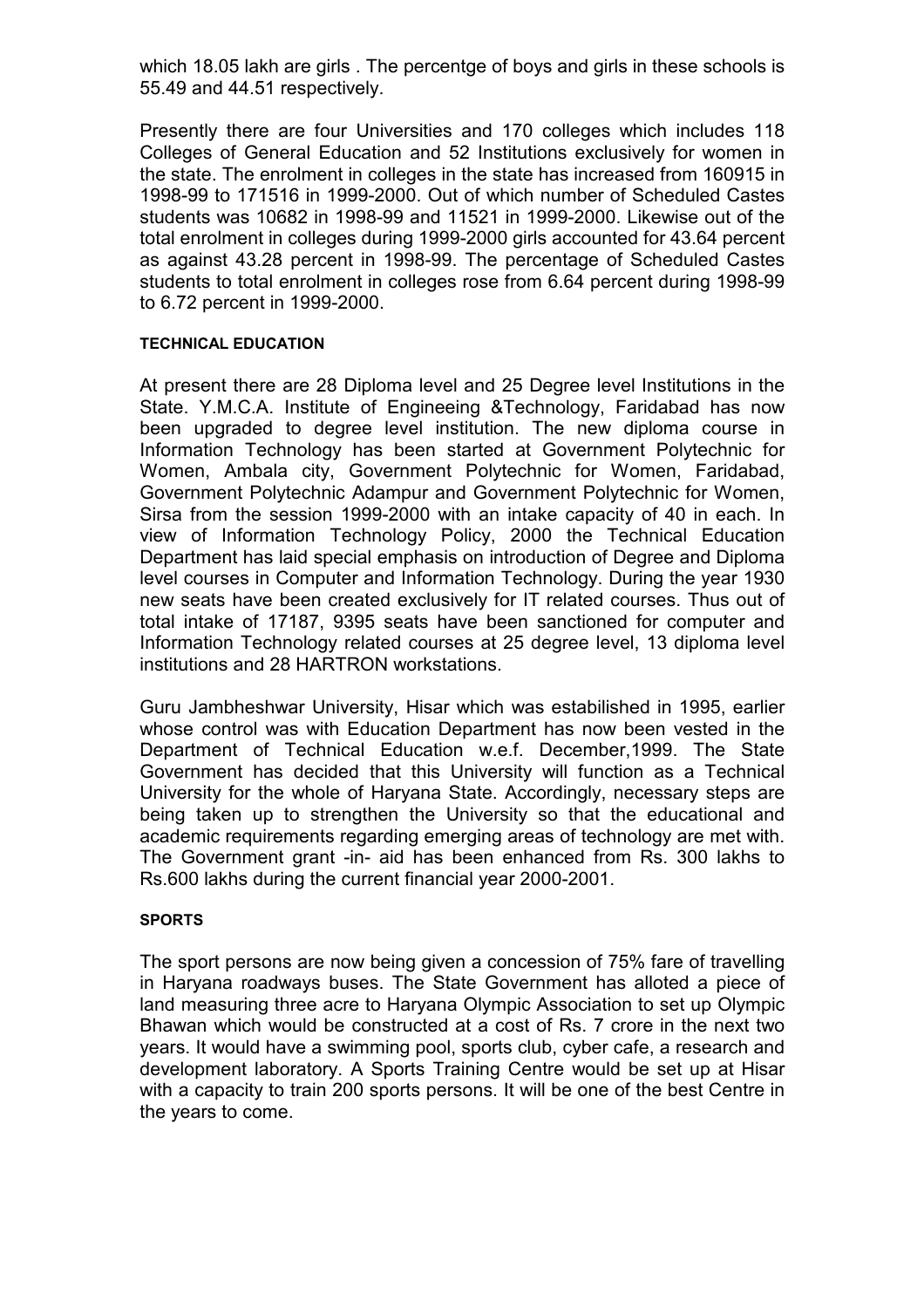### PUBLIC HEALTH

Providing clean drinking water both in rural and urban areas has been the priority of the State Government. All the villages in Haryana had been provided with partly piped water supply by the end of 1991-92. The stress was being laid on to increase the per capita availability of water in rural areas. Improved water supply of 40 LPCD or more was given in 683 villages including 20 dhanis during the year 1999-2000 as compared to 731 villages including 28 dhanis during 1998-99. During the year 2000-2001, there is a target to augment water supply in 500 villages at the rate of 55 LPCD besides augmenting the water supply in 38 villages of DDP areas at the rate up to 70 LPCD. Against this target, water supply has been improved in 290 villages to a level of 40/55 LPCD and in another 30 villages at the rate of 70 LPCD by December,2000.

All the 52 big and small towns of Haryana State have been equipped with piped water supply system. However, in the context of service level of the required water supply which differs from town to town, a service level of 68 percent has been achieved by March,2000. The water supply schemes of 30 towns are based on underground water i.e. tubewells whereas the water supply schemes of 22 towns are based on the surface water i.e. canal based filteration. During the year 2000-2001, there is a target for improving the water supply facilities in the urban areas of the State from the service level of 68 percent to 70-71 percent.

Under the Yamuna Action Plan Project, 6 towns namely Yamuna Nagar-Jagadhri, Karnal, Panipat, Sonepat, Gurgaon and Faridabad were initially selected for providing sewage treatment plants. Later, six additional towns namely Indri, Radaur, Chhachhrauli, Gharaunda, Gohana and Palwal were also selected under this project. Out of the 11Sewage Treatment Plants, 10 plants have already been commissioned, whereas the remaining one plant is likely to be completed by March, 2001. About 80 percent work of liying of interception and diversion sewers in these additional six towns, has been completed and 90 percent work of construction of Sewage Treatment Plant at Gohana has also been completed.

### ENVIRONMENT

Protecting the environment and preserving it for the future generation is a matter of utmost importance in to-day's world. Maintenance of purity of environment is Government's highest concern. Major issues such as vehicular pollution, hazardous waste management, solid waste management, Inter-State pollution problem, sewage treatment plants and Yamuna action plan are being taken up seriously. With the modest river water resources available in Haryana, clean rivers have a special significance for a healthy and invigorating quality of life with added material prosperity. The State Government is fully committed to the cause of protecting the environment. State Environment Department , Pollution Control Board. Forest Department, Public Health Department and District Administration are making collective efforts in tandem with universities and non-government organisations by organising seminars, workshops, debates and discussions on environmental related issues to create proper awareness among the general public.

The State Government has already implemented the Yamuna Action Plan for controlling pollution of water. Besides this, the Haryana State Pollution Control Board has made tremendous efforts in controlling industrial pollution to ensure cleaning of the rivers in the State. The Haryana State Pollution Control Board has succeeded in persuading 1059 industrial units to instal effluent treatment plants and 988 units to instal Air-pollution Control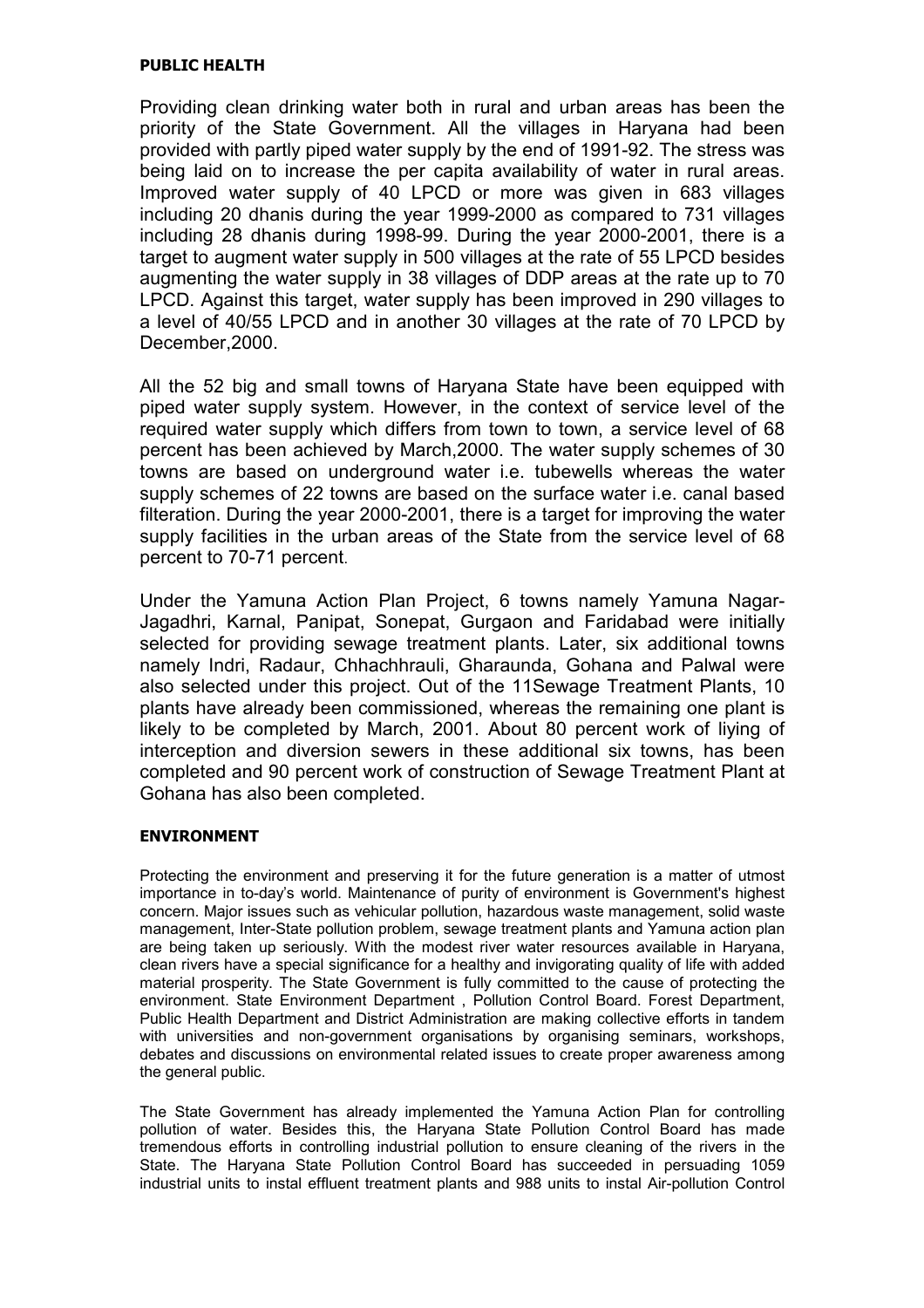measures in their units as on Dec.,2000. A Common Effluent Treatment Plant for treating the industrial trade effluent of the cluster of SSI units in Industrial Estate at Kundli has been commissioned at a cost of Rs. 79.00 lakh. Similar Projects of Common Effluent Treatment Plants in Industrial Estates of Murthal and Jind are under progress. Vehicular pollution control has been vigorously

persued with the State Transport Department. Heavy polluters including distilleries, stone crushers, pulverisers, chemical and pesticide industries ,defaulting persistently, are now being effectively monitored . Pollution from Hot Mix Plants has been curbed. Solid waste is being taken up for efficient disposal by the Local Bodies. Untreated raw sewerage discharge by Public Health Department and Municipal Committees has been brought under control.

#### INFORMATION TECHNOLOGY

An exclusive "Information Technology Policy-2000" has been announced w.e.f. 1st May,2000 to transform Haryana State into an I.T. driven economy and to spread I.T. culture in the State. It envisage setting up of a world class Cyber City, Hi-tech Habitat, ITT complexes, software technology parks, and an IT literacy plan for Government employees to achieve 100% computer literacy. An Information Technology intiative Fund has also been created with an initial corpus of Rs.10 crore for e-governance and to promote the information technology in the State. Besides, a corpus fund of Rs. 5 crore has also been created to set up an "Institute of Information Technology" at Gurgaon. An ultra –modren cyber city is being set up very near to Indira Gandhi Inter National Airport, Gurgaon which would provide employment opportunities to five lakh persons making an impact of Rs. 15000 crore on the economy of the State.

The IT development in the State shall be governed on the philosophy of maximum facilitation and minimum interference by creation of investor friendly enviornment. The IT industry has been declared a public utility service under section 40 of the Industrial Disputes Act. Each Department, Board and

Corporation in the State has been asked to earmark five percent of its budget for IT applications to make Haryana a model State. The State Governemnt has already set up a seperate Secretariat for Information Technology (SIT) which shall monitor the implementation of IT incentives and take necessary steps to remove hurdles in successful implementation of the IT policy.

A number of incentives in the form of preferential allotment of land, uninterrupted power supply, single desk clearance, rebate on registration and transfer of property charges, exemption from stamp duty on tapering scale for sale/ lease of built up space to the IT industries and total exemption from payment of sales tax, have been given to IT software industry in the State. The applicable rate of the sales tax on computer and computer peripherals shall be reduced to 0.25% percent. The State has ushered in an IT revolution era to transfer the economy of the State giving impetus to all areas of development. It would improve the quality of life of the people besides, up-grading the standard of administration and human resource development.

#### PUBLIC ADMINISTRATION

The State Government launched "Sarkar Aapke Dwar" programme to redress the grievances of the people at their doorstep and accelerate the pace of development. The programme has enabled the Government to oversee the impact of implementation of various welfare schemes and development projects at grass root level and seek active involvement of people in development works. Besides, the process of e-governance has been initiated to make the administration more responsive and transparent in all spheres.

#### PANCHAYATI RAJ

The Panchayati Raj Institutions have been given more powers to enable the people to make their significant contribution in the development process in rural areas. The decentralisation process has now been further strengthened with land- mark decision that power of administrative approval of development works upto Rs. 1.25 lakhs has been given to Gram Panchayats, upto Rs. 3.00 lakhs to Panchayat Samities and upto Rs. 5.00 lakhs to Zila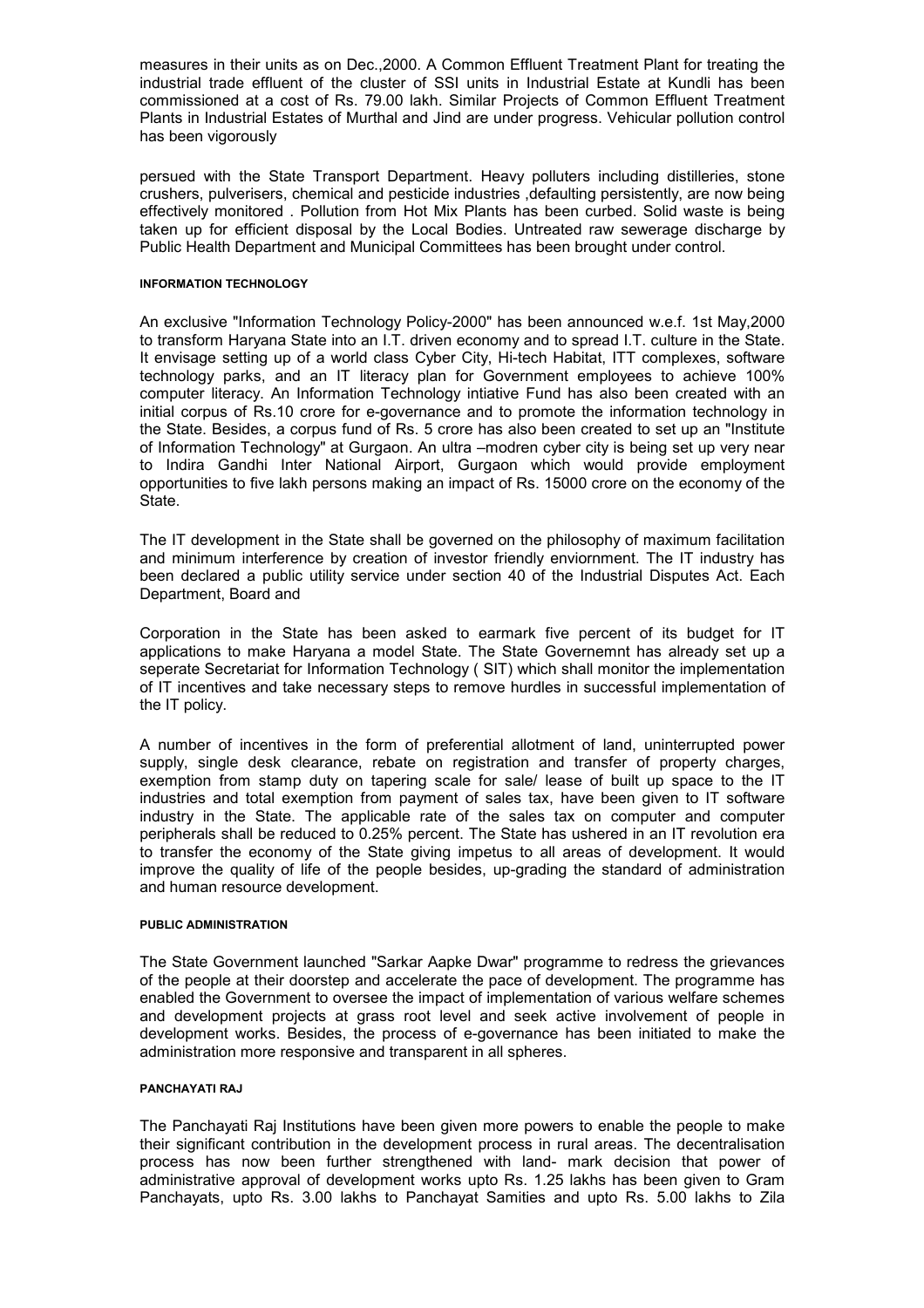Parishads. Stress has been laid on decentralisation of power so as to ensure people's participation in development programmes. Besides this, Gram Vikas Samities have been constituted to accelerate the pace of development works in rural areas. The development works which were earlier to be executed by different agencies, would now be handed over to the Gram Vikas Samities to bring qualitative improvement and transparency in works.

```
*******
```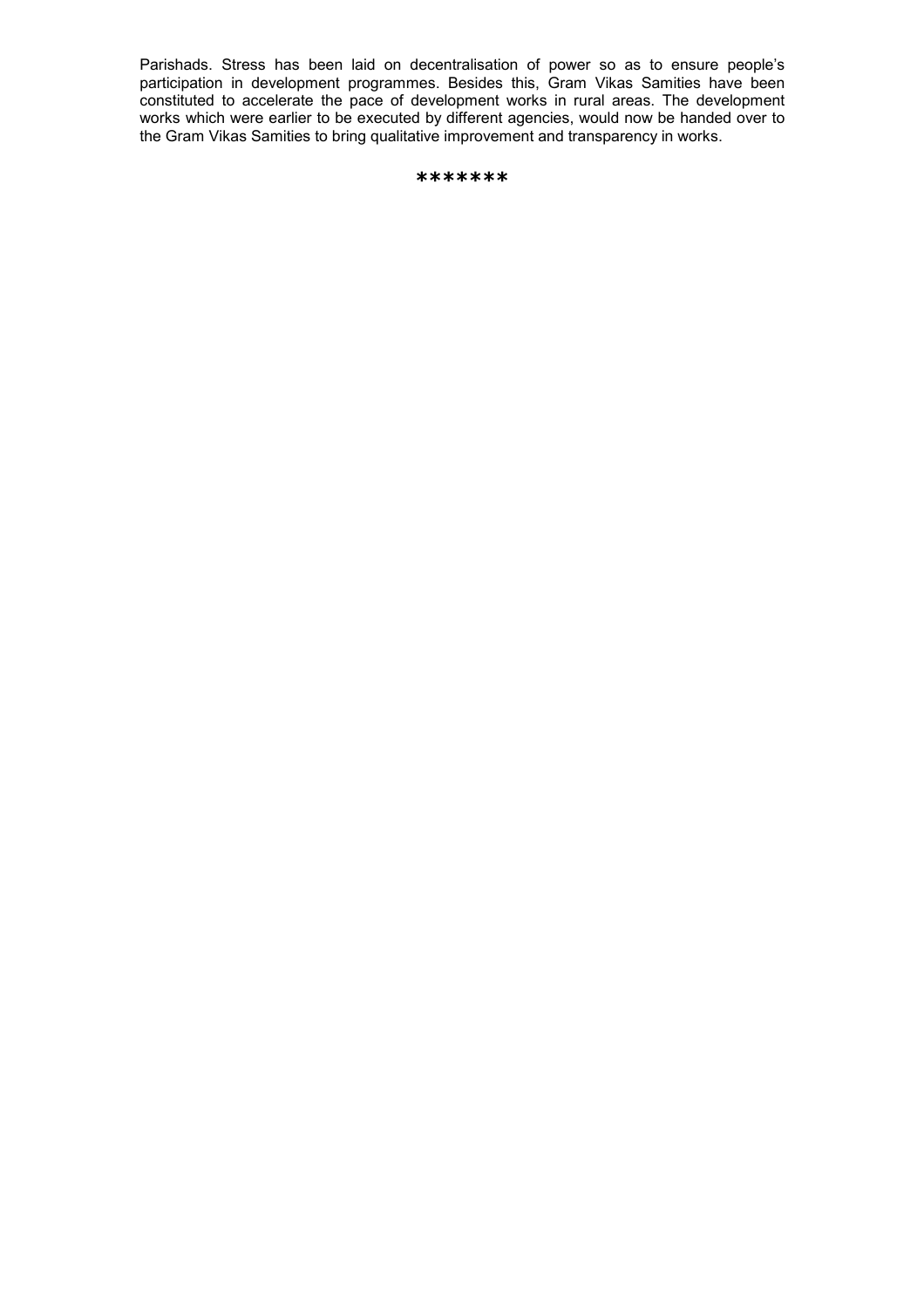#### CHAPTER – III

#### STATE FINANCES

The State Government mobilises financial resources through direct and indirect taxes, non-tax revenue, share of central taxes and grant-in-aid from Central Government to meet the expenditure on administration and developmental activities. According to the State Budget for the year 2000- 2001, the total revenue receipts are estimated at Rs.6755.93 crore in 2000- 2001 (B.E) as against Rs.5979.30 crore in 1999-2000 (R.E) and Rs.5478.69 crore in 1998-99 (Accounts). The revenue receipts are estimated to increase by 12.99 percent in 2000-2001(B.E) over 1999-2000 (R.E). This increase was 9.14 percent in 1999-2000 (R.E) over 1998-99 (Accounts).

Tax revenue (State Taxes and share of Central Taxes) is estimated at Rs.4712 .18 crore in 2000-2001 (B.E). It was Rs.4186.89 crore in 1999-2000 (R.E) and Rs. 3599.66 crore in 1998-99 (Accounts). Tax revenue is expected to be 69.75 percent of total revenue receipts in 2000-2001 (B.E). This percentage was 70.02 percent in 1999-2000 (R.E) and 65.70 percent in 1998- 99 (Accounts).

State's own taxes are estimated at Rs.4162.95 crore in 2000-2001 (B.E) as against Rs.3637.66 crore in 1999-2000 (R.E) and Rs.3119.62 crore in 1998- 99 (Accounts) .The percentage increase in State's own taxes is estimated at 14.44 in 2000-2001 (B.E) over 1999 -2000 (R.E). This increase was 16.61 percent in 1999-2000 (R.E) over 1998-99 (Accounts).

State's non-tax revenue (Comprising mainly receipts from interest, road transport , other administrative services and state lotteries) is estimated at Rs.1349.14 crore in 2000-2001 (B.E) as against Rs.1182.16 crore in 1999- 2000 (R.E) and Rs.1518.02 crore in 1998-99 (Accounts). State's non- tax revenue is 19.97 percent of total revenue receipts in 2000-2001 (B.E.) as compared to 19.77 percent in 1999-2000 (R.E) and 27.71 percent in 1998-99 (Accounts).

The share of central taxes (comprising of share of Income tax and state's share of union excise duties) is estimated at Rs.549.23 crore in 2000- 2001(B.E) as against Rs 549.23 crore in 1999-2000 (R.E) and Rs.480.04 crore in 1998-99 (Accounts). The share of central taxes show neither increase nor decrease in 2000-2001 (B.E) over 1999-2000 (R.E) but it increased by 14.41 percent in 1999-2000(R.E) over 1998-99 (Accounts)

The details of State Taxes, State Non-Taxes, Share of Central Taxes and Grant-in-aid from Central Government in the State's total revenue receipts during 1998-99 to 2000-2001 are given in the following table :-

Tax Revenue, Non-Tax Revenue, Share of Central Taxes and Grant-in-Aid from Central Government.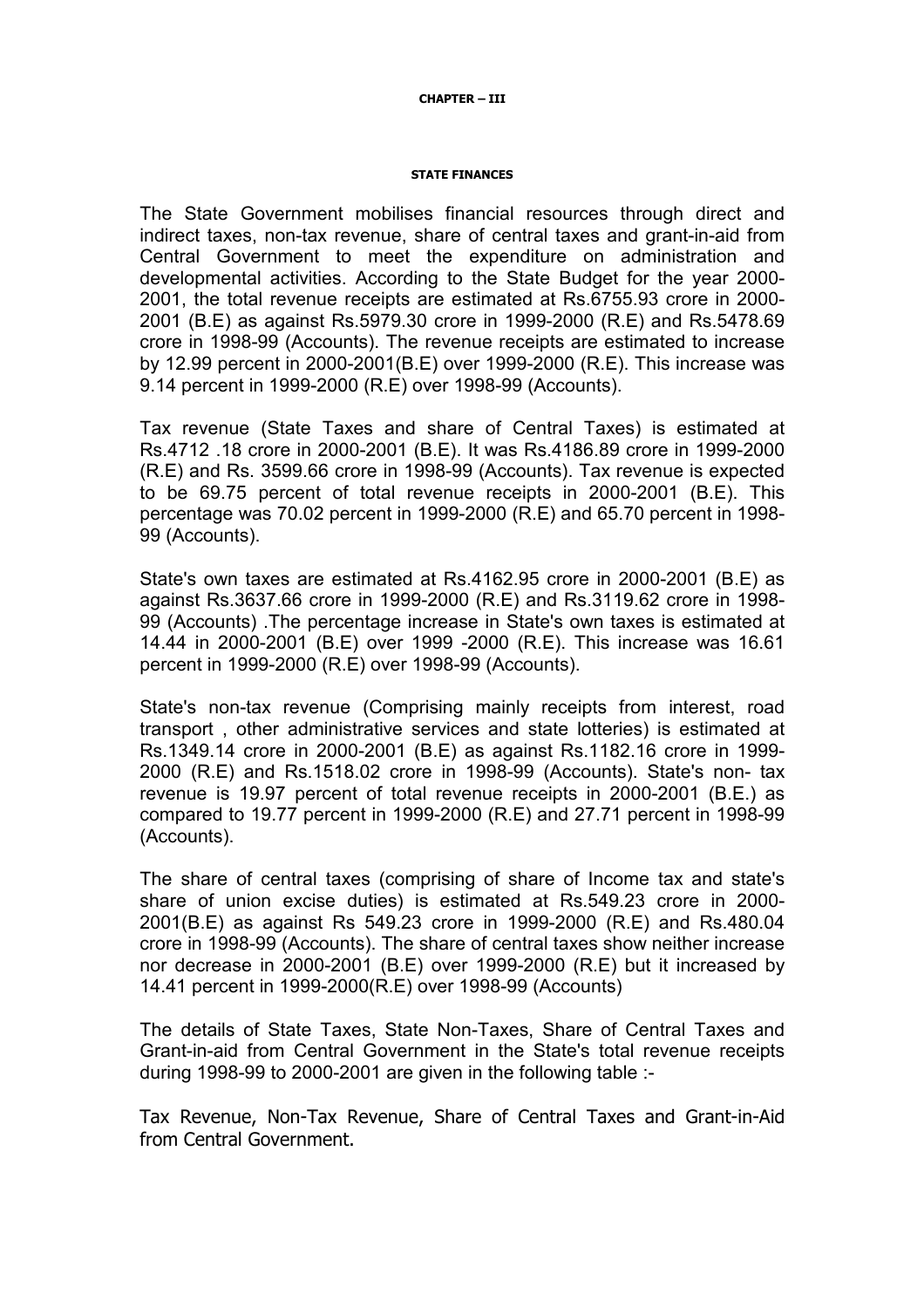|                                           |          |           | lRs.<br>Inl   |
|-------------------------------------------|----------|-----------|---------------|
|                                           |          |           | <b>Crores</b> |
| <b>ITEM</b>                               | 1998-999 | 1999-2000 | 2000-         |
|                                           | (Accts)  | (R.E)     | 2001(B.E)     |
| State Tax Revenue                         | 3119.62  | 3918.08   | 4162.95       |
| State Non-Tax Revenue                     | 1518.02  | 1881.64   | 1349.14       |
| <b>Share of Central Taxes</b>             | 480.04   | 488       | 549.23        |
| Grant-in-aid from Central 361.01<br>Govt. |          | 613.8     | 694.61        |
| <b>Total Revenue Receipts</b>             | 5478.69  | 6901.52   | 6755.93       |

R.E.-Revised Estimates, B.E.-Budget Estimates

### Tax Revenue

The break-up of State's own taxes reveals that sales tax amounting Rs.2204.00 crore constitutes a major portion i.e. 46.77 per cent of total tax revenue in 2000-2001 (B.E). The corresponding percentages for the year 1999-2000 (R.E) and 1998-99 (Accounts) were 45.38 and 44.43 respectively. The revenue receipt from state excise is estimated at Rs.1033.50 crore in 2000-2001 (B.E) as against Rs. 894.70 crore in 1999-2000 (R.E) .The revenue receipts from state excise was Rs. 774.63 crore in 1998-99 (Accounts) .

The following table depicts the contribution of different types of taxes from various sources:-

|                          |                       |                     | Rs. In Crores       |
|--------------------------|-----------------------|---------------------|---------------------|
| ITEM                     | 1998-99<br>(Accounts) | 1999-2000<br>(R.E.) | 2000-2001<br>(B.E.) |
| Share of Central Taxes   | 480.04                | 549.23              | 549.23              |
| $\frac{0}{0}$            | 13.34                 | 13.12               | 11.66               |
| <b>Land Revenue</b>      | 3.88                  | 6.32                | 6.45                |
| $\%$                     | 0.11                  | 0.15                | 0.14                |
| <b>State Excise Duty</b> | 774.63                | 894.70              | 1033.50             |
| $\frac{0}{0}$            | 21.52                 | 21.37               | 21.93               |
| Taxes on Vehicles        | 71.37                 | 85.00               | 90.00               |
| $\frac{0}{0}$            | 1.98                  | 2.03                | 1.91                |
| Sales Tax                | 1599.38               | 1900.00             | 2204.00             |
| $\frac{0}{0}$            | 44.43                 | 45.38               | 46.77               |
| Stamps and Registration  | 294.54                | 360.00              | 405.00              |
| $\frac{0}{0}$            | 8.18                  | 8.60                | 8.59                |
| Other Taxes and Duties   | 375.82                | 391.64              | 424.00              |
| $\frac{0}{0}$            | 10.44                 | 9.35                | 9.00                |
| Total Tax Revenue        | 3599.66               | 4186.89             | 4712.18             |
| $\frac{0}{0}$            | 100                   | 100                 | 100                 |

### Tax Revenue Receipts from various sources

Note: Figures in brackets are percentage to total.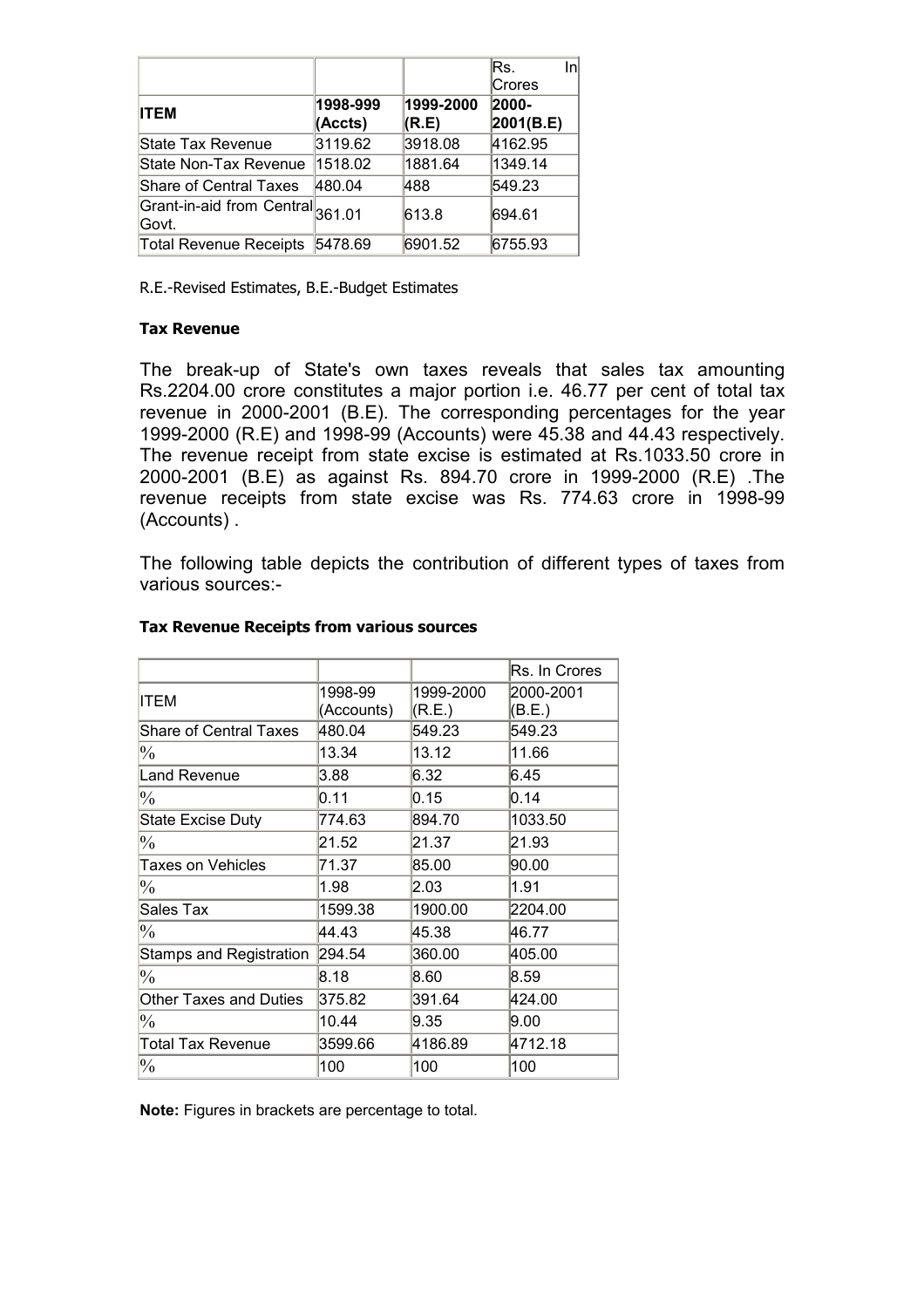#### Overall Budgetary Position

The over all budgetary position of the State is estimated to show a deficit of Rs 97.79 crore in 2000-2001 (B.E) as against Rs.46.53 crore in 1999-2000 (R.E) .The revenue account is estimated to show a deficit of Rs.1341.27 crore in 2000-2001 (B.E) as against as Rs.1291.13 crore in 1999-2000 (R.E) .The net deposit of small savings, provident fund etc. are estimated at Rs.707.11 crore in 2000-2001 (B.E) as compared to Rs. 608.57 crore in 1999-2000 (R.E).

#### Developmental and Non-Developmental Revenue Expenditure, Consumption Expenditure, Capital Formation and Savings of the State Government Developmental and Non-Developmental Revenue Expenditure

The aggregate revenue expenditure is estimated at Rs.8097.20 crore in 2000-2001 (B.E) as compared to Rs.7270.43 crore in 1999-2000 (R.E) showing an increase of 11.37 percent in 2000-2001 over 1999-2000. This increase was 3.58 percent in 1999-2000 (R.E) over 1998-99 (Accounts).

#### Developmental and Non-Developmental Revenue Expenditure of the State Government.

| ITEM                                                                                      | 1997-98<br>$(Accounts)$ $(R.E.)$ | 1998-999 | 1999-2000<br>(B.E.) |
|-------------------------------------------------------------------------------------------|----------------------------------|----------|---------------------|
| Developmental<br>A-<br>$\overline{\mathsf{Re}}$ venue $\vert$ 4239.95<br>Expenditure      |                                  | 4309.79  | 4779.26             |
| $\frac{0}{0}$                                                                             | (60.41)                          | (59.28)  | (59.02)             |
| i) Social Services                                                                        | 2084.76                          | 2297.43  | 2496.20             |
| $\frac{0}{0}$                                                                             | (29.70)                          | (31.60)  | (30.83)             |
| ii) Economic services                                                                     | 2155.19                          | 2012.36  | 2283.06             |
| $\frac{0}{0}$                                                                             | (30.71)                          | (27.68)  | (28.19)             |
| В-<br>Non-Developmental<br>Revenue<br>Expenditure                                         | 2778.94                          | 2960.64  | 3317.94             |
| $\frac{0}{0}$                                                                             | (39.59)                          | (40.72)  | (40.98)             |
| Organs of State                                                                           | 67.67                            | 85.64    | 70.30               |
| $\frac{0}{0}$                                                                             | (0.96)                           | (1.18)   | (0.87)              |
| <b>Fiscal Services</b>                                                                    | 75.09                            | 84.61    | 77.56               |
| $\frac{0}{0}$                                                                             | (1.07)                           | (1.16)   | (0.96)              |
| iii) Interest Payment and Servicing of 996.99<br>debt                                     |                                  | 1316.24  | 1541.87             |
| $\frac{0}{0}$                                                                             | (14.20)                          | (18.10)  | (19.04)             |
| iv) Administrative Services                                                               | 532.92                           | 531.42   | 575.76              |
| $\frac{0}{0}$                                                                             | (7.59)                           | (7.31)   | (7.11)              |
| v)<br>Pension<br>Miscellaneous 1105.78<br>and<br><b>General Services</b>                  |                                  | 912.40   | 1029.13             |
| $\frac{0}{0}$                                                                             | (15.76)                          | (12.55)  | (12.71)             |
| vi) Compensation and Assignment to<br>Local Bodies and Panchayati Raj0.49<br>Institutions |                                  | 30.33    | 23.32               |
| $\frac{0}{0}$                                                                             | (0.01)                           | (0.42)   | (0.29)              |
| <b>Total Revenue Expenditure</b>                                                          | 7018.89                          | 7270.43  | 8097.20             |
| $\frac{0}{0}$                                                                             | (100.00)                         | (100.00) | (100.00)            |

Rs. in crore

Note:- Figures in brackets are percentage to total.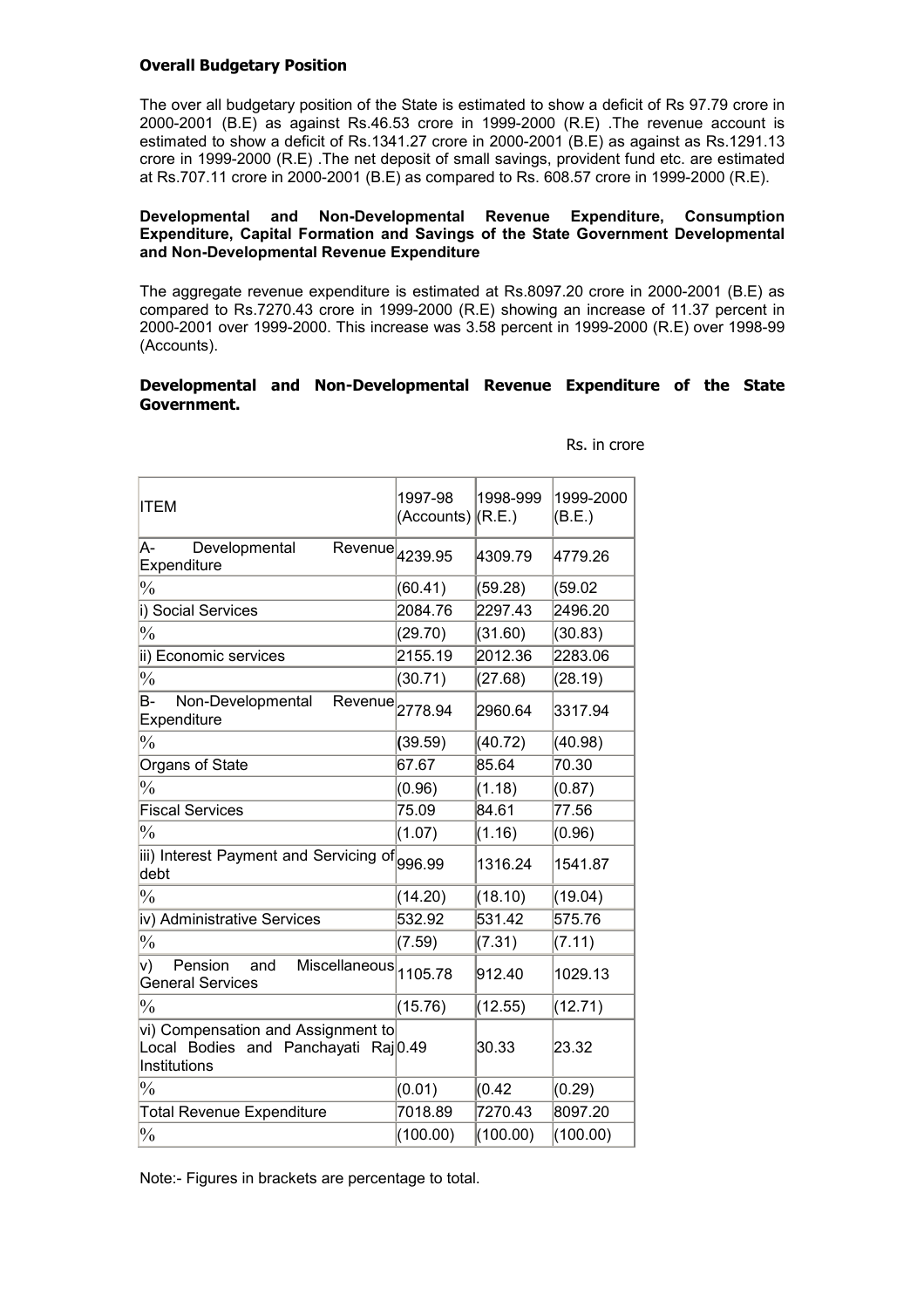The developmental revenue expenditure (Comprising of (i) Social Services like education, medical and public health, water supply and sanitation, social security and welfare, labour and employment, etc. and (ii) Economic Services like agriculture and allied activities , irrigation, power, industries, transport, rural development, etc.) is estimated at Rs.4779.26 crore in 2000-2001 (B.E) as against Rs.4309.79 crore in 1999-2000 (R.E) and Rs.4239.95 crore in 1998-99 (Accounts). The developmental revenue expenditure is estimated to increase by 10.89 per cent in 2000-2001 (B.E) over 1999-2000 (R.E). This increase was 1.65 per cent in 1999-2000 (R.E) over 1998-99 (Accounts) .The non-developmental revenue expenditure (comprising of administrative services, organs of state, fiscal services, interest payments, pensions and miscellaneous general services, etc.) is estimated to increase by 12.07 per cent in 2000-2001 (B.E) over 1999-2000 (R.E) . This increase was 6.54 percent in 1999.2000 (R.E) over 1998-99 (Accounts)

### Consumption Expenditure

According to Economic and Functional Classification of the State Government Budget, the total expenditure (excluding the operating expenses of departmental commercial undertakings) is estimated at Rs. 8639.85 crore in 2000-2001 (B.E) as compared to Rs.7560.89 crore in 1999-2000 (R.E) showing an increase of 14.27 percent in 2000-2001(B.E.) over 1999-2000 (R.E.).The expenditure was Rs. 6881.18 crore in 1998-99 (Accounts) and it increased in 1999-2000 (R.E) over 1998-99 (Accounts) by 9.88 percent. The Government consumption expenditure which comprises of wages and salaries, pensions and net purchase of commodities and services is 38.50 percent of the total expenditure in 2000-2001 (B.E).It was 42.32 percent in 1999-2000 (R.E) and 45.09 percent in 1998-99 (Accounts). Wages and salaries and pensions which include expenditure on basic pay, dearness allowance, medical allowance, wages, pensions etc. is 35.88 percent of total expenditure in 2000-2001 (B.E). It was 37.73 percent in 1999-2000 (R.E) and 41.53 percent in 1998-99 (Accounts).. The details are given in the following table:-

|                                                  |                                       |                         | Rs. In Crores       |
|--------------------------------------------------|---------------------------------------|-------------------------|---------------------|
| <b>ITEM</b>                                      | 1998-99<br>(Accounts)                 | 1999-<br>2000<br>(R.E.) | 2000-2001<br>(B.E.) |
| 1. Final Outlay                                  | 3838.10                               | 3802.47                 | 4412.46             |
|                                                  | (55.77)                               | (50.29)                 | (51.07)             |
| Government Consumption                           | 3102.85                               | 3199.50                 | 3326.34             |
| Expenditure                                      | (45.09)                               | (42.32)                 | (38.50)             |
| Wages<br>and<br><b>Salaries</b><br>Pensions      | $8\frac{1}{2857.69}$                  | 2852.38                 | 3100.23             |
|                                                  | (41.53)                               | (37.73)                 | (35.88)             |
| Net<br>Purchase<br>of <br>commodities & Services | 245.16                                | 347.12                  | 226.11              |
|                                                  | (3.56)                                | (4.59)                  | (2.62)              |
| <b>Gross Capital Formation</b>                   | 737.00                                | 602.06                  | 1083.58             |
|                                                  | (10.71)                               | (7.96)                  | (12.54)             |
| fixed<br>Gross<br>formation                      | $\overline{\text{Capital}} _{605.30}$ | 648.48                  | 1140.87             |
|                                                  | (8.80)                                | (8.57)                  | (13.20)             |
| Change in stock                                  | 131.70                                | $(-)46.42$              | $(-)57.29$          |

### Total expenditure (excluding operating expenses of departmental commercial undertakings)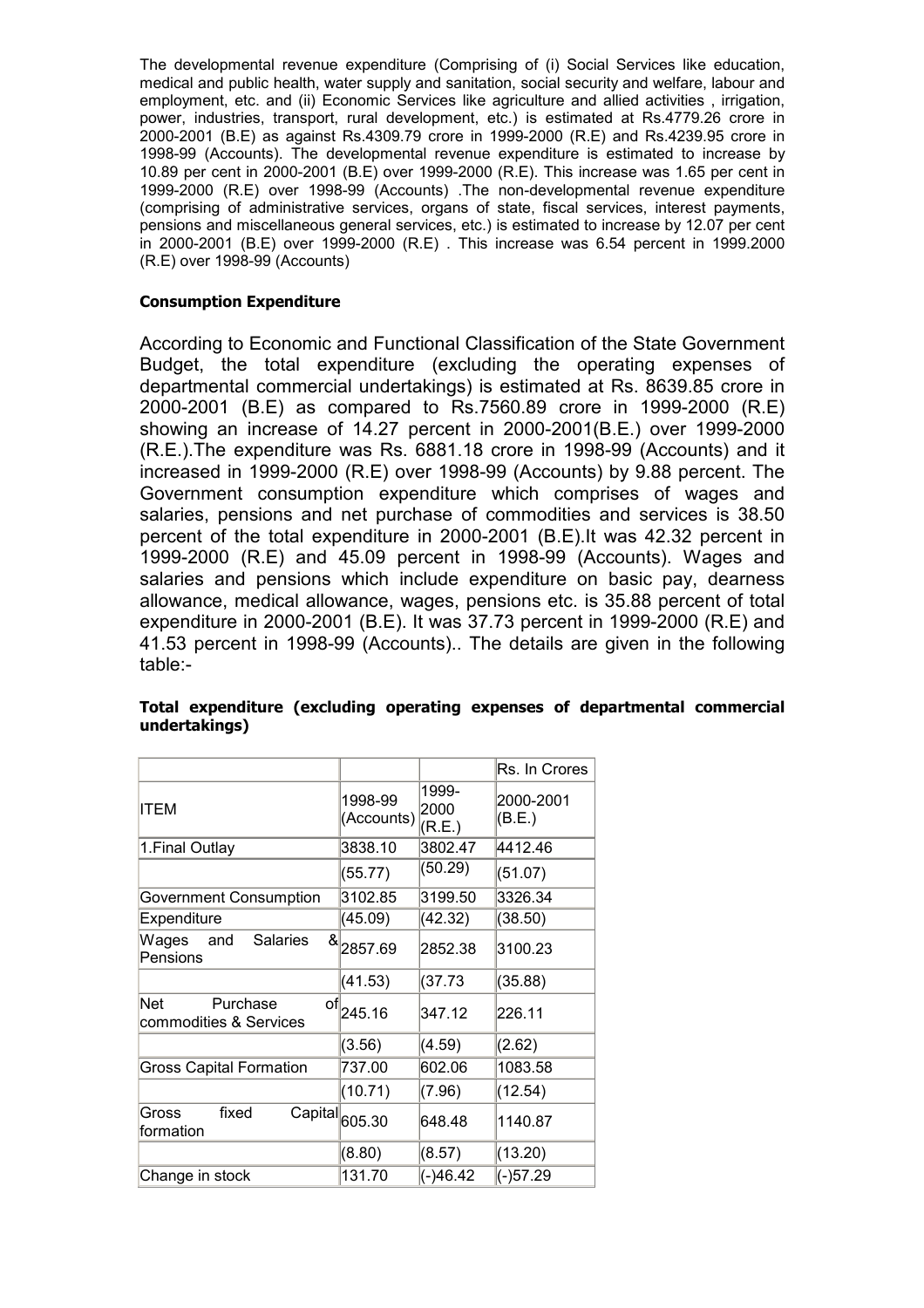|                                                                        | (1.91)                   | $(-)(0.61)$ | $(-)(0.66)$ |
|------------------------------------------------------------------------|--------------------------|-------------|-------------|
| Net<br>purchase of<br>$\overline{\text{Physical}}_{(-)1.75}$<br>Assets |                          | 0.91        | 2.54        |
|                                                                        | $(-)(0.03)$              | (0.01)      | (0.03)      |
| 2. Transfer Payments to the $_{3036.42}$<br>rest of                    |                          | 3130.56     | 3510.24     |
|                                                                        | (44.13)                  | (41.41)     | (40.63)     |
| Economy Current Transfers*                                             | 2926.48                  | 2971.93     | 3344.13     |
|                                                                        | (42.53)                  | (39.31)     | (38.71)     |
| <b>Capital Transfers</b>                                               | 109.94                   | 158.63      | 166.11      |
|                                                                        | (1.60)                   | (2.10)      | (1.92       |
| 3. Financial Investment<br>Loans and                                   | $\overline{and} _{6.66}$ | 627.86      | 717.15      |
| Advances (Net) to the rest of $(0.10)$<br>Economy                      |                          | (8.30)      | (8.30)      |
| <b>Total Expenditure</b>                                               | 6881.18                  | 7560.89     | 8639.85     |
|                                                                        | (100.00)                 | (100.00)    | (100.00)    |

\* Current Transfers include subsidies and interest.

Note: Figures in brackets are percentage of total.

### Capital Formation and Savings

According to the Economic and Functional Classification of the State Budget, gross capital formation is estimated at Rs.1083.58 crore in 2000-2001 (B.E) as compared to Rs.602.06 crore in 1999-2000 (R.E). It was Rs.737.00 crore in 1998-99 (Accounts). In addition to gross capital formation by the State Government, Rs.906.74 crore is estimated as contribution of State Government for financial assistance to other sectors towards capital formation in 2000- 2001 (B.E) . It amounted to Rs. 810.65 crore in 1999-2000 (R.E) and Rs. 647.18 crore in 1998-99 (Accounts). This analysis further shows that gross capital formation financed by budgetary resources of the State Government is estimated at Rs. 1990.32 crore in 2000-2001 (B.E) as compared to Rs. 1412.71 crore in 1999-2000 (R.E) and Rs.1384.18 crore in 1998-99 (Accounts) .The following table gives the details :

### Capital Formation and Gross Savings of the State Government

|                                                                                 |                                       |                     | Rs. In Crores |
|---------------------------------------------------------------------------------|---------------------------------------|---------------------|---------------|
| <b>ITEM</b>                                                                     | 1998-99<br>$ $ (Accounts) $ $ (R.E.)  | 1999-2000 2000-2001 | (B.E.)        |
| Gross Capital Formation out of<br>budgetary resources of State 1384.18<br>Govt. |                                       | 1412.71             | 1990.32       |
| i) Gross Capital Formation by the 737.00<br>State Govt.                         |                                       | 602.06              | 1083.58       |
| ii) Financial Assistance for Capital 647.18<br>Formation to other sectors.      |                                       | 810.65              | 906.74        |
| Gross Savings of the State Govt                                                 | $(-)1399.95$ $(-)1093.51$ $(-)911.33$ |                     |               |

According to Economic and Functional Classification of the State Government Budget, the gross dissavings of the Government are estimated at Rs.911.33 crore in 2000-2001(B.E) .The gross dissavings of the Government were Rs.1093.51 crore in 1999-2000 (R.E) and Rs.1399.95 crore in 1998-99 (Accounts).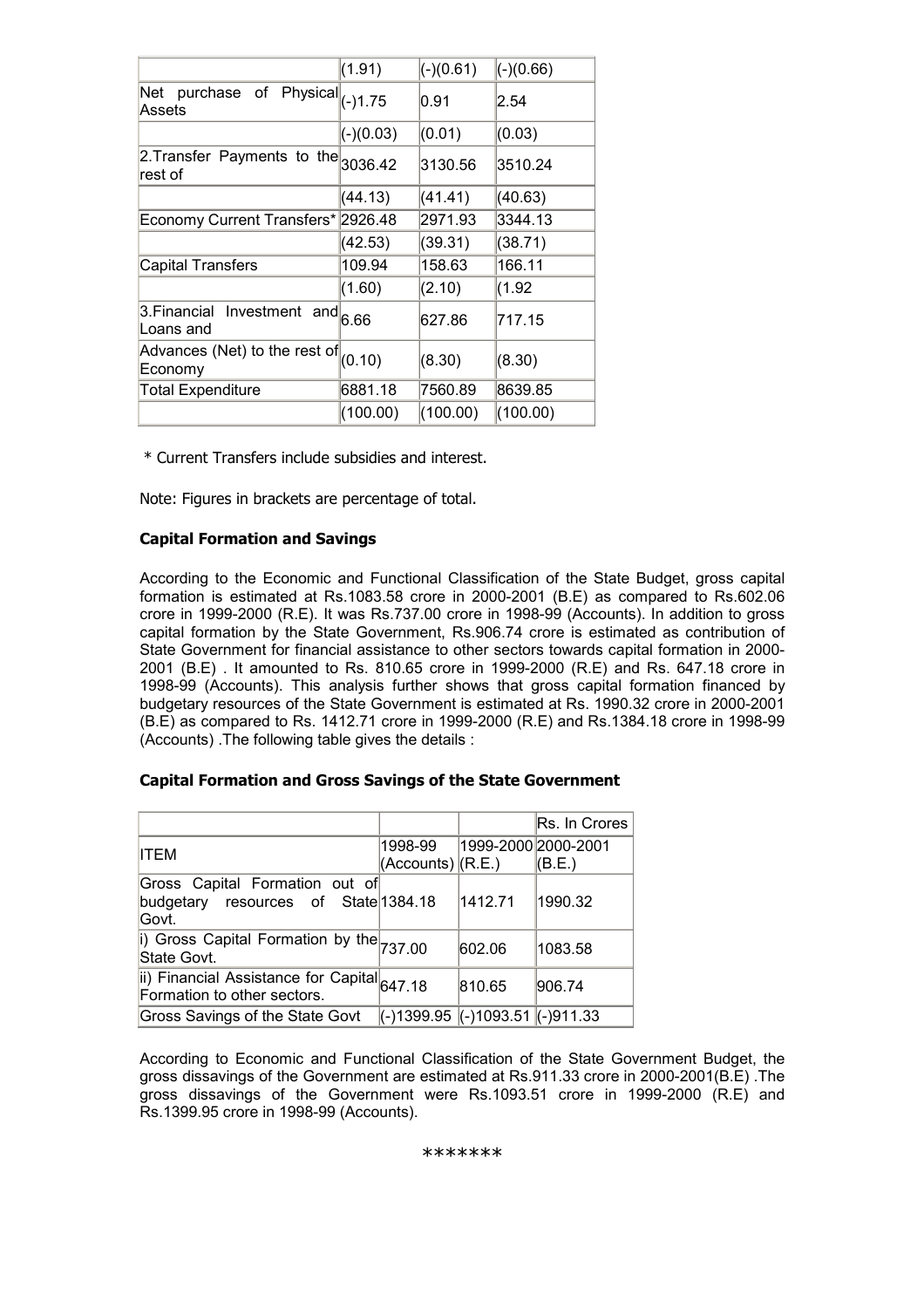#### CHAPTER-IV

#### BANKING AND CREDIT

Institutional finance is essential for any development programme. In Haryana, the role of the Government has been to persuade the banking institutions to give greater importance to the agricultural & allied sector, particularly to poverty alleviation programmes. The institutional finance available through Commercial, Cooperative Banks and other term lending institutions reduces pressure on the budgetary resources of the State Government.

The total number of Commercial Banks working in the State as on 31st March, 2000 was 1487. Likewise, the number of Cooperative Banks and Rural Land Development Banks at the end of march,2000 was 326 and 87 respectively.

The total deposits of Commercial Banks working in the State increased by Rs.2526 crore i.e. from Rs. 14287 crore as on March, 1999 to Rs.16813 crore as on March,2000 thereby showing a growth of 17.7 percent, against the last year's growth rate of 16.0 percent. Likewise, the total advances of these banks in the Haryana State increased by Rs. 947 crore i.e. from Rs. 6136 crore as on March, 1999 to Rs.7083 crore as on March, 2000, showing a growth of 15.4 percent against the growth of 14.2 percent during the corresponding period of last year. However, the Credit-Deposit Ratio which is a significant indicator of credit flow for accelerating economic development of the State, was low in Haryana as compared to all India level. As on March,2000, it was 42.13 % of Haryana whereas it was 57.1 % at the National level.

Scheduled Commercial Banks are also advancing direct loans to agriculture sector. Amount of these advances (outstanding) as on 31st March,2000 was Rs. 1677 crore, whereas it was Rs.1410 crore as on 31st March, 1999.

Under the Priority Sector, Haryana State Co-operative Agriculture & Rural Development Bank has advanced Rs. 246.99 crore against the target of Rs.338.15 crore for the year 1999-2000. The Sector-wise performance of Haryana State Co-operative Agriculture & Rural Development Bank during the year 1999-2000 is as under:-

### Advances by Haryana State Co-operative Agriculture & Rural Development Bank During 1998-99

| Sector                 | Target            | Achievement Percentage             |      |
|------------------------|-------------------|------------------------------------|------|
|                        | $ $ (Rs.in crore) | $\vert$ (Rs. in crore) $\vert$ (%) |      |
| Agriculture            | 307.68            | 231.48                             | 75.2 |
| Small Scale Industries | 24.41             | 13.81                              | 56.6 |
| Tertiary               | 6.06              | 1.70                               | 28.0 |
| Total                  | 338.15            | 246.99                             | 73.0 |

Overall achievement for State Annual Credit Plan 1999-2000 stood at Rs. 4606.96 crore against the annual target of Rs.4530.07 crore which is 101.7 percent of the annual target as compared to the achievement of 99.4 percent registered during the corresponding period of the last year. Sector-wise details are as under:-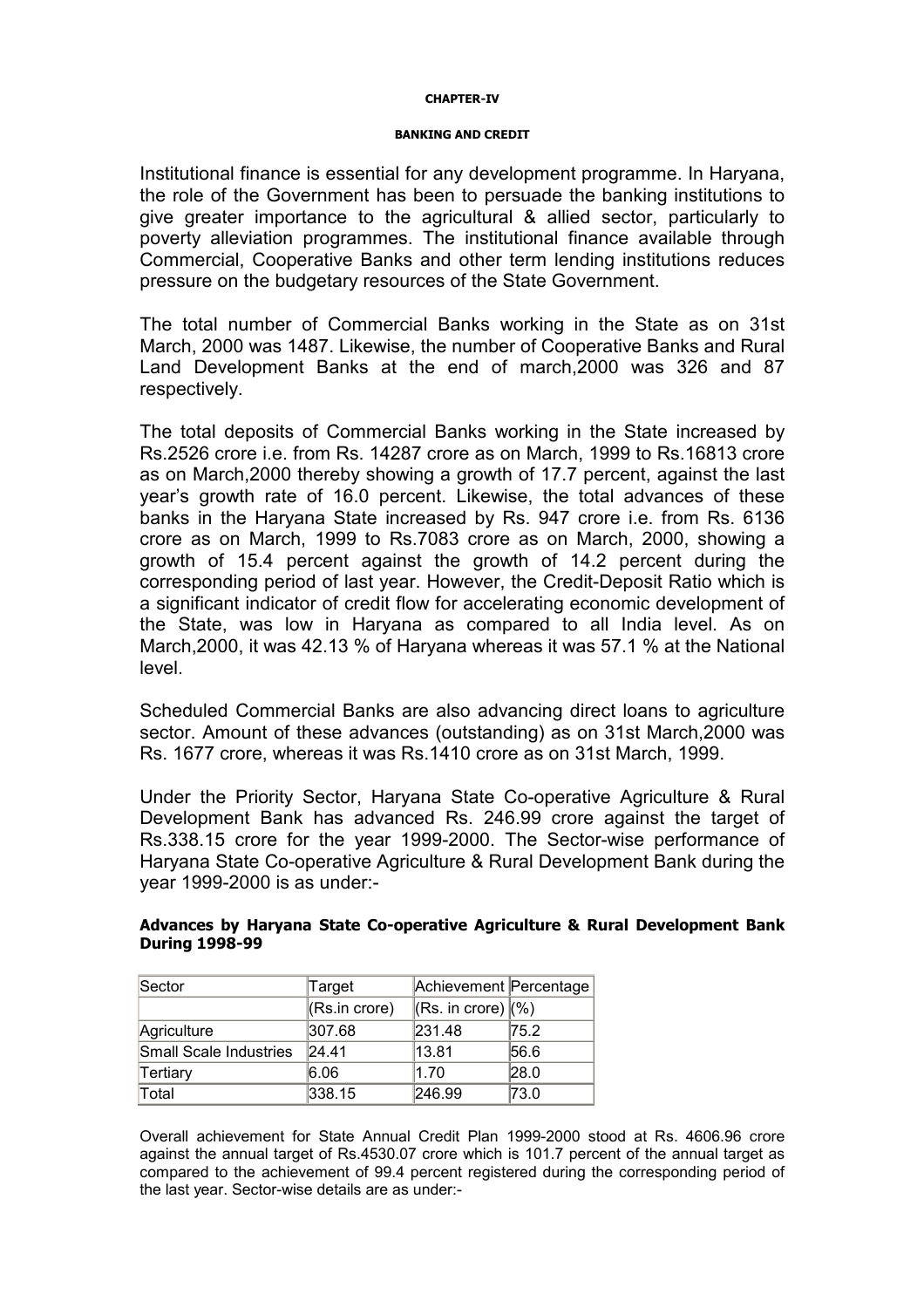### Annual Credit Plan of Haryana for 1998-1999

| Sector                 | Target<br>$(Rs.in core)$ (Rs.in crore) | Achievement | Percentage |
|------------------------|----------------------------------------|-------------|------------|
| Agriculture            | 3024.68                                | 3141.29     | 103.9      |
| Small Scale Industries | 1026.66                                | 953.31      | 92.9       |
| Tertiary               | 478.73                                 | 512.36      | 107.0      |
| Total                  | 4530.07                                | 4606.97     | 101.07     |

The performance under agriculture sector has also been quite satisfactory. Against the target of Rs. 3024.68 crore, the achievement during the financial year 1999-2000 was Rs. 3141.29 crore i.e. 103.9% which is higher as compared to last year's achievement of 99.7 percent.

In the Small Scale Industries sector, banks disbursed Rs. 953.31 crore though the target was of Rs.1026.66 crore, which was 92.9 percent as compared to achievement of 97.5 percent registered during the corresponding period of last year. As observed, this slightly low performance was off-set by increased lending under this sector i.e. Rs.953.31 crore during 1999-2000 as compared to Rs. 867.57 crore during the pervious year.

The achievement under Annual Credit Plan 1999-2000 in the Tertiary Sector is also satisfactory as the same stood at 107.0 percent of the annual target against the achievement of 102.3 percent during the corresponding period of last year.

The Haryana Co-operative Apex Bank Ltd. is providing credit facilities throughout the State through the existing 2300 Mini Banks (as on 31.3.2000).These Mini Banks are financially assisted by 17 Central Banks functioning at the district level. The Haryana Co-operative Apex Bank Ltd. provides adequate credit facilities by securing the financial assistance from NABARD and also by involving its own resources . As on 31.3.2000 assistance to the tune of Rs. 2214.38 crore was provided by the Haryana Co-operative Apex Bank Ltd. at the State level.

\*\*\*\*\*\*\*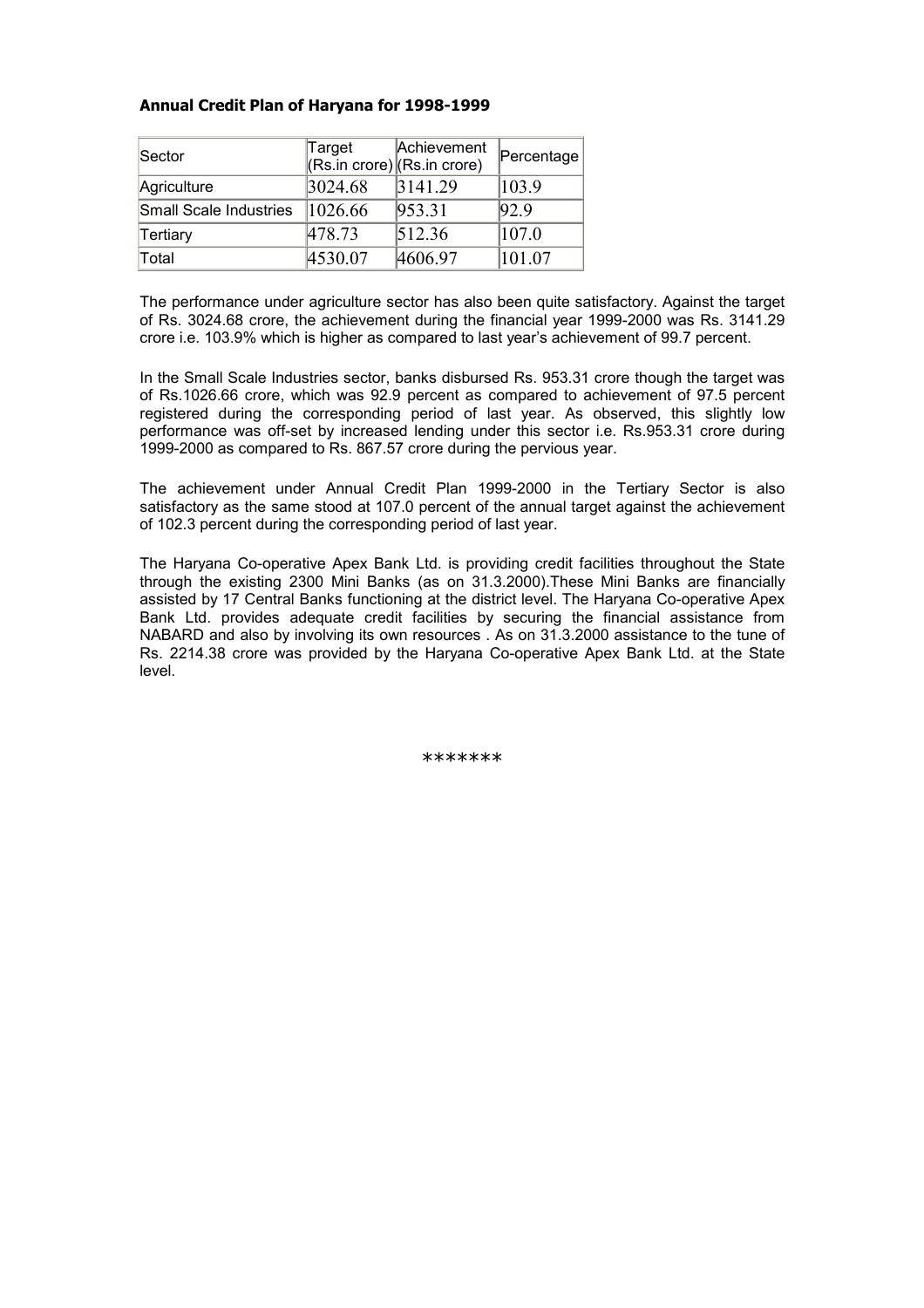#### CHAPTER –V

#### PLAN STRATEGY AND REVIEW

The Ninth Five Year Plan was formulated at a time when the Govt. of India as well as the States were facing a severe resource crunch and Haryana was no exception to this. In spite of the resource constraint, State's Ninth Five Year Plan was formulated in such a way that the pace of development does not slow down. Rather, efforts have been made to accelerate the pace of the development through greater emphasis on the creation / extension of the basic infrastructure of irrigation, power, roads and transport within the overall frame work of objectives of the Ninth Plan adopted by the Planning Commission, Government of India. These objectives are given as under :-

- i. Priority to agriculture and rural development with a view to generating productive employment and eradication of poverty.
- ii) Accelerating the growth rate of the economy with stable prices.

iii) Ensuring food and nutritional security for all particularly the

vulnerable sections of the society.

iv) Providing basic minimum services of safe drinking water, primary health care, universal primary education, shelter and connectivity

to all in a time bound manner

v) Containing the growth rate of population.

vi) Ensuring environmental sustainability of the development process

through social mobilisation and participation of people at all levels.

vii) Employment of women and socially disadvantaged groups such as

scheduled castes, scheduled tribes and other backward classes and

minorities as agents of socio-economic change and development.

viii) Promoting and developing people's participatory institutions like

Panchayati Raj Institutions, Cooperative and self-help groups.

ix) Strengthening efforts to build self-reliance.

The State Govt. has, by and large, adopted all the above objectives for the Ninth Five Year Plan and formulated the sectoral plans accordingly. The Planning Commission, Govt. of India has approved an overall outlay of Rs. 11600.00 crore for the Ninth Five Year Plan, which is more than double the size of Eighth Five Year Plan of Rs. 5700.00 crore.

The sectoral outlay for the Ninth Five Year Plan has been fixed in such a way that a large portion of the limited resources is earmarked for the development of infrastructure so that the pace of development of the economy does not slow down. The highest priority has been given to the Power Sector and accordingly Rs.3300.00 crore (28.4%) are earmarked for various projects of generation, transmission & distribution of electricity. The second priority has been given to the Irrigation Sector setting apart Rs. 2084.74 crore (18%) for various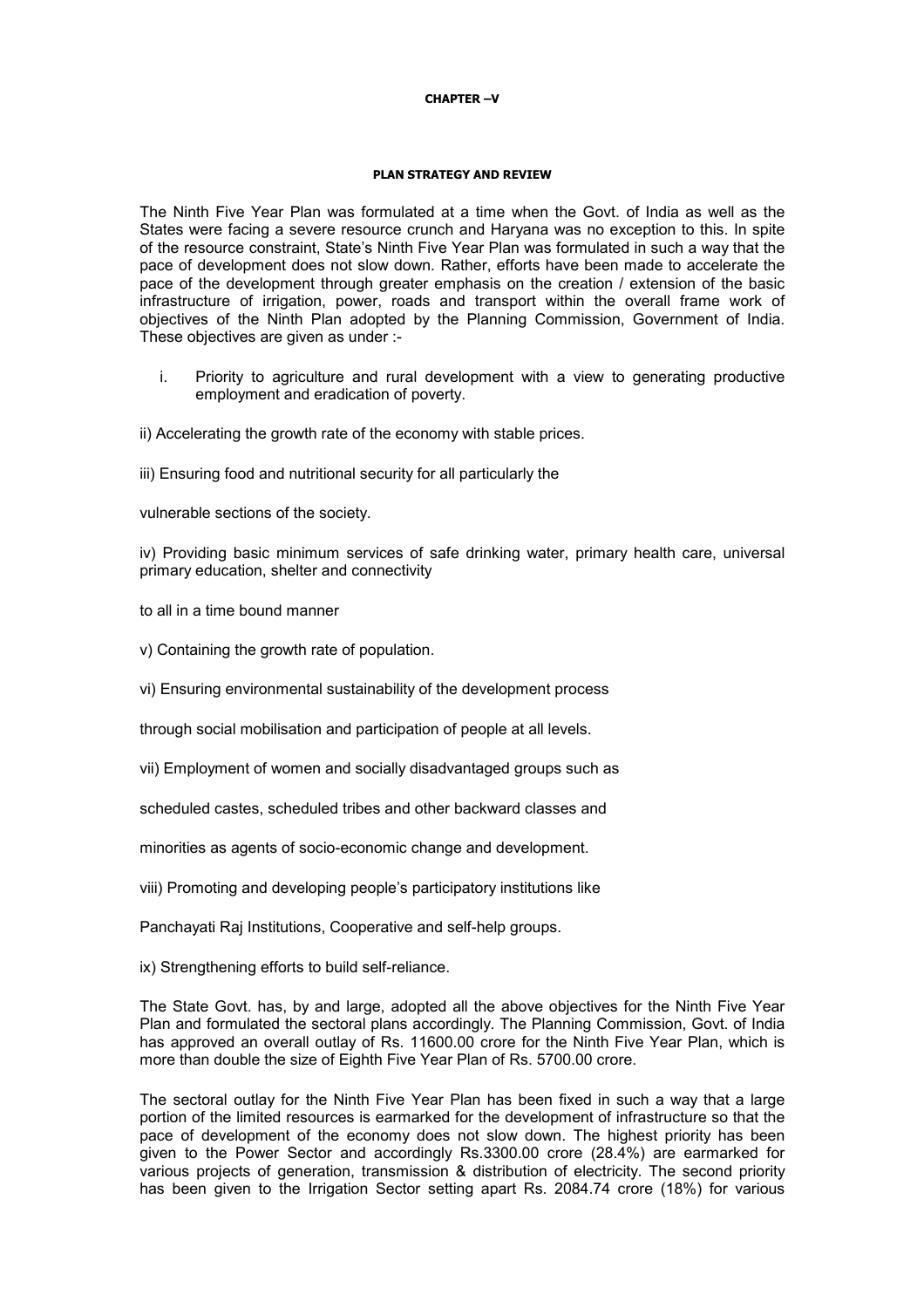irrigation and flood control projects. Roads and Road Transport has been accorded the third priority by keeping an amount of Rs. 1376.88 crore (11.9%) for this sector. Thus, a total amount of Rs. 6761.62 crore (58.3%) has been provided for the above mentioned basic infrastructure.

Out of the total outlay of Rs. 11600.00 crore for the Ninth Plan, an amount of Rs. 4082.70 crore has been provided for the Externally Aided Projects. The Govt. of India had launched Basic Minimum Services Programme w.e.f. 1996-97 for improving / upgrading the basic services of Primary Education, Primary Health Care, Supplementary Nutrition, Safe Drinking Water, Connectivity of Villages/ Habitations and Financial Assistance to shelterless poor. Accordingly, the State Govt. has provided Rs. 763.18 crore for improvement / extension of these services. The Govt. of India provides a central assistance of about Rs. 20.00 crore for this programme every year.

#### Annual Plan 1997- 98

The outlay for State's Annual Plan,1997-98 was fixed at Rs. 1581.00 crore, which was later on revised to Rs. 1400.00 crore . However, the actual expenditure was Rs. 1303.61 crore. Power Sector had been at the top of the development agenda of the state and hence an amount of Rs. 287.40 crore (22.0%) were spent on the promotion of generation, transmission and distribution activities. Irrigation was the next priority for which an amount of Rs. 277.60 crore (21.3%) was spent and an amount of Rs. 72.65 crore (5.6%) was utilized on the extension of roads and transport services. Thus a sum of Rs. 637.84 crore (48.9%) was utilized on the development of infrastructure. Social Services Sector accounted for an expenditure of Rs. 415.03 crore which was 31.8% of the total expenditure. This included an expenditure of Rs. 84.56 crore for Old Age Pension Scheme.

Out of the total expenditure of Rs. 1303.61 crore, a sum of Rs. 261.68 crore had been spent on Externally Aided Projects. Similarly, an amount of Rs. 109.30 crore was spent for improvement of Basic Minimum Services.

#### Annual Plan 1998- 99

The outlay for State's Annual Plan 1998-99 was fixed at Rs. 2260.00 crore, which was later on revised to Rs. 1800.00 crore. The actual expenditure was Rs. 1522.91 crore. The development of infrastructure of Power, Irrigation, Roads and Road Transport was accorded the highest priority. An amount of Rs. 430.00 crore which was 28.2 % of the total expenditure was spent on Power Sector. The second priority was given to Irrigation Sector and an amount of Rs. 307.08 crore (20.2%) was utilized for this sector. A sum of Rs. 62.19 crore (4.1%) was spent on Roads & Road Transport activities. Thus, these sectors accounted for an expenditure of Rs. 799.27 crore, which was 52.5% of the total expenditure.

An amount of Rs. 481.96 crore (31.6%) was utilized for Social Services Sector comprising of Education, Technical Education, Health Services, Public Health, Housing, Urban Development, Welfare of SC & BC and Social Justice and Empowerment etc. A sum of Rs. 110.61 crore was spent on pension to the Old Age Person, Destitute Women / Widows and Handicapped Persons.

Out of the total expenditure of Rs. 1522.91 crore, an amount of Rs. 374.99 crore was spent on Externally Aided Projects of Irrigation, Power, Roads, Forests, Technical Education, Mewat Development Board and Agriculture and Allied Departments. A sum of Rs. 102.51 crore was spent on improvement of Basic Minimum Services of Primary Education, Primary Health Care, Safe Drinking Water, Link Roads and Nutrition.

#### Annual Plan 1999- 2000

An outlay of Rs. 2300.00 crore had been approved for Annual Plan 1999- 2000, which was later on revised to Rs. 1785.00 crore. However, the actual expenditure was Rs. 1674.42 crore. The highest priority was accorded to the development of infrastructure of Power, Irrigation and Roads and Road Transport. An amount of Rs. 435.42 crore (26.0%), was spent on Power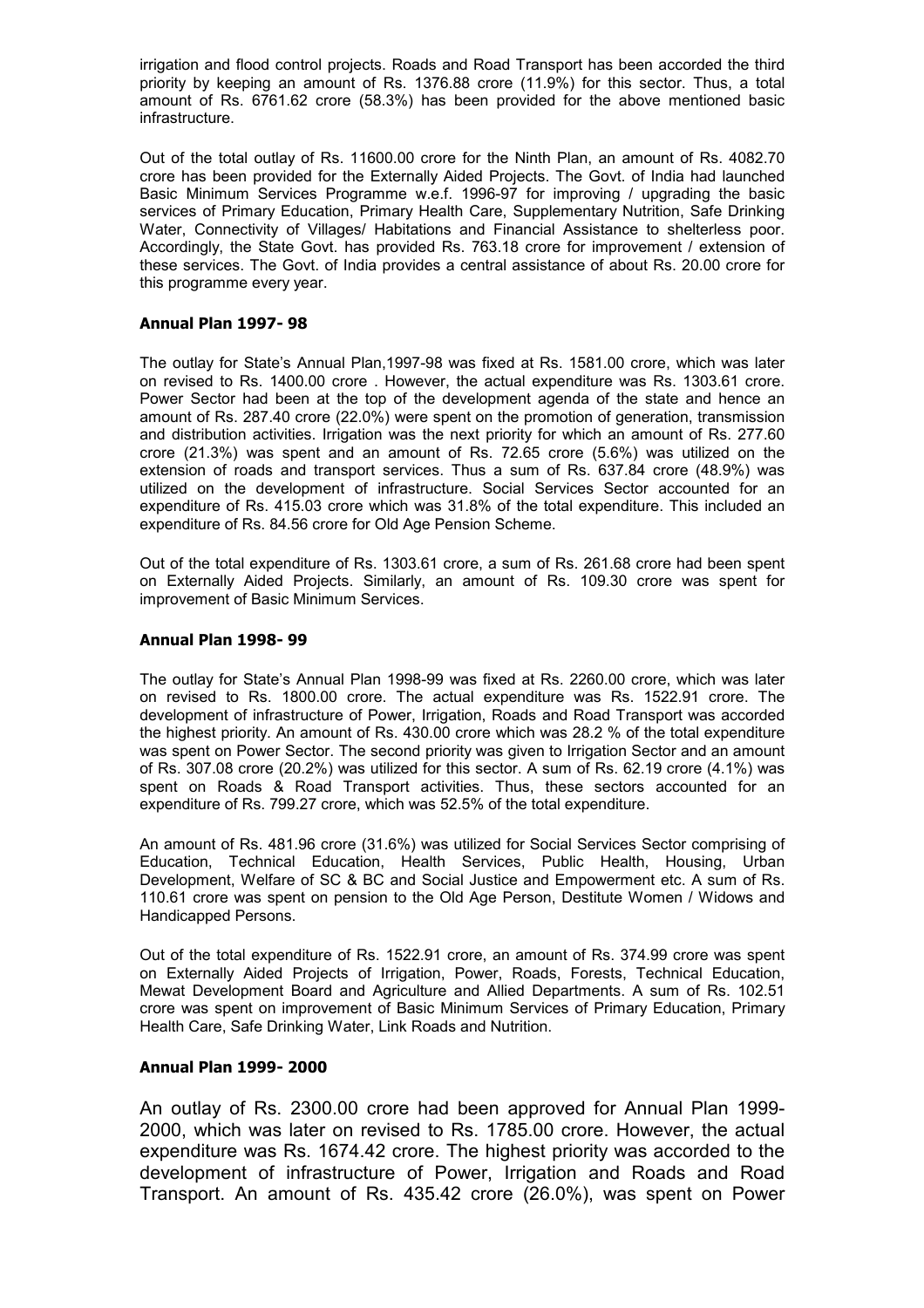Generation, Transmission and Distribution. This included an amount of Rs. 85.42 crore spent under Externally Aided Haryana Power Restructuring Project. A sum of Rs. 329.79 crore (19.7%) including an amount of Rs. 237.04 crore for World Bank Aided Water Resources Consolidation Project was utilised for Irrigation Sector. An amount of Rs. 61.89 crore (3.7%) was spent on Roads and Bridges and extension of Transport Services in the State. Thus, an expenditure of Rs. 827.10 crore (49.4%) was spent on the development of infrastructure. To give special thrust to the progress of two backward regions of Mewat and Shivalik Areas of the State, an additional amount of Rs.7.53 crore was spent in these areas over and above the normal departmental development activities. Besides, the priority was accorded to the extension of Social Services in the State on which an amount of Rs. 536.95 crore (32.0%) was spent .Out of this, an amount of Rs.161.24 crore was utilised on Old Age Pension, Pension to Destitute Women and Widows and Handicapped Persons Schemes. A sum of Rs.23.18 crore was spent on Women and Child Development. For the extension/upgradation of Drinking Water Supply and Sanitation, an amount of Rs.47.00 crore was utilised. Besides, a sum of Rs.207.84 crore was spent on extension of General Education, Technical Education and Vocational Education in the State.

### ANNUAL PLAN 2000-01

An outlay of Rs. 1920.00 crore has been approved for Annual Plan 2000- 2001, reflecting an increase of 7.6% over the revised outlay of Rs. 1785.00 crore for Annual Plan 1999-2000 . While making sectoral distribution of plan outlay, highest priority has been accorded to the development of infrastructure of Power, Irrigation and Roads and Road Transport. Irrigation Sector has been allocated an outlay of Rs.357.01 crore (18.6%) .This includes Rs.282.00 crore for World Bank Aided Water Resource Consolidation Project. The Power Generation, Transmission and Distribution has been allocated an amount of Rs. 484.00 crore which is 25.2% of the Plan outlay. This includes an outlay of Rs.109.00 crore for Externally Aided Haryana Power Restructuring Project. Roads and bridges and extension of Transport Services in the State have been earmarked an outlay of Rs. 215.00 crore which is 11.2% of the total outlay. Thus, an outlay of Rs.1056.01 crore which is 55% of the plan outlay of Rs. 1920.00 crore stands allocated for the development of infrastructure. To give special thrust to the progress of two backward regions of Mewat and Shivalik areas of the State, additional funds amounting to Rs.22.00 crore, over and above the normal departmental development activities have been provided. Besides, the priority has been accorded to the extension of social services in the State by allocating Rs. 599.33 crore (31.2%) . Out of this, an amount of Rs. 247.55 crore has been provided for social security measures of Old Age Pension, pension to Destitute Women and Widows and Handicapped Persons . An amount of Rs.15.94 crore has been kept for Women and Child Development. The extension / upgradation of Drinking Water Supply and Sanitation has been provided an outlay of Rs.58.00 crore. Besides, a sum of Rs. 164.50 crore has been provided for extension of General Education,Technical Education and Vocational Education in the State.

### ANNUAL PLAN 2001-02

Year 2001-2002 is the last year of the Ninth Five Year Plan 1997-2002. The approved outlay for the Annual Plan, 2001-2002 is Rs. 2150.00 crore which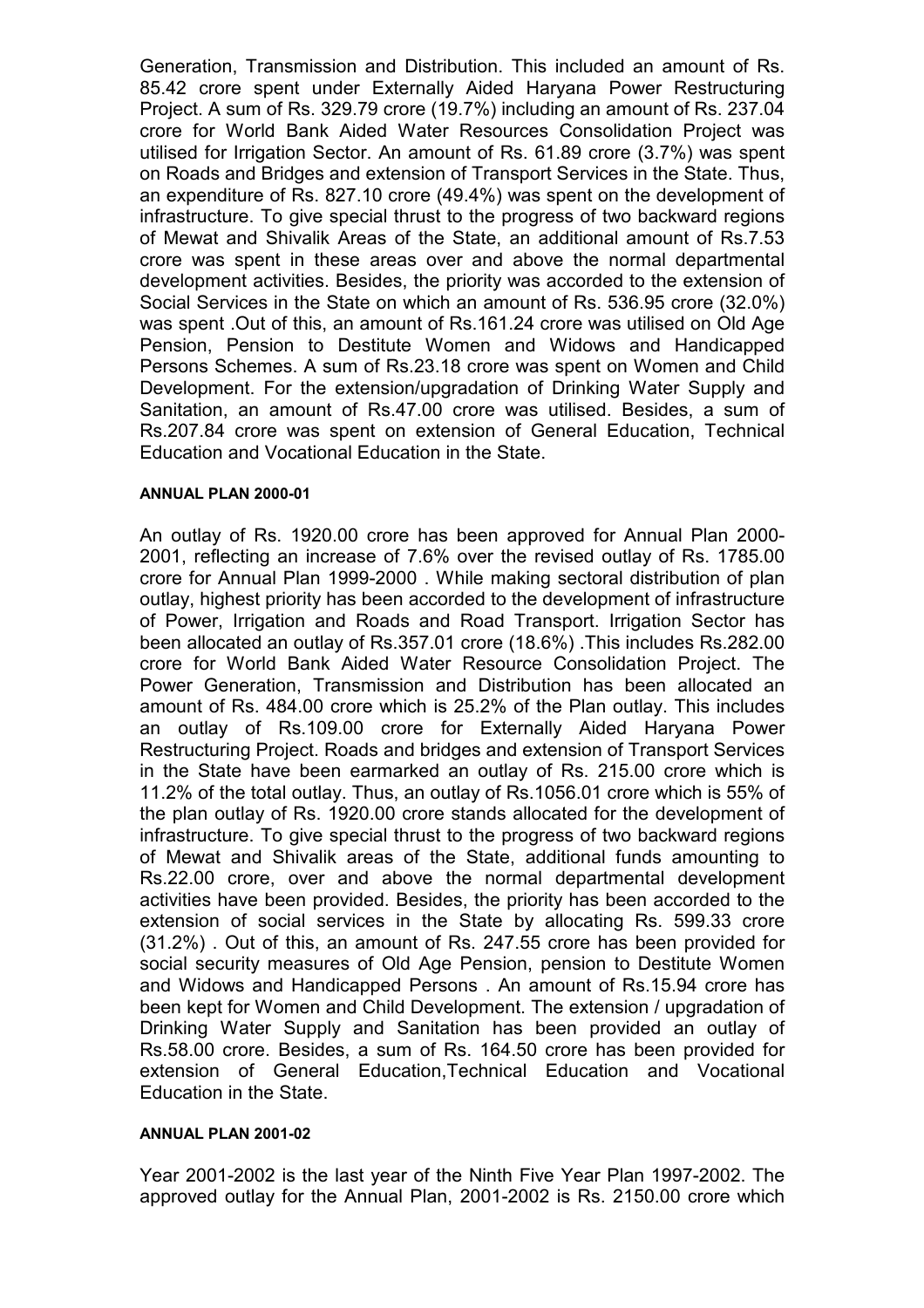includes an amount of Rs. 395.32 crore for the Externally Aided Projects. The approval outlay for the year 2001-2002 is 12% higher than the outlay of Rs. 1920.00 crore approved for the current year's plan 2000-2001.

The State's usual plan strategy of growth with social justice will be continued during the Annual Plan 2001-2002. Accordingly, priority has been accorded to the development of infrastructure followed by the social services like education, health, water supply and social security measures for the old, the infirm, widows and destitute. Under infrastructure development, first priority has been given to the generation, transmission and distribution of power for which an outlay of Rs. 485.75 crore which is 22.6% of the total plan outlay has been earmarked. This includes an amount of Rs. 110.00 crore kept for the externally aided, "Haryana Power Restructuring Project". The second priority of the state is the irrigation sector which has been provided an amount of Rs. 367.10 crore (17.1%) which includes an outlay of Rs.210.00 crore of World Bank aided, "Water Resources Consolidation Project". Roads and Road Transport development has been allocated an outlay of Rs. 322.55 crore (15%). Thus, a total outlay of Rs. 1174.45 crore (54.6%) has been provided for the aforesaid three core components of infrastructure. Among social services, the highest priority has been accorded to the provision of pensions for the old age, handicapped, widows and destitutes, as these are the most vulnerable sections of the society and the State owns a moral responsibility towards them. An outlay of Rs. 302.32 crore has been kept for their welfare. Women and Children are the other vulnerable sections which also need the State care. An amount of Rs. 22.20 crore has been set apart for the women and child development programme. The programme-wise brief summary of the major plan programmes is given as under:-

### Agriculture & Allied Sector including Rural Development:

Development of Agriculture and Allied Activities has always been a priority item on the development agenda of the State. An allocation of Rs. 112.72 crore which is 5.2% of the total plan outlay has been made for various activities under Agriculture and Allied Services Sector. The main strategy for increasing agricultural production involves strengthening of the various supportive programmes like availability of certified seeds in sufficient quantity, balanced use of fertilizers, plant protection measures, land reclamation and other land development programmes for increasing the production of crops like wheat, rice, oilseeds, cotton and sugarcane.

An allocation of Rs. 31.02 crore has been made for soil and water conservation programmes of the (Agriculture Department Rs. 29.92 crore and Forest Department Rs. 1.10 crore). An outlay of Rs. 25.17 crore has been provided under World Bank aided " Integrated Watershed Development Project (Kandi Project)". Besides, Rs. 3.00 crore has been provided for a Dutch Government assisted Agricultural Drainage for Saline Soils Project.

A major activity of Haryana Agriculture University is teaching, research and extension education in the disciplines of agriculture including Veterinary sciences, animal sciences and home sciences. Thrust of the plan is to evolve new technology towards finding solution to various emerging agricultural problems in the State. A plan provision of Rs. 10.70 crore has been made for HAU to carry out its activities.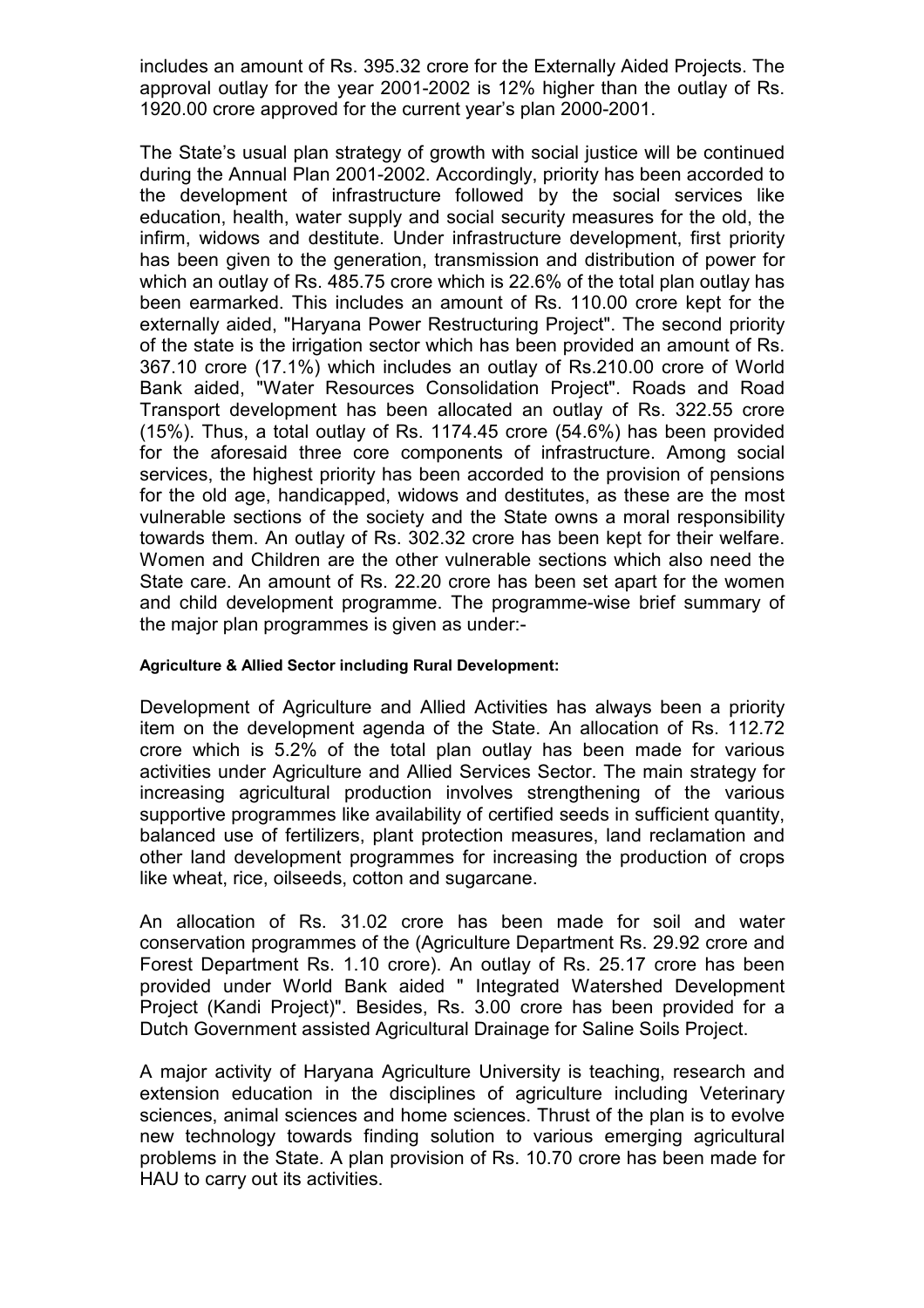The State of Haryana with its huge livestock resources has contributed significantly to India's animal production. In order to provide effective and efficient veterinary health services at the nearest point to livestock owners, net work of veterinary institutions is being strengthened in the State. A sum of Rs. 16.95 crore has been allocated for the expansion/extension activities of the Animal Husbandry Department. A provision of Rs. 0.88 crore has been made for the implementation of various Dairy Development schemes. This will take care of the extension activities of Dairy Development which will help in increasing milk production. For the development of fisheries, an allocation of Rs. 3.60 crore has been made.

A provision of Rs. 30.40 crore has been made for extension of forest cover in the State to maintain ecological balance, improve environment and availability of wood for timber and fuel. This includes an outlay of Rs. 14.00 crore kept for externally aided Community Forestry Project. An amount of Rs. 8.50 crore has been set apart for the strengthening of the Co-operative structure in the State.

Special beneficiary oriented schemes and Area Development Programmes are being implemented by the department of Rural Development. The Government of India from the year 1999-2000 has restructured/modified major Rural Development Schemes. Besides this, the funding pattern of all the schemes has also been changed by the Government of India. Now all schemes are being implemented on 75:25 sharing basis between the Central and State Governments respectively. For rural development sector, an amount of Rs. 84.23 crore has been allocated for 2001-2002. Out of this outlay, a provision of Rs. 3.00 crore has been made for the Centrally sponsored "Swaranjayanti Gram Swarojgar Yojana". A matching contribution of Rs. 9.00 crore will become available from Government of India. The Jawahar Gram Samridhi Yojana is also being implemented as a CSS on 75:25 sharing basis. An outlay of Rs. 6.75 crore (State share) has been earmarked for this scheme for 2001-2002. Central share amounting to Rs. 20.25 crore will become available from Government of India. Employment Assurance Scheme for providing assured casual manual labour employment for 100 days during the lean agricultural season is being implemented in the State. A sum of Rs. 6.00 crore (State share) has been provided for this scheme in the Annual Plan 2001-2002. An outlay of Rs. 4.25 crore has been allocated for Indira Awaas Yojana under which houses are built for weaker sections of the society. An outlay of Rs. 20.00 crore has been kept for the construction of Rural Roads. This amount is expected to come from Government of India under PMGY. A provision of Rs. 1.20 crore has been made for IREP to encourage the people to use fuel/energy saving devices and to promote the use of non-conventional sources of energy such as solar energy agricultural and animal waste.

As part of the process of land reforms, a centrally sponsored scheme for the proper upkeep of land records including computerisation of such records with an outlay of Rs. 33.00 lakh ( State share ) is in operation.

An allocation of Rs. 31.60 crore has been kept for Community Development Programmes and Panchayati Raj Institutions. This includes an amount of Rs. 29.42 crore expected to be received from Government of India for the Panchayati Raj Institutions under the Eleventh Finance Commission Award.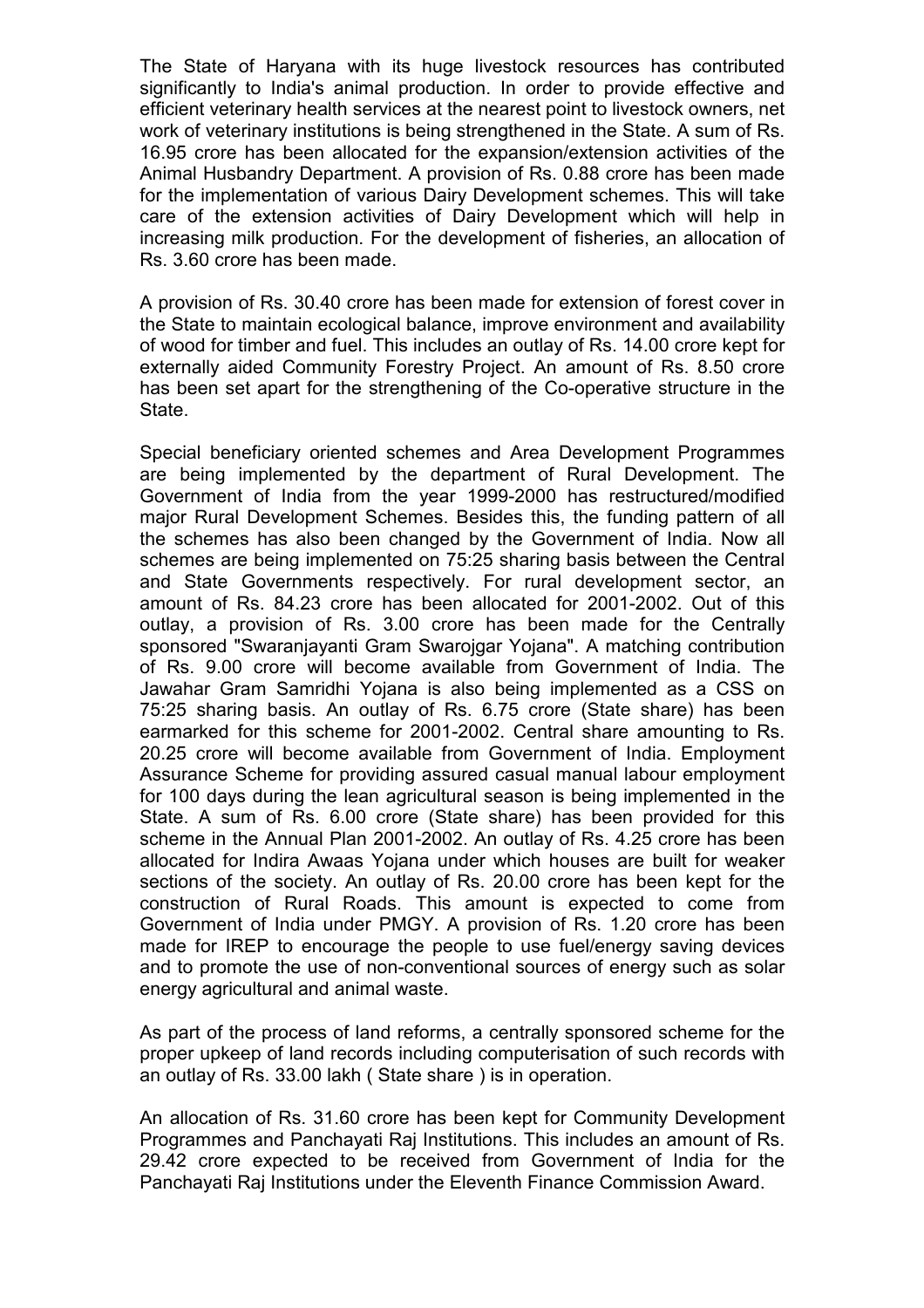For the development of Backward Mewat Area inhabited predominantly by the Muslim community, Mewat Development Board was set up. An allocation of Rs. 17.50 crore has been set apart for Mewat Board for speedy development of this area. It included Rs. 16.00 crore for externally aided project (IFAD). Likewise, for the development of the hilly & semi-hilly areas of districts of Ambala, Panchkula & Yamunanagar, Shivalik Development Board has been set up. An allocation of Rs. 4.00 crore has been made for the development of these areas. These amounts are in addition to the normal development activities of various departments in these two regions.

### Irrigation

Irrigation is a vital input to increase agricultural production. The State has limited water resources Viz. Canal as well as underground water. Therefore, the thrust is on the optimum use of this resource through minimising its wastage. Hence, the lining of irrigation channels and water courses has been taken up in a big way under World Bank Aided Project.

An allocation of Rs. 287.10 crore has been kept for Major & Medium Irrigation Projects which includes Rs. 210.00 crore (Rs.170.00 crore for Irrigation Channels and Rs. 40.00 crore for water courses) for World Bank Aided "Water Resources Consolidation Project" Command Area Development Programme is being implemented on 50:50 sharing basis between State and Central Government. An outlay of Rs. 10.00 crore ( State share ) has been kept for the year 2001-2002. A provision of Rs. 20.00 crore has been made for the Flood Control measures.

### Power

Power is a critical input for the overall development of the economy. It is also essential for improving the quality of life of the people. In order to improve the availability of electricity to the people, a three pronged strategy has been followed by the State. A total outlay of Rs. 485.00 crore has been kept for this sector under the Annual Plan, 2001-2002 which includes an amount of Rs.110.00 crore under World Bank Aided Haryana Power Restructuring Project. Rupees 62.25 crore have been earmarked for generation programme. An amount of Rs. 206.44 crore has been kept for transmission activities. A sum of Rs. 216.31 crore has been earmarked for strengthening the distribution network.

### Industries & Minerals

An allocation of Rs. 13.46 crore has been made for the development of Village and Small Industries, Large and Medium Industries, Mines and Minerals and Electronics in the State during 2001-2002.

### **Transport**

An allocation of Rs. 322.35 crore has been made in the Annual Plan 2001-2002 for the Development of Road network and Transport facilities in the State. Out of this, an outlay of Rs. 277.35 crore has been kept for the construction of roads and bridges. An allocation of Rs. 45.00 crore has been set apart for replacement of old buses, construction of bus stands/shelters, moderisation of workshops etc.

### Tourism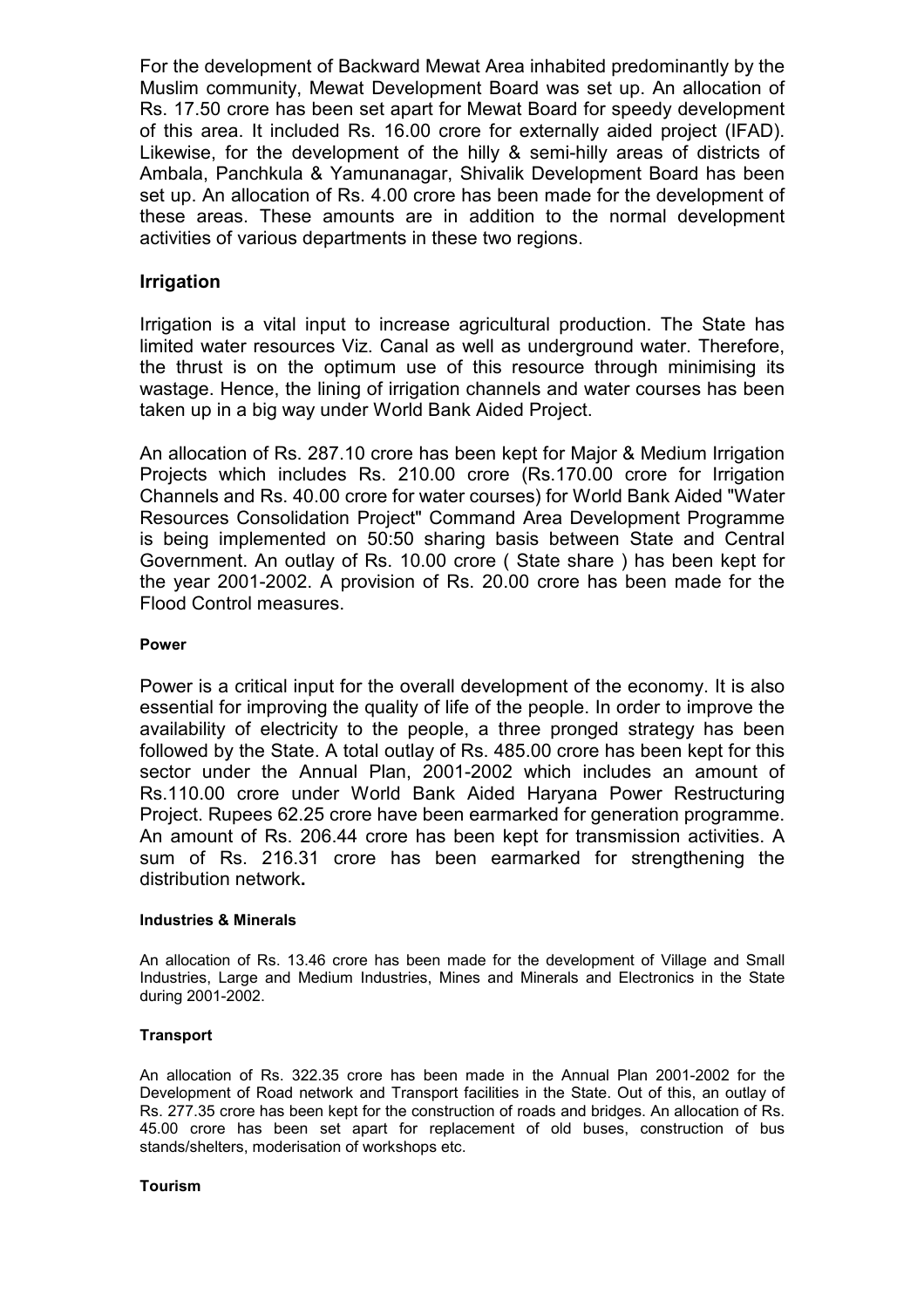An allocation of Rs. 2.20 crore made for Tourism will be utilised for the expansion of tourist facilities in existing tourist resorts, especially in the tourist complexes along main highways at district/sub-divisional headquarters.

### Social & Community Services

An outlay of Rs. 700.76 crore, which is 32.6% of the total plan outlay, has been kept for Social and Community Services sector for the year 2001-2002. A provision of Rs. 173.00 crore has been made for various programmes of General Education, Technical Education and Sports activities. A provision of Rs. 20.00 crore has been made for Medical Education. An outlay of Rs. 40.00 crore has been kept for extension of the Health Care Programmes. For Water Supply and Sewerage Programmes, a provision of Rs. 65.00 crore has been made. Rupees 16.00 crore have been kept for Housing including Police Housing. An allocation of Rs. 33.70 crore has been made for the programmes for the welfare of Scheduled Castes and Backward Classes, Women and Child Development and Nutrition. The State Government is implementing two innovative schemes namely, "Apni Beti Apna Dhan" and "Kanyadaan" for the benefit of the girl child born in a poor scheduled castes family. An amount of Rs. 302.32 crore has been provided for social security measures which include Old-Age Pension, Pension for Destitutes, Widows and Handicapped Persons. A provision of Rs. 22.00 crore has been made for Urban Development.

An outlay of Rs. 10.00 crore has been provided under "Decentralised Planning " which will be utilized for development works of local nature on the recommendations of District Local Area Development Boards.

#### PRADHAN MANTRI GRAMODYA YOJNA

From the year 2000-2001 Government of India has launched a new scheme called "PARDHAN MANTRI GRAMODYA YOJANA" in place of Basic Minimum Services" programme. The new scheme is meant for rural areas only whereas the BMS programme covered both rural and urban areas. This scheme has two components. The First component includes Primary Education, Primary Health care, Safe drinking water, Rural Shelter (Housing) and Nutrition. For this component Additional Central Assistance (ACA) to the tune of Rs. 16.78 crore is likely to be received from Government of India for the year 2001-2002. The second component covers rural connectivity only. Under this component, Additional Central Assistance (ACA) of Rs. 20.00 crore is expected from Government of India for the year 2001-2002.

#### CENTRALLY SPONSORED SCHEMES

State share under Centrally Sponsored Schemes has been kept at Rs. 61.79 crore for the year 2001-2002.

Sectoral outlay and expenditure during the Ninth Five year Plan and Annual Plans1997-98, 1998-99, 1999-2000, 2000-2001 and 2001-2002 is given below:-

| S.No | Major<br>Head<br>Development | of Ninth<br>∣Year<br>(1997-<br>2002)<br>Approved<br>Outlay | <b>Five Annual</b><br>Plan Plan<br>1997-98 | Annual<br>Plan<br>1998-99 | Annual<br><b>Plan</b><br>1999-<br>2000 | Annual<br> Plan<br>2000-01<br> Approved<br>Outlay | Annual<br> Plan<br>2000-01<br><b>Revised</b><br> Outlay | Annual<br>Plan<br>2001-02 |
|------|------------------------------|------------------------------------------------------------|--------------------------------------------|---------------------------|----------------------------------------|---------------------------------------------------|---------------------------------------------------------|---------------------------|
| ΙΙ.  | Agricultural &               | 700.78                                                     | 104.81                                     | 79.83                     | 90.14                                  | 97.74                                             | 103.65                                                  | 112.72                    |
|      | <b>Allied Activities</b>     | (6.04)                                                     | (8.04)                                     | (5.24)                    | (5.38)                                 | (5.09)                                            | (5.71)                                                  | (5.24)                    |
| III. | <b>Rural Develop-</b>        | 389.53                                                     | 37.52                                      | 31.07                     | 91.86                                  | 83.72                                             | 95.23                                                   | 84.23                     |
|      | lment                        | (3.36)                                                     | (2.88)                                     | (2.04)                    | (5.48)                                 | (4.36)                                            | (5.25)                                                  | (3.92)                    |
| III. | Special Area                 | 106.91                                                     | 6.15                                       | 13.64                     | 7.53                                   | 22.00                                             | 22.00                                                   | 21.50                     |
|      | Programme                    | (0.92)                                                     | (0.47)                                     | (0.89)                    | (0.45)                                 | (1.15)                                            | (1.21)                                                  | (1.00)                    |
| IV.  | Irrigation &                 | 2084.74                                                    | 277.60                                     | 307.08                    | 329.79                                 | 357.01                                            | 307.01                                                  | 367.10                    |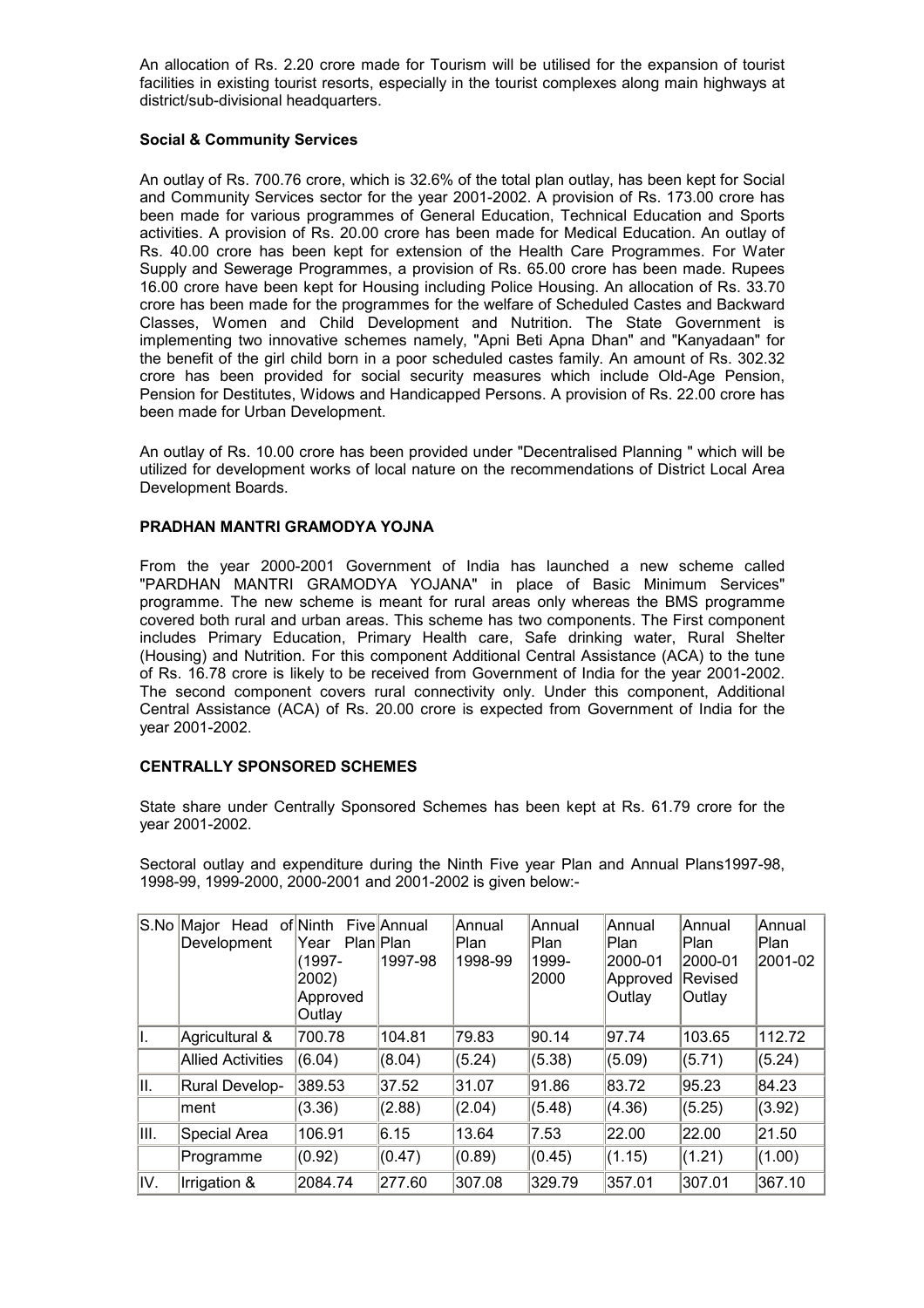|       | <b>Flood Control</b> | (17.97)  | (21.29)  | (20.16)  | (19.70)  | (18.59)  | (16.91)  | (17.07)  |
|-------|----------------------|----------|----------|----------|----------|----------|----------|----------|
| V.    | Energy               | 3305.00  | 287.75   | 430.50   | 436.01   | 484.60   | 374.60   | 485.75   |
|       |                      | (28.49)  | (22.07)  | (28.27)  | (26.04)  | (25.24)  | (20.64)  | (22.59)  |
| VI.   | Industries &         | 181.05   | 78.75    | 79.89    | 88.95    | 19.10    | 20.10    | 13.46    |
|       | <b>Minerals</b>      | (1.56)   | (6.04)   | (5.25)   | (5.31)   | (0.99)   | (1.10)   | (0.63)   |
| VII.  | Transport            | 1383.38  | 72.84    | 62.28    | 61.99    | 215.20   | 160.20   | 322.55   |
|       |                      | (11.92)  | (5.59)   | (4.09)   | (3.70)   | (11.21)  | (8.83)   | (15.00)  |
| VIII. | Science &            | 15.00    | 1.33     | 1.46     | 1.31     | 2.00     | 2.00     | 2.10     |
|       | Technology &         | (0.13)   | (0.10)   | (0.10)   | (0.08)   | (0.10)   | (0.11)   | (0.10)   |
|       | Environment          |          |          |          |          |          |          |          |
| IX.   | General              | 27.78    | 4.16     | 3.62     | 17.72    | 2.30     | 2.30     | 2.50     |
|       | Economic             | (0.24)   | (0.33)   | (0.24)   | (1.06)   | (0.12)   | (0.13)   | (0.12)   |
|       | Services             |          |          |          |          |          |          |          |
| X.    | Decentralised        | 57.00    | 5.50     | 14.00    | 10.00    | 10.00    | 10.00    | 10.00    |
|       | Planning             | (0.49)   | (0.42)   | (0.92)   | (0.60)   | (0.52)   | (0.55)   | (0.47)   |
| XI.   | Social               | 3295.84  | 415.02   | 481.96   | 536.95   | 599.33   | 690.91   | 700.76   |
|       | Services             | (28.42)  | (31.84)  | (31.65)  | (32.07)  | (31.22)  | (38.07)  | (32.59)  |
| XII.  | General              | 52.99    | 12.18    | 17.58    | 2.17     | 27.00    | 27.00    | 27.33    |
|       | Services             | (0.46)   | (0.93)   | (1.15)   | (0.13)   | (1.41)   | (1.49)   | (1.27)   |
|       | <b>Grand Total</b>   | 11600.00 | 1303.61  | 1522.91  | 1674.42  | 1920.00  | 1815.00  | 2150.00  |
|       | $($ l to $X$ II)     | (100.00) | (100.00) | (100.00) | (100.00) | (100.00) | (100.00) | (100.00) |

(Figures in brackets are the percentage to total)

\*\*\*\*\*\*\*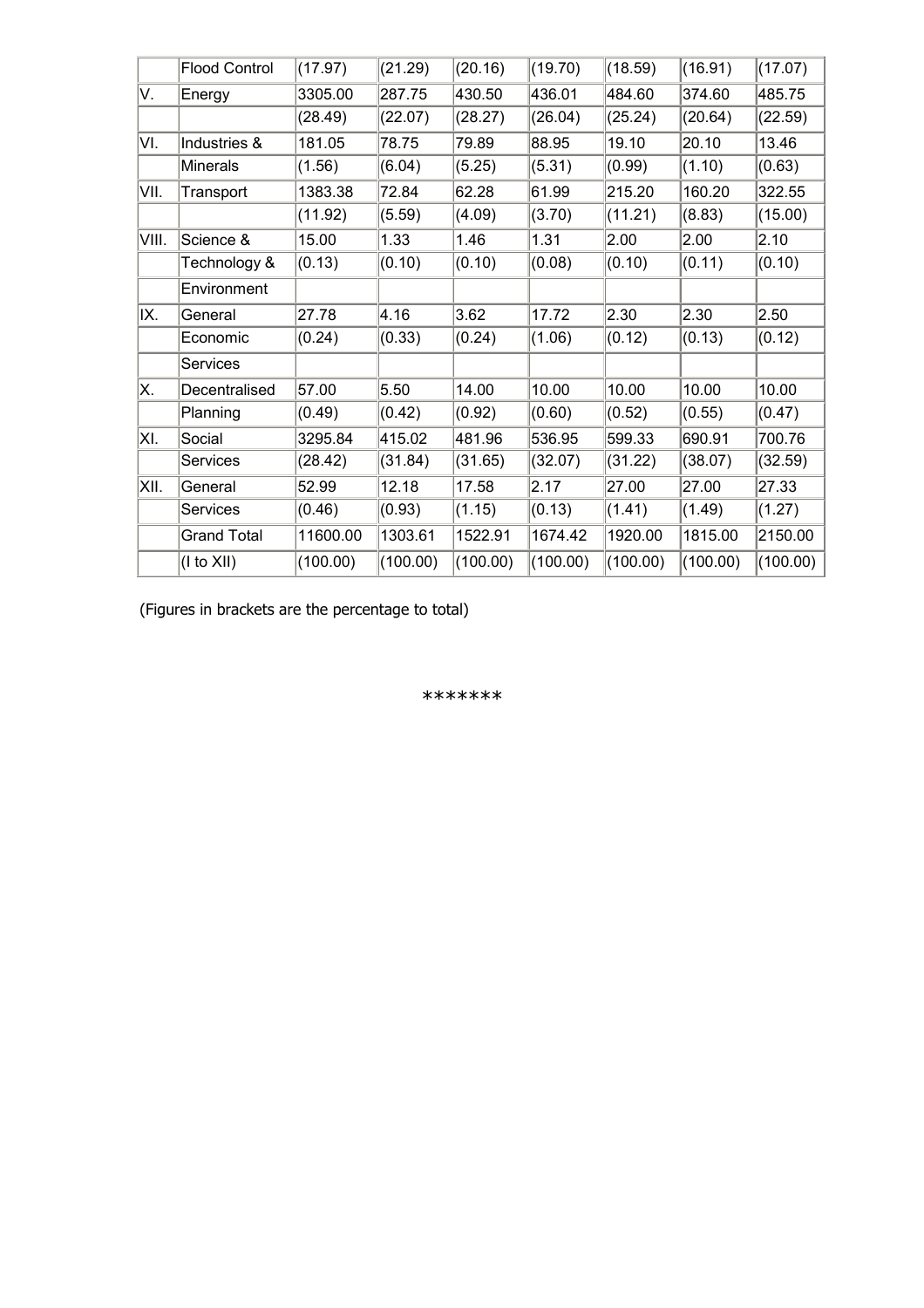### CHAPTER-VI

### EMPLOYMENT

Employment, poverty and distribution of income is an inter-related phenomenon. Any success achieved in one field will reflect improvement in the other. In the past, several problem–specific alleviation programmes / schemes were launched. Considerable employment opportunities resulting in higher income levels were generated under these programmes, but they did not yield the desired results. It has been empirically found that the real solution to reduce the incidence of unemployment and poverty lies in the adoption of employment-oriented development strategy. The State Government have accorded a high priority to the implementation of development programmes/ schemes with high employment content especially relating to the development of infrastructural facilities in the State's Ninth Five Year Plan (1997-2002) and Annual Plans for generation of employment opportunities and eradication of poverty.

### Employment

The main focus of the State Government is to generate the employment opportunities in the form of self employment . During the year 1997-98, there were 658297 persons employed in the organised sector. Their number increased to 660956 in 1998-99 showing net increase of 0.40 percent. However, this number decreased to 651056 in 1999-2000 showing net decrease of 1.50 percent. In the public sector, the number of employed persons during 1997-98 was 424918. This number increased to 426299 during 1998-99. However, this number decreased to 419544 during 1999- 2000 showing net decrease of 1.58 percent . Similar trend is also visible in the private sector. The number of employed persons in the private sector during 1997-98 was 233379. This number increased to 234657 in 1998-99 and decreased to 231512 in 1999-2000 showing net decrease of 1.34 percent. The net employed persons in the public sector decreased by 1.58 percent as compared to 1.34 percent in the private sector in 1999-2000 over 1998-99. No reliable data is available for the persons employed in the un-organised sector.

The detailed classification by the type of establishment and number of persons employed by them as on 31st March, 1996 to 31st March , 2000 are given below :-

| Type of Establishment                             | Number of persons employed as on 31st March |         |         |         |         |
|---------------------------------------------------|---------------------------------------------|---------|---------|---------|---------|
|                                                   | 1996                                        | 1997    | 1998    | 1999(R) | 2000(P) |
| i)Public Sector                                   |                                             |         |         |         |         |
| a)Central Government                              | 32686                                       | 32537   | 32452   | 32030   | 32175   |
| b)State Governement                               | 253791                                      | 255699  | 256002  | 257014  | 253157  |
| Government 120575<br>c)Quasi<br>(Central / State) |                                             | 120379  | 117814  | 118329  | 117607  |
| d)Local Bodies                                    | 18410                                       | 18558   | 18650   | 18926   | 16605   |
| Total (i)                                         | 425462                                      | 427173  | 424918  | 42699   | 419544  |
|                                                   | (64.2)                                      | (63.52) | (64.55) | (64.50) | (64.44) |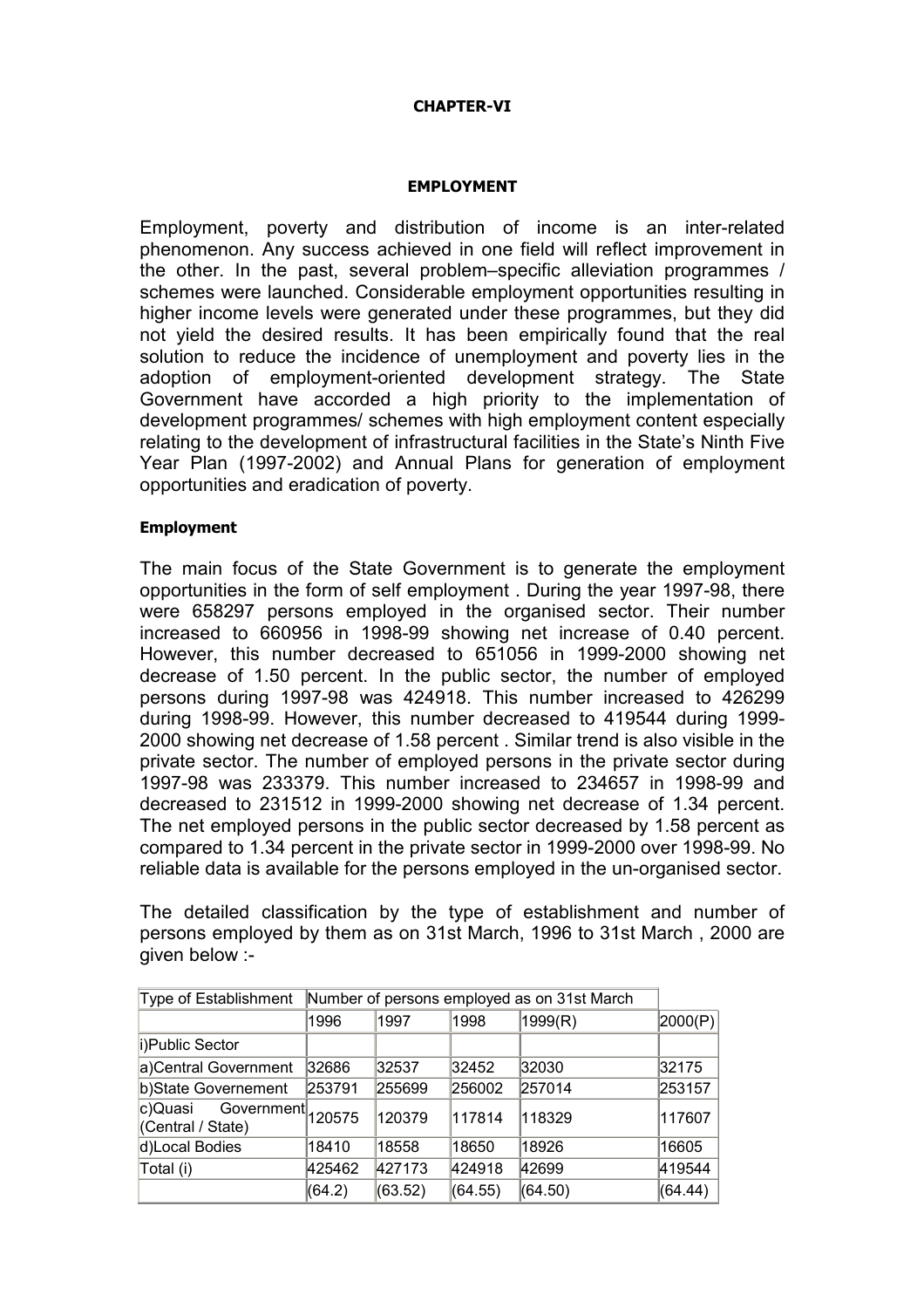| lii)Private Sector   | 245294                | 233379  | 234026                | 234657  | 231512   |
|----------------------|-----------------------|---------|-----------------------|---------|----------|
|                      | (35.8)                | (36.48) | (35.45)               | (35.50) | 35.56    |
| $\vert$ Total (i+ii) | 662709                | 672467  | 658297                | 660956  | 651056   |
|                      | $(100.00)$ $(100.00)$ |         | $(100.00)$ $(100.00)$ |         | (100.00) |

Note: Figures in brackets are percentage to total

#### Unemployment

There were 811359 unemployed persons registered with employment exchanges in Haryana as on 31st December, 1999 and their number decreased to 785408 as on 31st December, 2000. The number of educated job seekers decreased from 553414 in 1999 to 553096 in 2000. The number of uneducated job seekers declined from 257945 in 1999 to 232312 in 2000.

Out of total registered job seekers, educated personnel constitute 70.42 percent and uneducated personnel constitute 29.58 percent as on 31st December,2000. The corresponding percentages were 68.21 for educated personnel and 31.79 for uneducated personnel as on 31st December,1999.

The distribution of job-seekers classified according to educational qualifications as on 31st December, 1996 to 31st December,2000 are given below :-

| <b>Educational Qualifications</b><br>Employment Exchanges as on 31st December |                                               |         |        |        |                       |                  |
|-------------------------------------------------------------------------------|-----------------------------------------------|---------|--------|--------|-----------------------|------------------|
|                                                                               |                                               | 1996    | 1997   | 1998   | 1999<br>(Provisional) | 2000(31/12/200)* |
| I. Uneducated                                                                 |                                               |         |        |        |                       |                  |
|                                                                               | Below Matric<br>lilliterates<br>others        | &250179 | 259151 | 269840 | 257945                | 232312           |
|                                                                               |                                               | 33.05   | 32.9   | 33.16  | 31.79                 | 29.58            |
| II. Educated                                                                  |                                               |         |        |        |                       |                  |
| a)                                                                            | Matric                                        | 360602  | 372360 | 380786 | 377266                | 372278           |
| b)                                                                            | Higher<br>Secondary<br>lunder<br>graduates    | 58860   | 63744  | 68186  | 73877                 | 79115            |
| c)                                                                            | Graduates                                     | 76966   | 81850  | 83872  | 89548                 | 88743            |
| d)                                                                            | Post<br>Graduates /M. 10346<br>Phils / Ph.D's |         | 10691  | 11031  | 12723                 | 12960            |
| Total<br>Educated<br>persons                                                  |                                               | 506774  | 528645 | 543875 | 553414                | 553096           |
| $(a \text{ to } d)$                                                           |                                               | 66.95   | 67.1   | 66.84  | 68.21                 | 70.42            |
| GRAND<br>$\overline{A}$ TOTAL (1 +<br>$\parallel$ l)                          |                                               | 756953  | 787796 | 813715 | 811359                | 785408           |
|                                                                               |                                               | 100     | 100    | 100    | 100                   | 100              |

Note: - Figures in brackets are percentage to total.

#### \*Provisional

Directorate General of Employment and Training (Government of India) had conducted a sample survey during 1988 for ascertaining the activity status of unemployed persons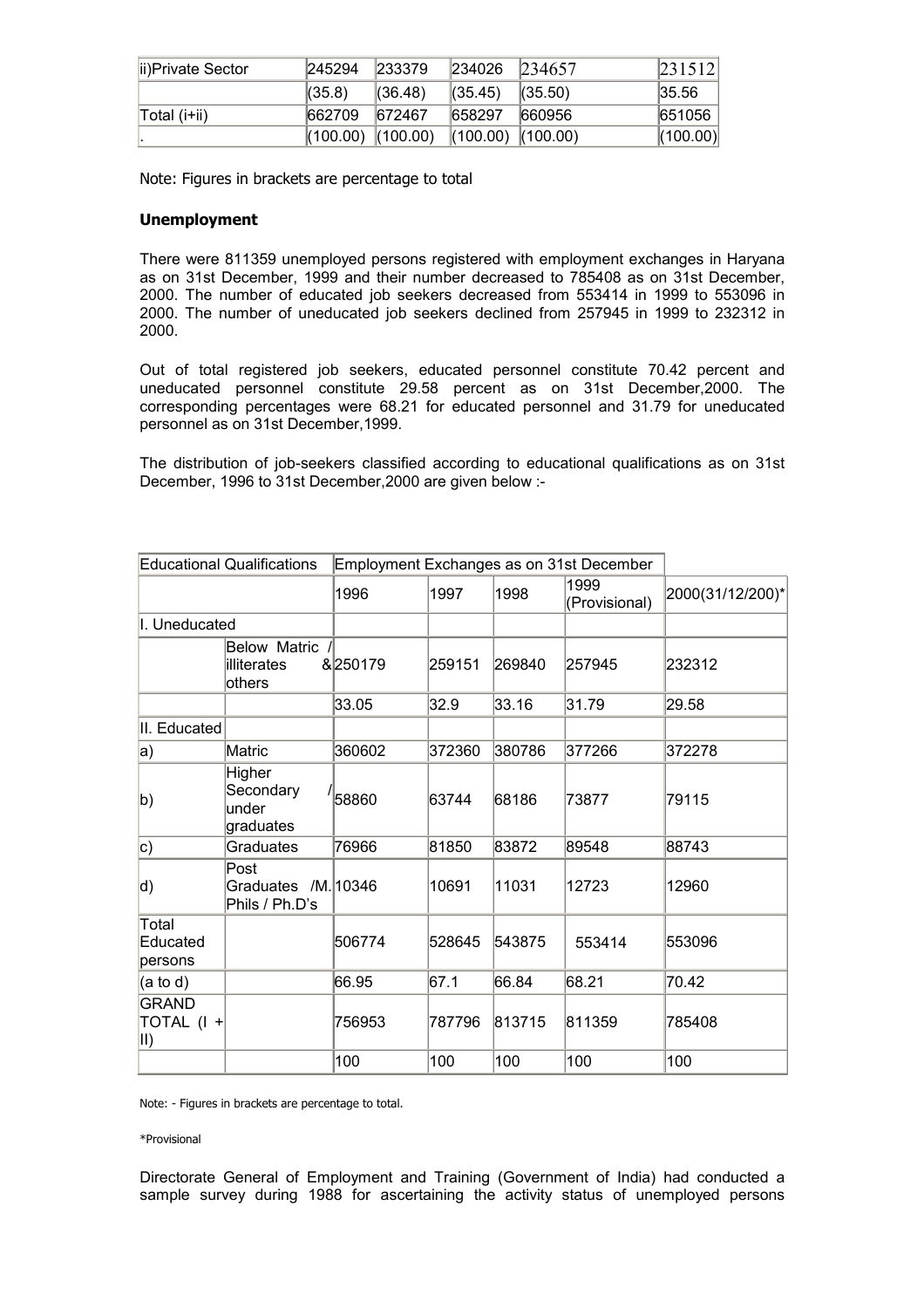registered with employment exchanges in the country. The results of this survey revealed that 49.68 percent of the persons registered with employment exchanges in Haryana were found actually unemployed. On this anology it can be assumed that 390191 persons out of 785408 unemployed persons registered with employment exchanges in the State were actually unemployed as on 31st December,2000 and the remaining might have registered themselves for seeking better jobs.

### Unemployment among Technically Qualified Persons

The total number of technically qualified unemployed persons registered with employment exchanges in the State declined from 100902 as on 31st December,1999 to 99062 as on 31st December, 2000.Out of total 99062 educated unemployed persons, technical unemployed persons registered with employment exchanges were 48925 i.e. 49.39 percent and non technical unemployed persons were 50137 i.e. 50.61 percent. The corresponding figures of technical unemployed persons during 1999 was 48762 (48.33 percent) and 52140 (51.67 percent) were non technical unemployed persons. The category wise details of unemployment among technically qualified persons from 31-12-1996 to 31.12.2000 are as under :-

| Sr.No.         |                                                                                | December      |       |       | Category Number of job seekers as on 31st |       |
|----------------|--------------------------------------------------------------------------------|---------------|-------|-------|-------------------------------------------|-------|
|                |                                                                                | 1996          | 1997  | 1998  | 1999                                      | 2000  |
|                | 31/12/2000*                                                                    |               |       |       |                                           |       |
| I.             | <b>Engineering Personnel</b>                                                   |               |       |       |                                           |       |
| 1              | <b>Graduate Engineers</b>                                                      | 1921          | 1907  | 1612  | 1664                                      | 1352  |
| $\overline{2}$ | Diploma Engineers                                                              | 4963          | 5233  | 5163  | 6040                                      | 6668  |
| 3              | II.T.I.<br><b>Trained</b><br>persons                                           | 29253         | 31640 | 32870 | 34012                                     | 33695 |
|                | <b>TOTAL-I</b>                                                                 | 36137         | 38780 | 39645 | 41716                                     | 41715 |
| Ш.             | Medical<br>and<br>Personnel                                                    | <b>Health</b> |       |       |                                           |       |
| 1              | Allopathic<br>$\overline{\text{Doctors}}\vert_{615}$<br>(M.B.B.S., M.D./M.S.)  |               | 570   | 302   | 348                                       | 324   |
| 2              | Ayurvedic and Unani <sub>753</sub><br>Doctors                                  |               | 759   | 485   | 537                                       | 618   |
| 3              | Dentists                                                                       | 140           | 173   | 168   | 183                                       | 137   |
| 4              | Graduates<br>$\mathsf{in}$<br>Homoeopathy                                      | 72            | 68    | 59    | 50                                        | 34    |
| 5              | Para-Medical<br>Personnel*                                                     | 4515          | 4188  | 6178  | 5181                                      | 5558  |
|                | TOTAL- II                                                                      | 6095          | 5758  | 7192  | 6299                                      | 6671  |
| III.           | Agricultural and Veterinary Personnel                                          |               |       |       |                                           |       |
| 1.             | Agricultural<br>Graduates/                                                     | 605           | 669   | 551   | 504                                       | 502   |
|                | Post Graduates                                                                 |               |       |       |                                           |       |
| 2.             | Veterinary<br><b>Graduates</b><br>$\prime$<br>Post <sub>288</sub><br>graduates |               | 273   | 251   | 243                                       | 37    |
|                | TOTAL –III                                                                     | 893           | 942   | 802   | 747                                       | 539   |
| IV.            | <b>Teaching Personnel</b>                                                      |               |       |       |                                           |       |
| 1              | J.B.T. Teachers                                                                | 3487          | 3296  | 3343  | 5640                                      | 4489  |
| 2              | J.B.T.<br>$\overline{\text{(Home)}}$ <sub>53</sub><br>Science)                 |               | 33    | 57    | 56                                        | 44    |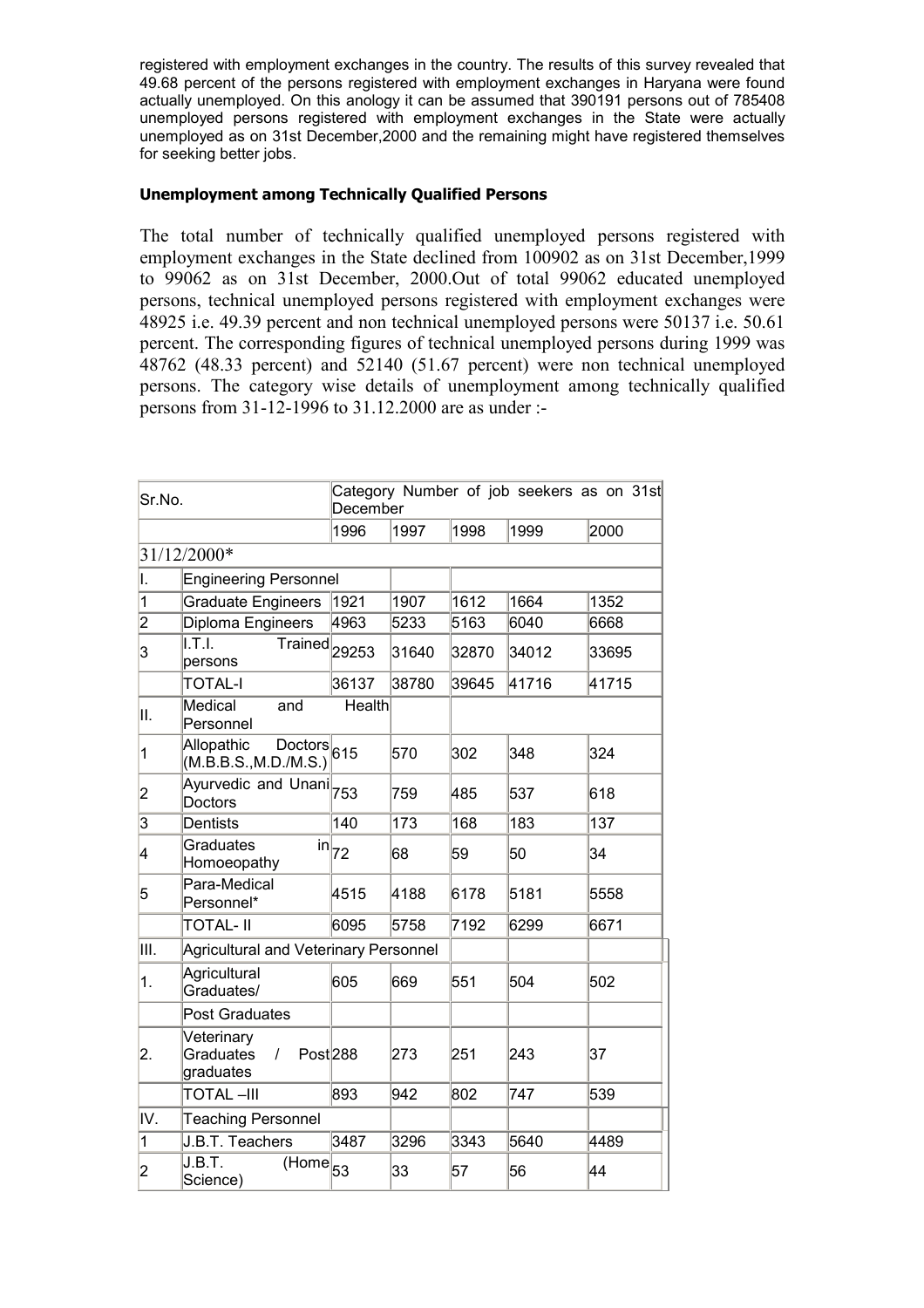| 3  | М.<br>Ed/<br>Teachers (Science,                              | $Ed.$ 32833 | 34255 | 35044 | 39963  | 37228 |
|----|--------------------------------------------------------------|-------------|-------|-------|--------|-------|
|    | Math, S. S. and others)                                      |             |       |       |        |       |
| 14 | $\overline{P.T.l. / D.P.}$ Ed./ M. 3411<br>P. Ed. Teachers** |             | 5064  | 5430  | 6481   | 8376  |
|    | TOTAL IV                                                     | 39784       | 42648 | 43874 | 52140  | 50137 |
|    | GRAND TOTAL I to 82909                                       |             | 88128 | 91513 | 100902 | 99062 |

Data related to trained Dai also included in above figure. \*\* Includes Language and Drawing Teachers.

### Measures to Contain Unemployment

Several employment generation programmes / schemes are being implemented for generation of employment opportunities in the State. These programmes / schemes relate to :-

 i) Poverty Alleviation Employment Programmes such as SawarnJayanti Gram Swarozgar Yojna (SGSY), Integrated Rural Development Programme(IRDP) (including Training of Rural Youth for Self Employment and Development of Women and Children in Rural Areas)'Special Livestock Breeding Programme, Jawahar Rozgar Yojna for providing wage / self employment to rural unemployed persons through implementation of identified rural works, Nehru Rozgar Yojna for providing wage / self-employment to urban poor through setting up of micro-enterprises, urban wage employment through creation of public assets and Employment Assurance Scheme for providing employment to casual / manual labour during the lean agricultural lseason for 100 days per year for men and women in the age- group of 18-60 years.

> ii) Loans to educated unemployed persons (including technically qualified), urban poor and weaker sections of society like Scheduled Castes and Backward Classes for self-employment.

> iii) Training–cum-production-cum-employment schemes relating to development of handlooms, handicrafts / carpet weaving and leather footwears, printing and binding, cutting / tailoring, knitting, electronics, stenography,beauty culture, computer and petty industrial/ rural trades.

The schemes like I.R.D.P.and EAS have been restructured and TRYSEM and DWCRA schemes have been abolished by Government of India w.e.f. 1999- 2000 .Jawahar Rozgar Yojna (JRY) has been modified and named as Jawahar Gram Samridhi Yojna (JGSY) and no targets have been fixed for these schemes by Government of India for 2000-2001. Nehru Rozgar Yojna (NRY) scheme has also been modified and named as Swarn Jayanti Shahari Rozgar Yojna ( SJSRY)

Estimates of employment generation and achievements during Ninth Five Year Plan and Annual Plan 1999-2000 are as under:-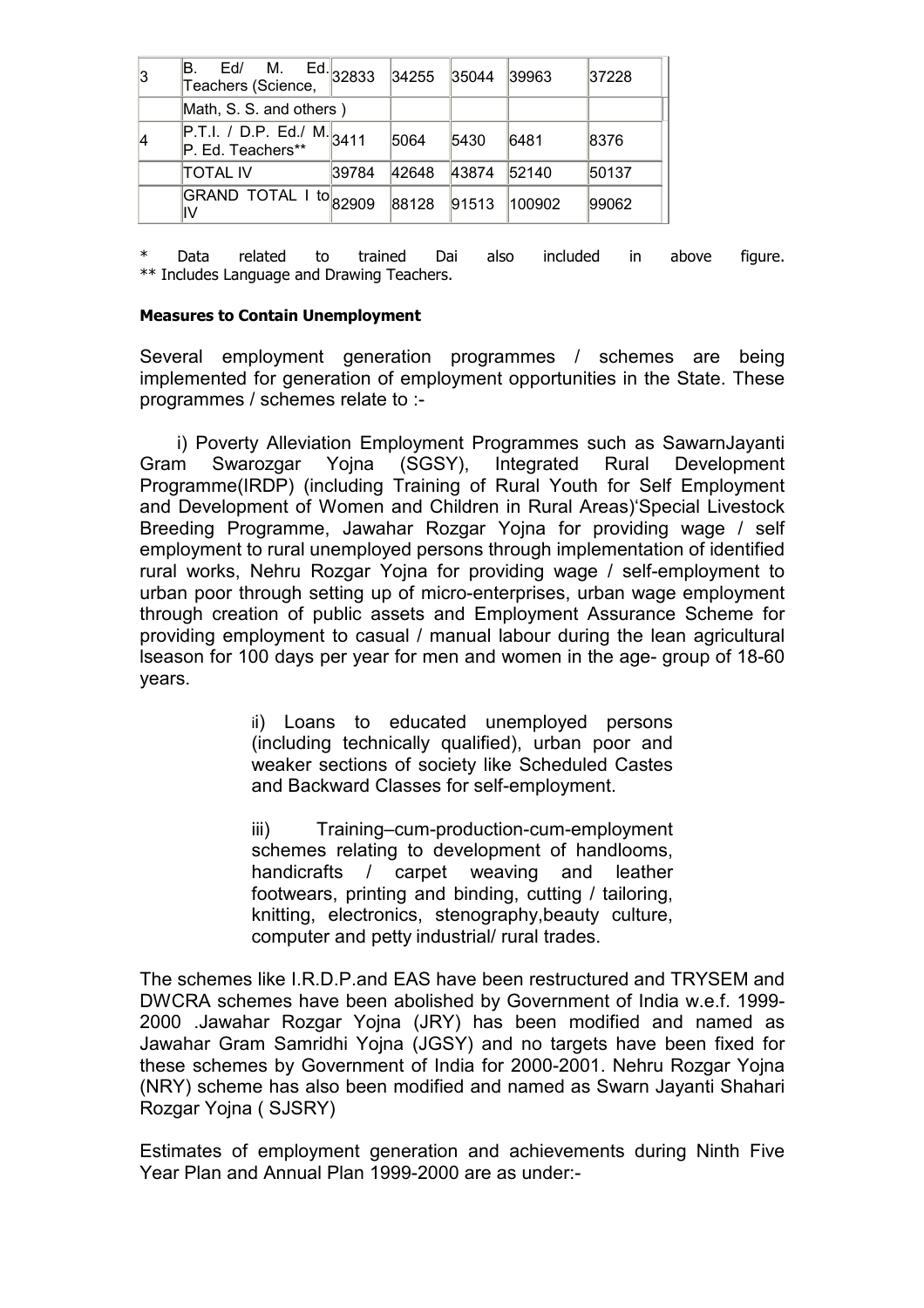|                                                                                                                                                                                                                                                                                                  | are                   | Estimates of employment generation during Ninth Five Year Plan and Annual Plan<br>as |                             |                                | under:-                                                                                                                    |
|--------------------------------------------------------------------------------------------------------------------------------------------------------------------------------------------------------------------------------------------------------------------------------------------------|-----------------------|--------------------------------------------------------------------------------------|-----------------------------|--------------------------------|----------------------------------------------------------------------------------------------------------------------------|
| Sr.No.<br>Programme / scheme                                                                                                                                                                                                                                                                     |                       | Unit of<br>Employment                                                                |                             | Ninth Five<br>plan<br>Year     | Employment Targets.<br>Annual<br>plan<br>$(1997 - 2002) (1999 - 2000)$                                                     |
| А.                                                                                                                                                                                                                                                                                               | Poverty<br>Employment |                                                                                      |                             |                                | Alleviation<br>Programmes                                                                                                  |
| Sawarn-Jayanti<br>Gram<br>1.<br>yojna<br>2.<br>Jawahar<br>Rozgar Yojna<br>i)<br>Employment Assurance Scheme<br>ii)<br>3. Special Live stock Breeding<br>4.<br>Nehru<br>Rozgar<br>i) Establishment of urban Micro<br>ii) Urban wages Employment through Lakh Mandays<br>creation of public Assets | Swarozgar<br>Yojna    | <b>Beneficiaries</b><br>(SGSY)<br>Lakh<br>Lakh<br>persons<br>for<br>Persons          | Mandays<br>Mandays<br>urban | 10000<br>poor<br>27500<br>7.50 | $\ast$<br>150000<br>(IRDP)<br>80.00<br>$\ast$<br>275.00<br>$\ast$<br>2000<br>Programme<br>÷<br>1097<br>Enterprises<br>0.84 |
| B. Self-Employment Schemes                                                                                                                                                                                                                                                                       | Educated/             |                                                                                      |                             | 305590                         | 58620<br>Skilled/Semi-skilled                                                                                              |
|                                                                                                                                                                                                                                                                                                  | persons               |                                                                                      |                             |                                |                                                                                                                            |
| C. Training-cum-Production cum-                                                                                                                                                                                                                                                                  | Persons               |                                                                                      | 22050                       |                                | 1180                                                                                                                       |
| <b>Employment schemes</b>                                                                                                                                                                                                                                                                        |                       |                                                                                      |                             |                                |                                                                                                                            |
|                                                                                                                                                                                                                                                                                                  |                       |                                                                                      |                             |                                |                                                                                                                            |
| Sr.No. Programme /<br>2001                                                                                                                                                                                                                                                                       | Unit of Targets       | <b>Achievements</b>                                                                  |                             |                                | Year 2000-                                                                                                                 |
| scheme<br><b>Target Achieve-</b>                                                                                                                                                                                                                                                                 | <b>Employment</b>     | <b>Ninth</b>                                                                         | 1997-98                     | 1998-99                        | 1999-                                                                                                                      |
| 2000                                                                                                                                                                                                                                                                                             | ment upto             | <b>Five</b>                                                                          |                             |                                |                                                                                                                            |
|                                                                                                                                                                                                                                                                                                  |                       | <b>Plan 1997</b>                                                                     |                             |                                | Year 31.12.00                                                                                                              |
|                                                                                                                                                                                                                                                                                                  |                       | 2002                                                                                 |                             |                                |                                                                                                                            |
| A Poverty alleviation                                                                                                                                                                                                                                                                            |                       |                                                                                      |                             |                                |                                                                                                                            |
| <b>Employment Programmes</b>                                                                                                                                                                                                                                                                     |                       |                                                                                      |                             |                                |                                                                                                                            |
| 1. Swarn Jayanti Gram<br>13392                                                                                                                                                                                                                                                                   | Benefi-               | 150000                                                                               | 10853                       | 16743                          | $14618*$                                                                                                                   |
| Swarozgar yojna                                                                                                                                                                                                                                                                                  | ciaries               |                                                                                      |                             |                                |                                                                                                                            |
| (SGSY) (IRDP)                                                                                                                                                                                                                                                                                    |                       |                                                                                      |                             |                                |                                                                                                                            |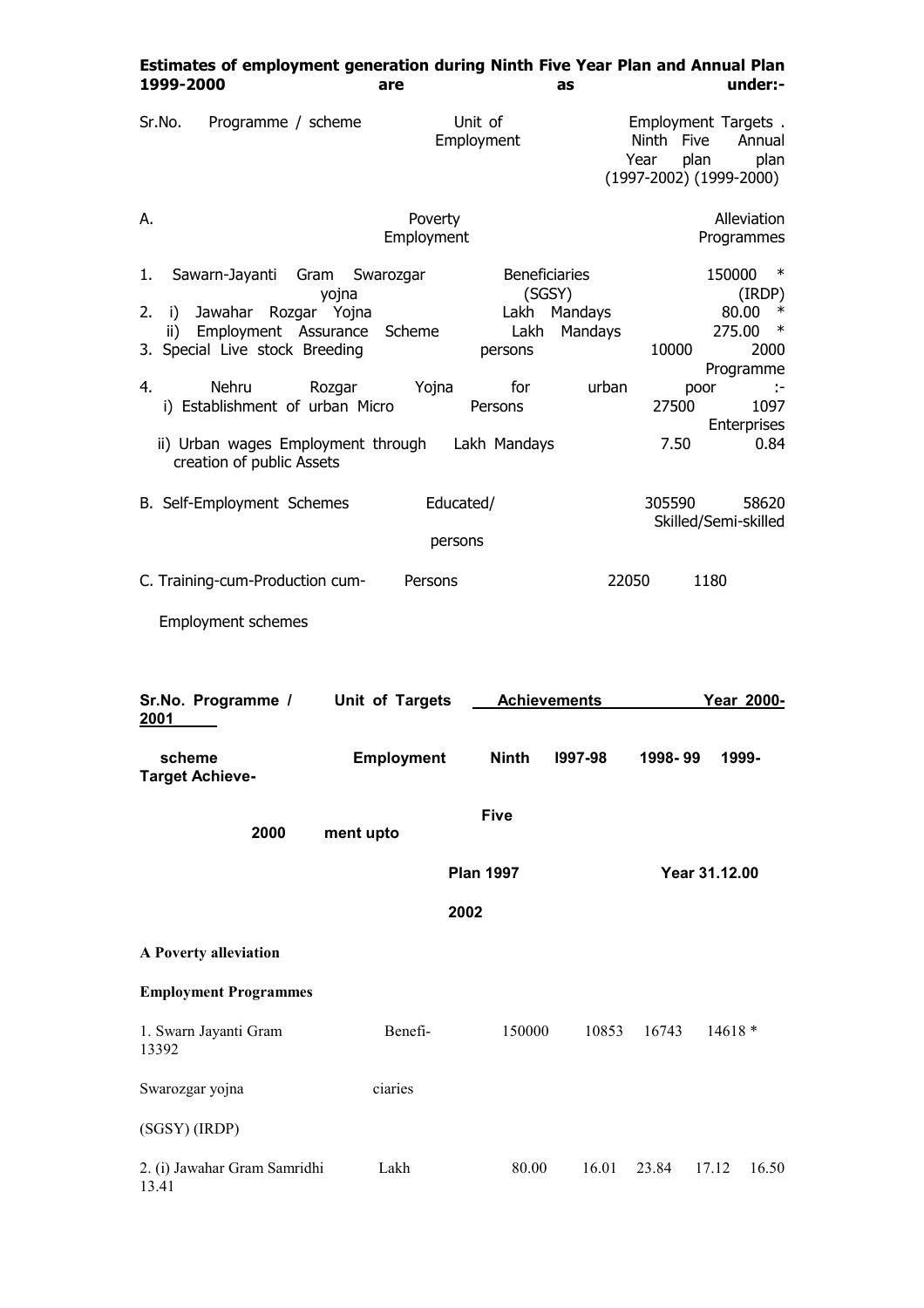| Yojna (JGSY) Mandays                                 |         |        |       |       |      |             |
|------------------------------------------------------|---------|--------|-------|-------|------|-------------|
| (ii) Employment Assurance<br>$\ast$<br>11.26         | Lakh    | 275.00 | 55.00 | 18.02 |      | 22.65       |
| Scheme Manday                                        |         |        |       |       |      |             |
| 3. Special Live stock Breed- Persons<br>750<br>445   |         | 10000  | 2000  | 2000  |      | 922         |
| ing Programme                                        |         |        |       |       |      |             |
| 4. Swarn Jayanti Shahari                             |         |        |       |       |      |             |
| Rozgar Yojna **                                      |         |        |       |       |      |             |
| Urban Wage Employ-<br>0.30                           | Lakh    | 7.50   | 0.84  | 0.84  | 0.39 | 0.45        |
| ment Programme Mandays                               |         |        |       |       |      |             |
|                                                      |         |        |       |       |      |             |
| <b>B. Self Employment Schemes Educated/</b><br>13904 |         | 305590 | 21622 | 20293 |      | 21363 27442 |
| / skilled semi-                                      |         |        |       |       |      |             |
| skilled                                              | persons |        |       |       |      |             |
|                                                      |         |        |       |       |      |             |
| C. Training-cum-Production- Persons<br>883           |         | 22050  | 3780  | 1919  | 3536 | 2470        |

#### cum-Employment Scheme\*\*\*

\* Targets have not been fixed by Government of India .

\*\* Name of the scheme have been changed from Nehru Rozgar Yojna to Sawarn Jayanti Shahari Rozgr Yojna (SJSRY).

\*\*\* Training-cum-Production-cum-Employment scheme having less ;than 3 months duration have not been included.

#### Direct Employment content for Ninth Five Year Plan (1997-2002) and Annual Plan (1999-2000).

An outlay of Rs. 11600 crore has been approved for State's Ninth Five year Plan (1997-2002). An amount of Rs. 4640 crore is likely to be spent on construction works/activities in the Ninth Five Year Plan (1997-2002) creating employment potential for adhoc/casual wage employment for 7.08 lakh person years, for 273 working days in a year. Besides, continuing/regular employment for 5000 persons will be created in the Government departments for carrying out plan programmes.

An outlay of Rs. 1920 crore was approved for the Annual Plan 2000-2001 which has now been revised to Rs. 1815 crore. It is envisaged that an estimated amount of Rs.726 crore will be spent on construction works/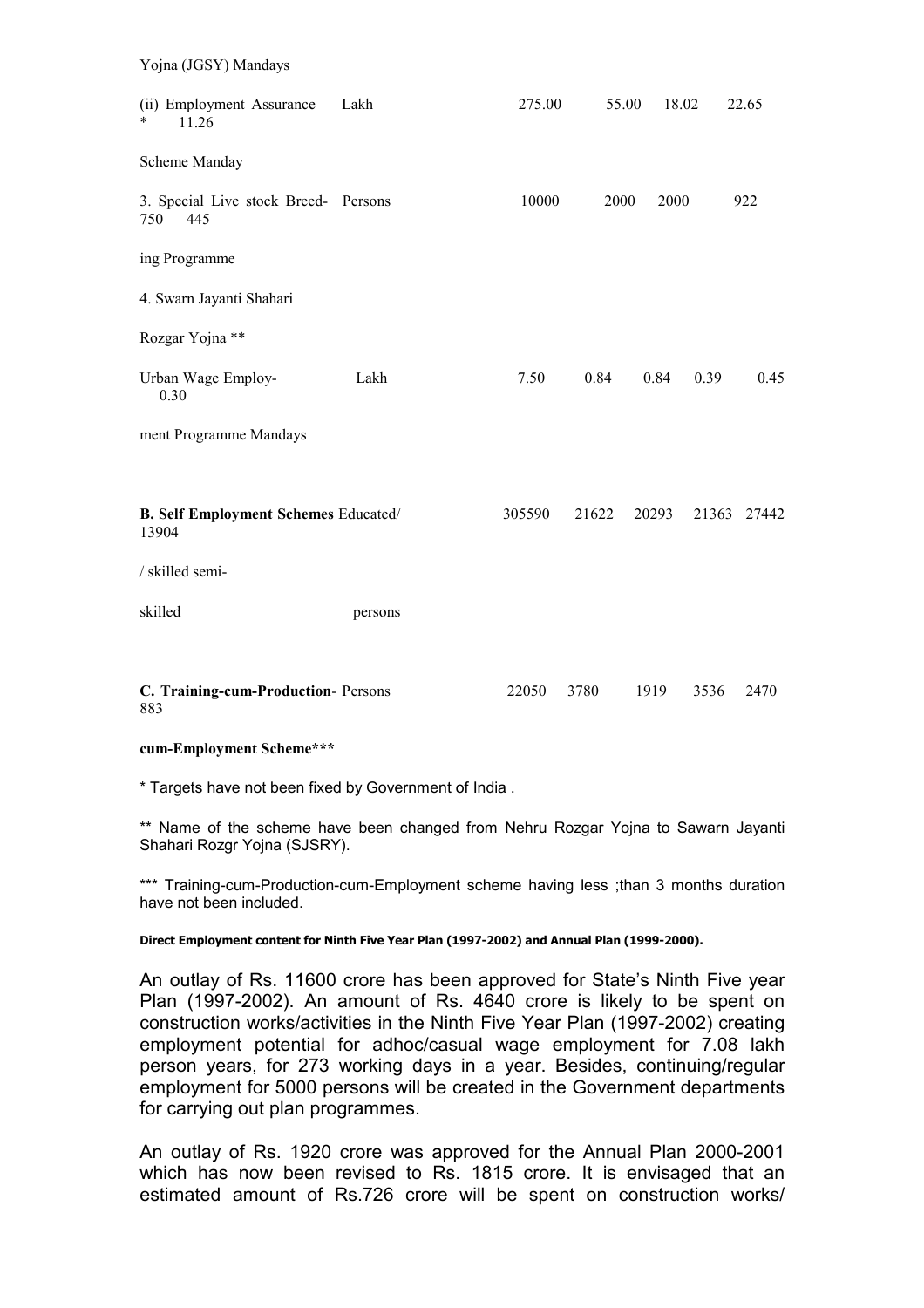activities generating adhoc / casual wage employment for 1.11 lakh person years and continuing / regular employment for 1000 persons.

### Manpower Planning and Policy for the New Millennium in the Context of Economic Reforms

New Industrial Policy of the State aims at promoting Industrial growth in the context of overall economic development of the State by creating an investor friendly environment which will create more employment opportunities and will facilitate the industry to move strongly to the front ranks of global competition. The policy further seeks to promote integration of the private initiatives in the developmental process of the State. As per Industrial Policy of State Government, the Industrial Policy has the objective to increase the employment in industrial and allied sectors by 20% in the next five years. Also rural industrialisation would be given significant importance to diversify economic activities in rural areas to reduce pressure on land and to meet challenge of unemployment and under employment.

State Government is committed for the development of infrastructure to increase the economic development of the State. Government shall encourage private sector investment in the transport sector which shall result in the absorption of un-skilled manpower. Besides, there will be special emphasis on providing, entrepreneurship among members of Scheduled Castes /Scheduled Tribes , other Backward Classes and those living below poverty line.That will further boost the absorption of manpower.

\*\*\*\*\*\*\*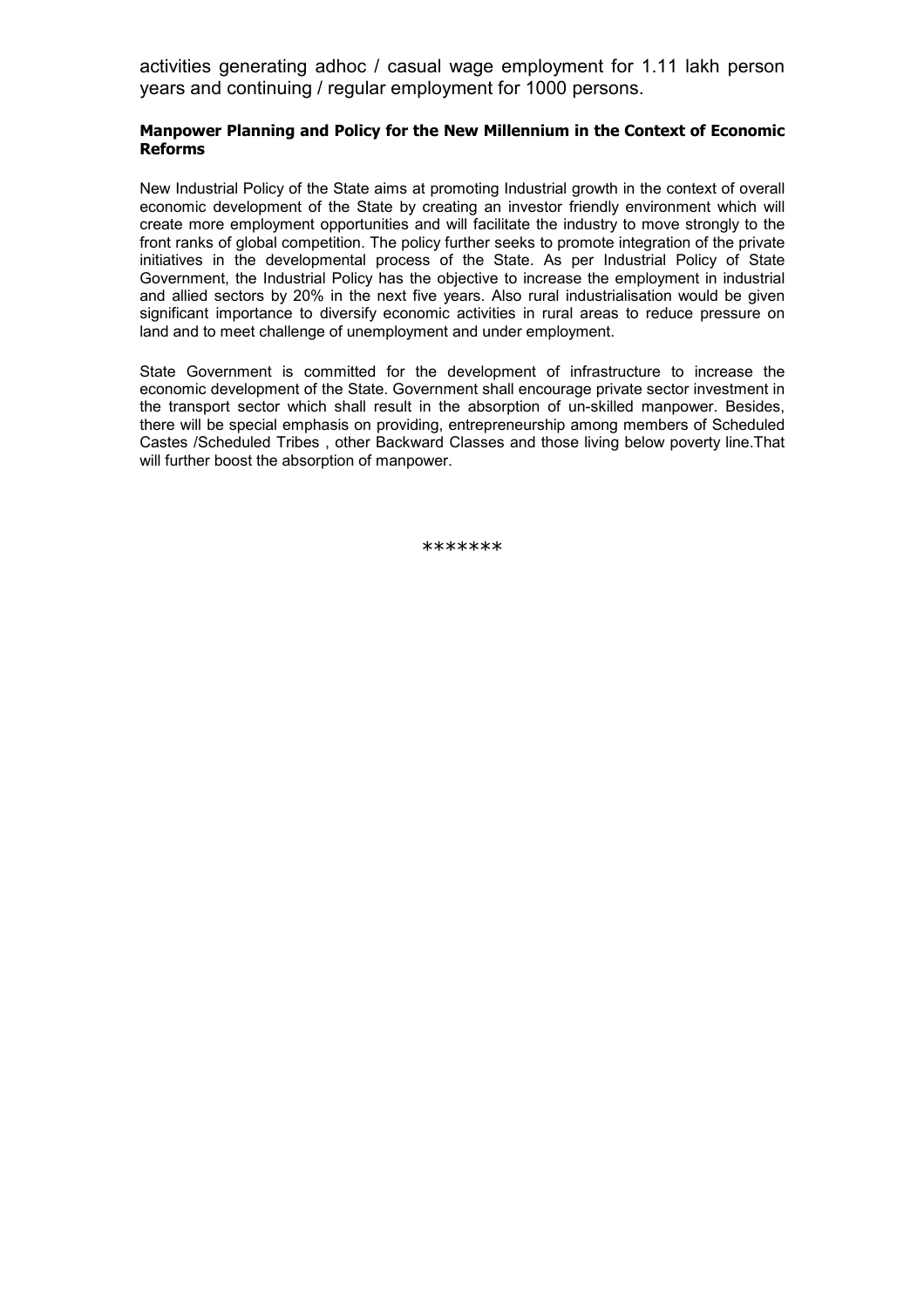#### CHAPTER –VII

#### THE 20-POINT PROGRAMME

Haryana which has made a significant progress under various development programmes, is determined to attain greater heights under 20-point programme. A number of programmes enlisted in the 20-point programme which comprehend the needs and aspirations of the people in clear terms have made a big headway. The details of achievements are given below :-

| Point     | Unit<br>Item                                                       |                |                      | Achievements            | Target<br>2000-01 Upto | Achievments<br>Dec.2000 |       |
|-----------|--------------------------------------------------------------------|----------------|----------------------|-------------------------|------------------------|-------------------------|-------|
|           |                                                                    |                | 1997-98<br>1999-2000 |                         | 1998-99                |                         |       |
| $1A-$     | Jayanti Lakh.<br>Swarn<br>(SJGSY)<br>Gram<br>(Credit Mobilised)*   |                |                      | 1651.54 2797.42 4150.41 |                        | 4200.00 3971.72         |       |
| $1B -$    | Gram Lakh<br>Jawahar<br>Samridhi Yojana**<br>(JGSY)(Mandays)<br>No |                | 16.01                | 23.84                   | 17.12                  | 16.50                   | 13.41 |
| $5-A$     | Surplus Land                                                       | Acre.          | 410                  | 116                     | 14                     |                         |       |
|           | <b>Distributed</b>                                                 |                |                      |                         |                        |                         |       |
| 7A-       | Water No.<br>Drinking<br>problem                                   |                | 650                  | 731                     | 683                    | 550                     | 320   |
|           | solved<br>(Villages)<br>Covered)                                   |                |                      |                         |                        |                         |       |
| 8A-       | Community Health No.<br>Centres                                    |                | 1                    |                         |                        | 10                      |       |
| 8B-       | Health No.<br>Primary<br>Centres                                   |                |                      | 1                       |                        | 4                       |       |
|           | (PHC)                                                              |                |                      |                         |                        |                         |       |
| 8D-       | Immunisation<br>Children                                           | of Lakh No.    | 5.35                 | 5.20                    | 5.50                   | 5.14                    | 3.85  |
| 9C-       | <b>ICDS</b><br>(Operational)                                       | Blocks Cum.No. | 116                  | 116                     | 116                    | 116                     | 116   |
| 9D-       | Anganwadies<br>(Operational)                                       |                | 13505                | 13536                   | 13542                  | 13546                   | 13543 |
| 11A-      | <b>SC</b><br>Families No.<br>Assisted                              |                | 72243                | 70429                   | 68612                  | 77472                   | 51171 |
| 14A-      | Sites No.<br>House<br>Allotted                                     |                | 12010                | 7283                    | 2284                   | 7000                    | 612   |
| 14B-      | Construction<br>Assistance                                         | No.            | 2240                 | 2000                    | 1400                   | 1400                    |       |
| $14C - I$ | ndira<br>Awaas No.<br>Yojana                                       |                | 4505                 | 10043                   | 7662                   | 6244                    | 5513  |
|           | (New<br>Construction)                                              |                |                      |                         |                        |                         |       |
| 14E-      | <b>LIG Houses</b>                                                  | No.            | 547                  | 1019                    | 1554                   | 3900                    | 3914  |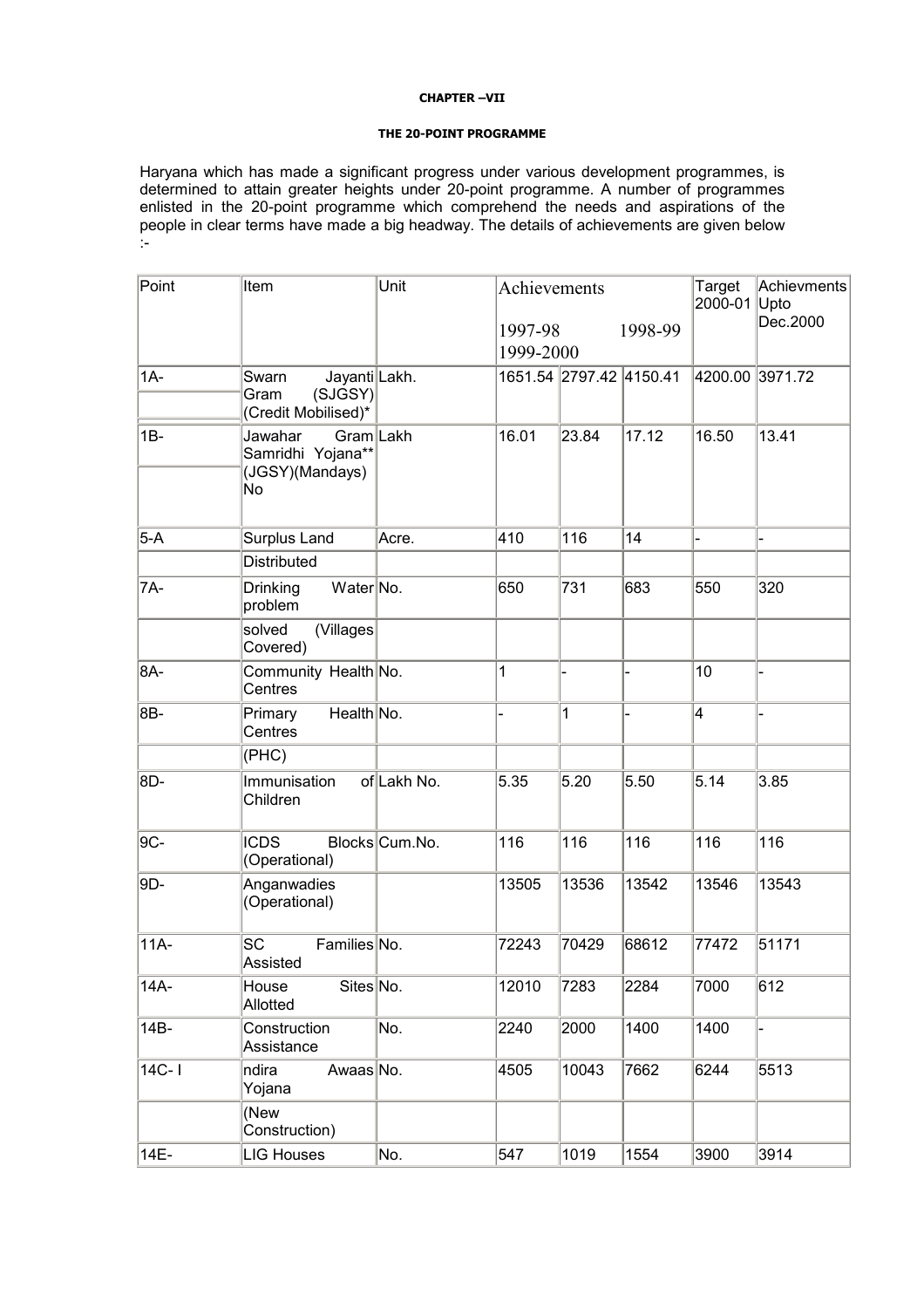| 14F-   | Indira<br>Awaas No.<br>Yojana)    |     |       |        | 1795  | 3123   | 2478  |
|--------|-----------------------------------|-----|-------|--------|-------|--------|-------|
|        | (For Upgradation                  |     |       |        |       |        |       |
| $15 -$ | Slum<br>Improvement)              | No. | 87046 | 109751 | 98467 | 82500  | 42344 |
|        | (Population<br>Covered            |     |       |        |       |        |       |
| 16A-   | Tree Plantation on  Lakh No.      |     | 33.57 | 35.82  | 36.74 | 100.00 | 23.92 |
|        | PrivateLands                      |     |       |        |       |        |       |
| 16B-   | Covered Hect.<br>Area<br>Public & |     | 17931 | 17905  | 12236 | 20000  | 8550  |
|        | Forest Lands                      |     |       |        |       |        |       |
| 19B-   | Pump-Sets<br>Energised            | No. | 943   | 820    | 783   | 5000   | 8846  |
| 19C-   | Improved Chulhas                  | No. | 53280 | 42400  | 55000 | 62500  |       |
| 19D-   | Bio-gas Plants                    | No. | 1906  | 2343   | 2138  | 2500   | 1209  |

\*\*\*\*\*\*\*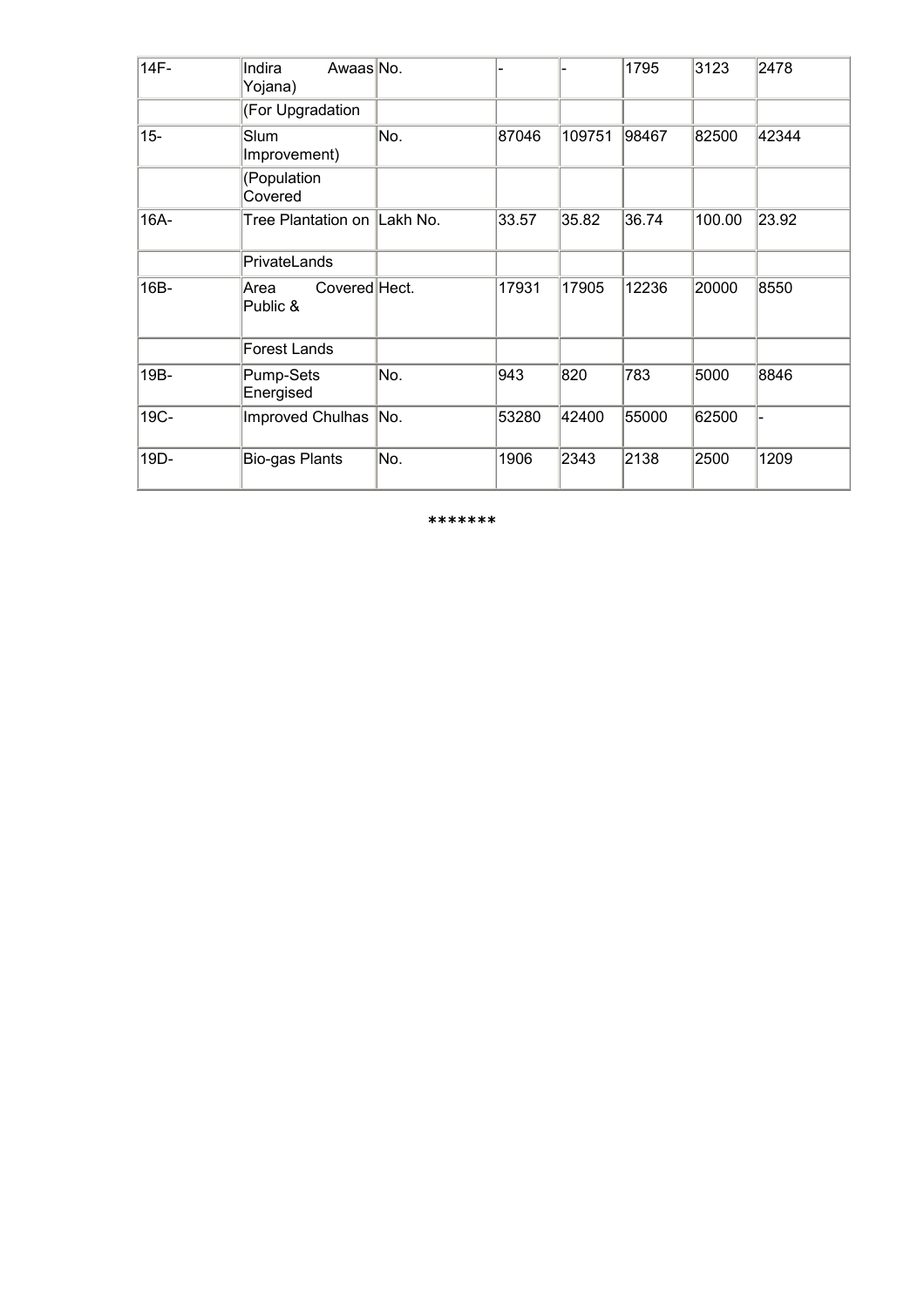# Important Statistical tables

| <b>Area and Population</b>                                         |                                               |                         |          |          |          |
|--------------------------------------------------------------------|-----------------------------------------------|-------------------------|----------|----------|----------|
| <b>Item</b>                                                        | Unit                                          | 1961                    | 1971     | 1981     | 1991     |
| A. Haryana                                                         |                                               |                         |          |          |          |
| Geographical                                                       |                                               |                         |          |          |          |
| Area                                                               | Sq. Km.                                       | 44056.00                | 44222.00 | 44212.00 | 44212.00 |
| <b>Inhabited Villages</b>                                          | Number                                        | 6670.00                 | 6731.00  | 6745.00  | 6759     |
| Towns                                                              | Number                                        | 61.00                   | 65.00    | 81.00    | 94.00    |
| Population                                                         | 000                                           | 7590.00                 | 10037.00 | 12923.00 | 16464.00 |
| Total                                                              |                                               |                         |          |          |          |
| Males                                                              | 000                                           | 4063.00                 | 5377.00  | 6910.00  | 8828.00  |
| Females                                                            | 000                                           | 3527.00                 | 4660.00  | 6013.00  | 7636.00  |
| Denisty                                                            | Person per Sq. Km. 172                        |                         | 227      | 292      | 372      |
| Scheduled<br>Population                                            | Caste Percentage to total 18.00<br>Population |                         | 18.90    | 19.10    | 19.8     |
| <b>Rural Population</b>                                            | Percentage to total 82.80<br>Population       |                         | 82.30    | 78.10    | 75.4     |
| <b>Urban Population</b>                                            | Percentage to total 17.20<br>Population       |                         | 17.70    | 21.90    | 24.6     |
| Sex Ratio                                                          | Female<br>per<br><b>Males</b>                 | $\overline{000}$ 868.00 | 867.00   | 870.00   | 865.00   |
| Workers (main)                                                     | Percentage to total 37.90<br>Population       |                         | 26.40    | 28.40    | 28.70    |
| Males                                                              | 000                                           | 1187.00                 | 2005.00  | 3331.00  | 4950.00  |
| Females                                                            | 000                                           | 325.00                  | 694.00   | 1339.00  | 2499.00  |
| Total                                                              | 000                                           | 1512.00                 | 2699.00  | 4670.00  | 7449.00  |
| Literacy Rate                                                      | Percent                                       | 19.90                   | 26.90    | 43.85*   | 55.85*   |
| $B.$ India $@$                                                     |                                               |                         |          |          |          |
| Population                                                         | In crores                                     | 44.00                   | 55.00    | 68.00    | 85.00    |
| Density                                                            | Per Sq. Km.                                   | 142.00                  | 177.00   | 216.00   | 257.00   |
| Literacy Rate                                                      | Percent                                       | 24.00                   | 29.50    | 43.56*   | 52.21*   |
| @ Literacy rate of India is exclusive of Jammu & Kashmir for 1991. |                                               |                         |          |          |          |
| *Percentage of Literates to estimated population aged 7 and above. |                                               |                         |          |          |          |
| $P:$ Provisional                                                   |                                               |                         |          |          |          |

|            | <b>Gross State Domestic Product of Haryana</b> |                         |                        |                                       |
|------------|------------------------------------------------|-------------------------|------------------------|---------------------------------------|
|            | Gross<br><b>Product (Rs. Crore)</b>            | <b>State</b>            | previous year          | Domestic Percentage Increase Over the |
| Year       | At Current At<br>Prices                        | Prices (1993-94) Prices | Constant At Current At | <b>Constant</b><br>Prices (1993-94)   |
|            | 2                                              | 3                       |                        | 5                                     |
| 1993-95    | 21665                                          | 21665                   |                        |                                       |
| 1994-95    | 25721                                          | 23199                   | 18.7                   | 7.1                                   |
| 1995-96    | 29216                                          | 23763                   | 13.6                   | 2.4                                   |
| 1996-97    | 35022                                          | 26570                   | 19.9                   | 11.8                                  |
| 1997-98(P) | 37789                                          | 26867                   | 7.9                    | 1.1                                   |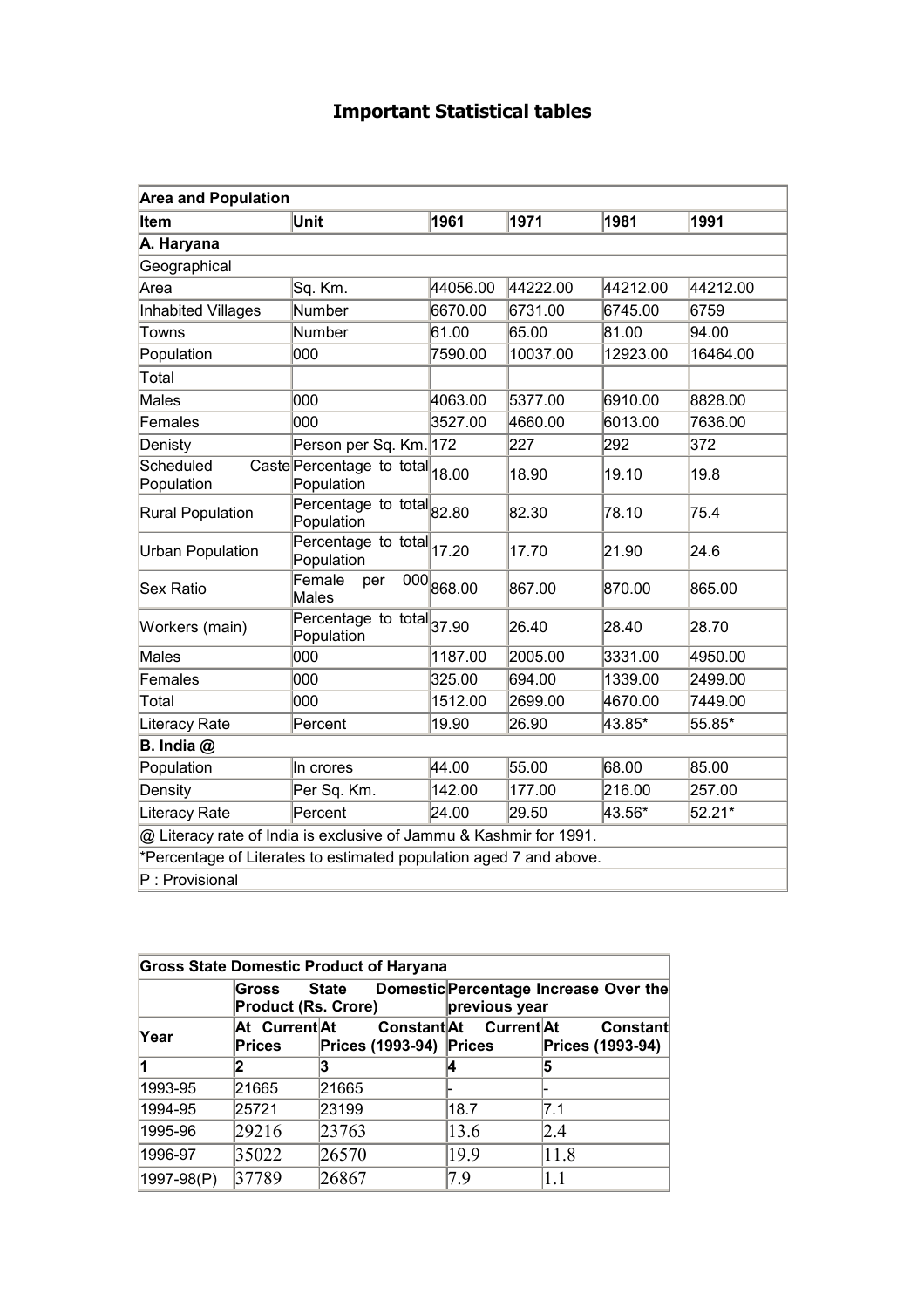| $ 1998-99(P) $             | 142941               | 28339 | 13.6 |     |  |  |
|----------------------------|----------------------|-------|------|-----|--|--|
| $ 1999-$<br>2000(Q)        | 47184                | 30306 | 9.9  | 6.9 |  |  |
| $P:$ Provisional Estimates |                      |       |      |     |  |  |
|                            | $Q:$ Quick Estimates |       |      |     |  |  |

| Index of Industrial Production in Haryana |                                                      |                                                                               |  |  |
|-------------------------------------------|------------------------------------------------------|-------------------------------------------------------------------------------|--|--|
| Year                                      | Index                                                | Index                                                                         |  |  |
|                                           | (Base; 1970-71=100)                                  | (Base; 1993-94=100)                                                           |  |  |
| 1                                         | 2                                                    | 3                                                                             |  |  |
| 1981-82                                   | 250.51                                               |                                                                               |  |  |
| 1982-83                                   | 263.43                                               |                                                                               |  |  |
| 1983-84                                   | 280.84                                               |                                                                               |  |  |
| 1984-85                                   | 298.98                                               |                                                                               |  |  |
| 1985-86                                   | 334.55                                               |                                                                               |  |  |
| 1986-87                                   | 364.04                                               |                                                                               |  |  |
| 1987-88                                   | 396.44                                               |                                                                               |  |  |
| 1988-89                                   | 445.18                                               |                                                                               |  |  |
| 1989-90                                   | 461.67                                               |                                                                               |  |  |
| 1990-91                                   | 501.28                                               |                                                                               |  |  |
| 1991-92                                   | 531.5                                                |                                                                               |  |  |
| 1992-93                                   | 518.17                                               |                                                                               |  |  |
| 1993-94                                   |                                                      | 100                                                                           |  |  |
| 1994-95                                   |                                                      | 109.46                                                                        |  |  |
| 1995-96                                   |                                                      | 120.37                                                                        |  |  |
| 1996-97                                   |                                                      | 132.18                                                                        |  |  |
| 1997-98                                   |                                                      | 142.63                                                                        |  |  |
| 1998-99                                   |                                                      | 151.21                                                                        |  |  |
|                                           | Source; Economic & Statistical Organisation, Haryana |                                                                               |  |  |
|                                           |                                                      | Note: Series with base 1970-71 was replaced by a new series with base 1993-94 |  |  |
| P: Provisional                            |                                                      |                                                                               |  |  |

| <b>Summary of the Financial Position of State</b> |              |            |              |           |           |
|---------------------------------------------------|--------------|------------|--------------|-----------|-----------|
| (Rs. Crore)                                       |              |            |              |           |           |
|                                                   | 1996-97      | 1997-98    | 1998-99      | 1999-00   | 2000-01   |
|                                                   | (Acctt.)     | (Acctt.)   | $ $ (Acctt.) | (R.E)     | (B.E)     |
|                                                   |              | 4          | 5            | 6         |           |
| <b>I- Opening Balance</b>                         |              |            |              |           |           |
| A) According to Books of                          |              |            |              |           |           |
| $i)$ A.G.                                         | 4.69         | (-)74.15   | (-)110.19    | (-)159.68 | (-)206.21 |
| ii) R.B.I.                                        | 4.59         | $(-)73.68$ | $(-)404.55$  | (-)150.24 | (-)196.77 |
| Investment<br>B)<br><b>Treasury Bills</b>         | $\ln  74.71$ |            |              |           |           |
| <b>II- Revenue Account</b>                        |              |            |              |           |           |
| $ A $ Recipts                                     | 6048.33      | 5897.77    | 5478.69      | 5979.30   | 6755.93   |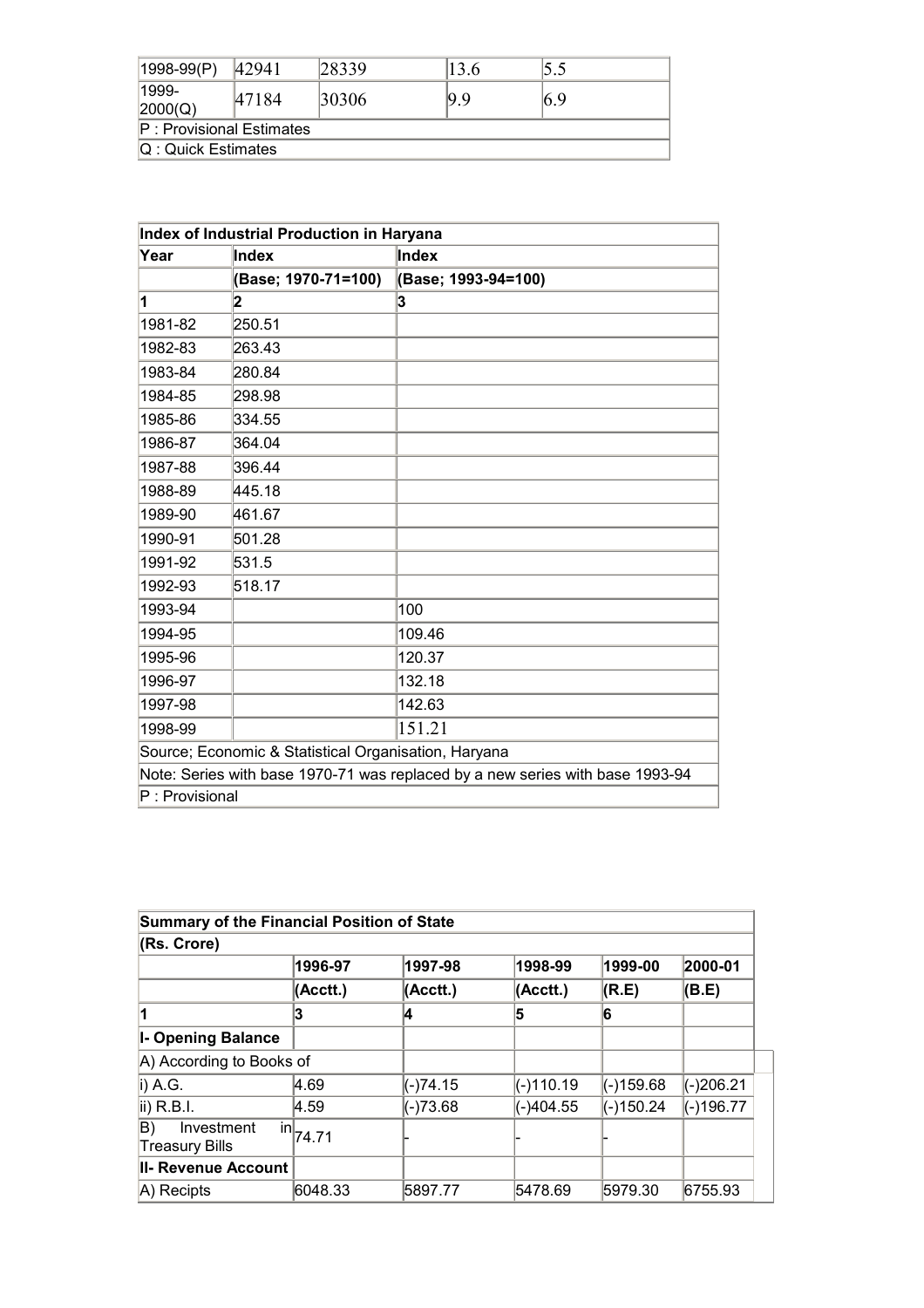| B) Expenditure                                                                    | 6767        | 6617.17     | 7018.89     | 7270.43                  | 8097.20      |
|-----------------------------------------------------------------------------------|-------------|-------------|-------------|--------------------------|--------------|
| C) Surplus/Deficit                                                                | $(-)718.67$ | (-)719.40   | (-)1540.20  | <sub>(-</sub><br>1291.13 | $(-)1341.27$ |
| III-<br>$\overline{\text{Capital}}_{\vert 446.65}$<br><b>Expenditure</b>          |             | 492.21      | 1025.76     | 912.85                   | 1196.14      |
| IV- Public Debt                                                                   |             |             |             |                          |              |
| i)Debt incurred                                                                   | 943.22      | 1528.17     | 2614.67     | 2664.61                  | 3429.77      |
| ii) Repayment                                                                     | 442.5       | 730.35      | 1495.86     | 1135.85                  | 1932.47      |
| iii) Net                                                                          | 500.72      | 797.82      | 1118.81     | 1528.76                  | 1497.30      |
| V-<br>&<br>Loans<br><b>Advances</b>                                               |             |             |             |                          |              |
| A) Advances                                                                       | 394.61      | 438.29      | 227.79      | 307.56                   | 378.66       |
| <b>B) Recoveries</b>                                                              | 460.51      | 522.35      | 553.31      | 47.81                    | 50.50        |
| C) Net                                                                            | $(+)65.90$  | $(+)84.06$  | 325.52      | (-)259.75                | $(-)328.16$  |
| $\overline{\mathsf{VI}^-}$<br><b>Inter</b><br><b>State</b><br><b>Settlement</b>   |             |             |             |                          |              |
| <b>VII- Appropriation to</b>                                                      |             |             |             |                          |              |
| VIII-<br><b>Contingency</b><br>fund (Net)                                         |             |             |             |                          |              |
| Contingency fund                                                                  |             |             |             |                          |              |
| <b>IX-Small</b><br>Savings,<br>Provident Fund etc 246.11<br>(Net)                 |             | 308.65      | 744.45      | 608.57                   | 707.11       |
| X-<br><b>Deposits</b><br>&<br>Advances,<br>Advances, Reserve 266.89<br>Misc.(Net) |             | $(-)30.03$  | 315.67      | 279.87                   | 563.37       |
| XI- Remittances(Net) 6.86                                                         |             | $(+)15.07$  | 12.02       |                          |              |
| XII- Year's Closing<br><b>Balance</b>                                             |             |             |             |                          |              |
| A) According to Books of                                                          |             |             |             |                          |              |
| i) A.G.                                                                           | $(-)74.15$  | $(-)110.19$ | $(-)159.68$ | (-)206.21 (-)304.00      |              |
| ii) R.B.I.                                                                        | $(-)73.68$  | $(-)104.55$ | $(-)150.24$ | (-)196.77                | (-)294.56    |
| B)<br>Investment<br>$\mathsf{in}$<br><b>Treasury Bills</b>                        |             |             |             |                          |              |

| <b>Revenue Receipts of Haryana Goverenment</b>                             |          |          |         |         |               |
|----------------------------------------------------------------------------|----------|----------|---------|---------|---------------|
| (Rs. in Crore)                                                             |          |          |         |         |               |
| Head of Account                                                            | 1996-97  | 1997-98  | 1998-99 | 1999-00 | 2000-<br>2001 |
|                                                                            | (Acctt.) | (Acctt.) | (Acct)  | (R.E)   | (B.E)         |
| 1                                                                          |          | 3        | 14      | 15      | 16            |
| 1. State Sources                                                           | 5275.79  | 4999.73  | 4637.64 | 4819.82 | 5512.09       |
|                                                                            | (87.23)  | (84.77)  | (84.65) | (80.61) | (81.59)       |
| A)State Tax                                                                | 2143.12  | 2368.63  | 3119.62 | 3637.66 | 4162.95       |
| Revenue                                                                    | (35.43)  | (40.16)  | (56.94) | (60.84) | (61.62)       |
| I)Land Revenue                                                             | 2.43     | 3.93     | 3.88    | 6.32    | 6.45          |
|                                                                            | (0.04)   | (0.07)   | (0.07)  | (0.11)  | (0.10)        |
| ii)State<br>$\overline{\mathsf{Exc}}$ ise $\big _{64.14}$<br><b>Duties</b> |          | 49.62    | 774.63  | 894.70  | 1033.50       |
|                                                                            | (1.06)   | (0.84)   | (14.14) | (14.96) | (15.30)       |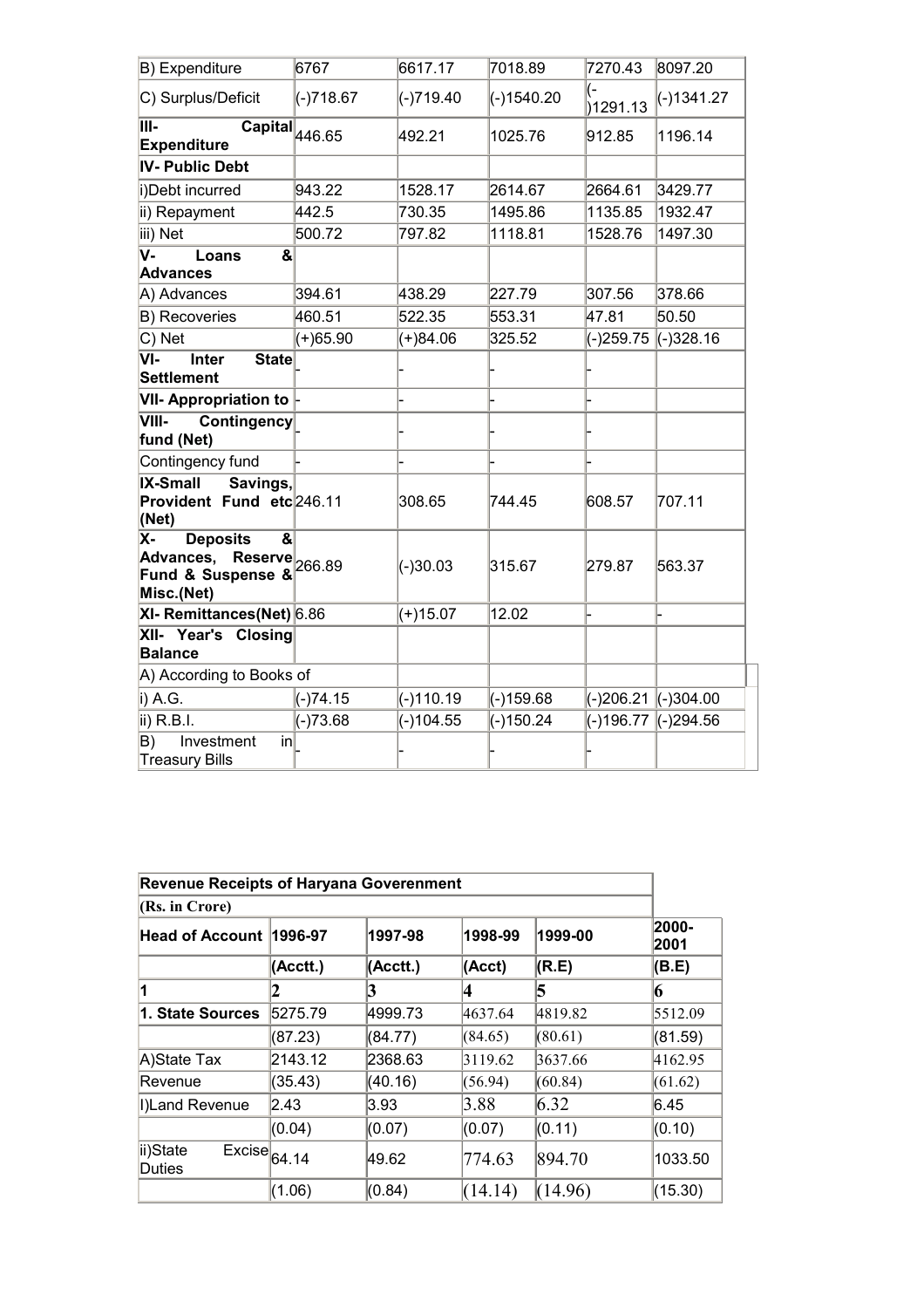| iii)Sales Tax                                                         | 1380.07                              | 1552.69  | 1599.38  | 1900.00  | 2204.00  |
|-----------------------------------------------------------------------|--------------------------------------|----------|----------|----------|----------|
|                                                                       | (22.82)                              | (26.33)  | (29.19)  | (31.78)  | (32.62)  |
| iv)Taxes<br>Vehicles                                                  | $\overline{on} _{61.59}$             | 67.11    | 71.37    | 85.00    | 90.00    |
|                                                                       | (1.02)                               | (1.14)   | (1.30)   | (1.42)   | (1.33)   |
| v)Stamps<br>Registration                                              | $\overline{\text{and}}_{273.1}$      | 301.67   | 294.54   | 360.00   | 405.00   |
|                                                                       | (4.51)                               | (5.11)   | (5.38)   | (6.02)   | (5.99)   |
| vi)Other<br>and Duties                                                | $\overline{\mathsf{Taxes}}_{361.69}$ | 393.61   | 375.82   | 391.64   | 424.00   |
|                                                                       | (5.98)                               | (6.67)   | (6.86)   | (6.55)   | (6.28)   |
| $\overline{\text{Non-Tax}}$ 3132.67<br><b>B)State</b><br>revenue      |                                      | 2631.1   | 1518.02  | 1182.16  | 1349.14  |
|                                                                       | (51.80)                              | (44.61)  | (27.71)  | (19.77)  | (19.97)  |
| 2.<br>$\overline{\text{Central}}$ <sub>772.54</sub><br><b>Sources</b> |                                      | 898.04   | 841.05   | 1159.48  | 1243.84  |
|                                                                       | (12.77)                              | (15.23)  | (15.35)  | (19.39)  | (18.41)  |
| A)Share of Central 431.89<br>Taxes                                    |                                      | 539.31   | 480.04   | 549.23   | 549.23   |
|                                                                       | (7.14)                               | (9.15)   | (8.76)   | (9.18)   | (8.13)   |
| B)<br>Grant<br>in<br>aid<br>from                                      | 340.65                               | 358.73   | 361.01   | 610.25   | 694.61   |
| Central Govt.                                                         | (5.63)                               | (6.08)   | (6.59)   | (10.21)  | (10.28)  |
| Total<br><b>Revenue</b><br><b>Reciepts</b>                            | 6048.33                              | 5897.77  | 5478.69  | 5979.30  | 6755.93  |
|                                                                       | (100.00)                             | (100.00) | (100.00) | (100.00) | (100.00) |
| <b>R.E- Revised Estimates</b>                                         |                                      |          |          |          |          |
| <b>B.E- Budget Estimates</b>                                          |                                      |          |          |          |          |

| Index Numbers Of Agriculture in Hayana |        |        |            |  |  |  |  |
|----------------------------------------|--------|--------|------------|--|--|--|--|
| (Base: Triennium ending 1981-82=100)   |        |        |            |  |  |  |  |
| Year                                   | Area   | Yield  | Production |  |  |  |  |
| 1                                      | 2      | 3      | 4          |  |  |  |  |
| 1980-81                                | 100.51 | 104.33 | 106.37     |  |  |  |  |
| 1981-82                                | 107.74 | 99.45  | 106.37     |  |  |  |  |
| 1982-83                                | 96.65  | 115.88 | 113.98     |  |  |  |  |
| 1983-84                                | 105.06 | 108.14 | 114.68     |  |  |  |  |
| 1984-85                                | 100.49 | 120.25 | 119.53     |  |  |  |  |
| 1985-86                                | 103.36 | 132.75 | 141.5      |  |  |  |  |
| 1986-87                                | 105.17 | 127.18 | 136.71     |  |  |  |  |
| 1987-88                                | 86.46  | 120.2  | 112.61     |  |  |  |  |
| 1988-89                                | 109.43 | 139.03 | 169.12     |  |  |  |  |
| 1989-90                                | 105.7  | 143.06 | 162.56     |  |  |  |  |
| 1990-91                                | 110.07 | 152.7  | 181.12     |  |  |  |  |
| 1991-92                                | 103.49 | 152.31 | 179.12     |  |  |  |  |
| 1992-93                                | 110.52 | 152.15 | 185.49     |  |  |  |  |
| 1993-94                                | 109.22 | 149.5  | 190.86     |  |  |  |  |
| 1994-95                                | 111.73 | 159.14 | 205.14     |  |  |  |  |
| 1995-96                                | 114.45 | 146.17 | 195.01     |  |  |  |  |
| 1996-97                                | 115.85 | 161.23 | 220.21     |  |  |  |  |
| 1997-98                                | 117.09 | 138.95 | 188.23     |  |  |  |  |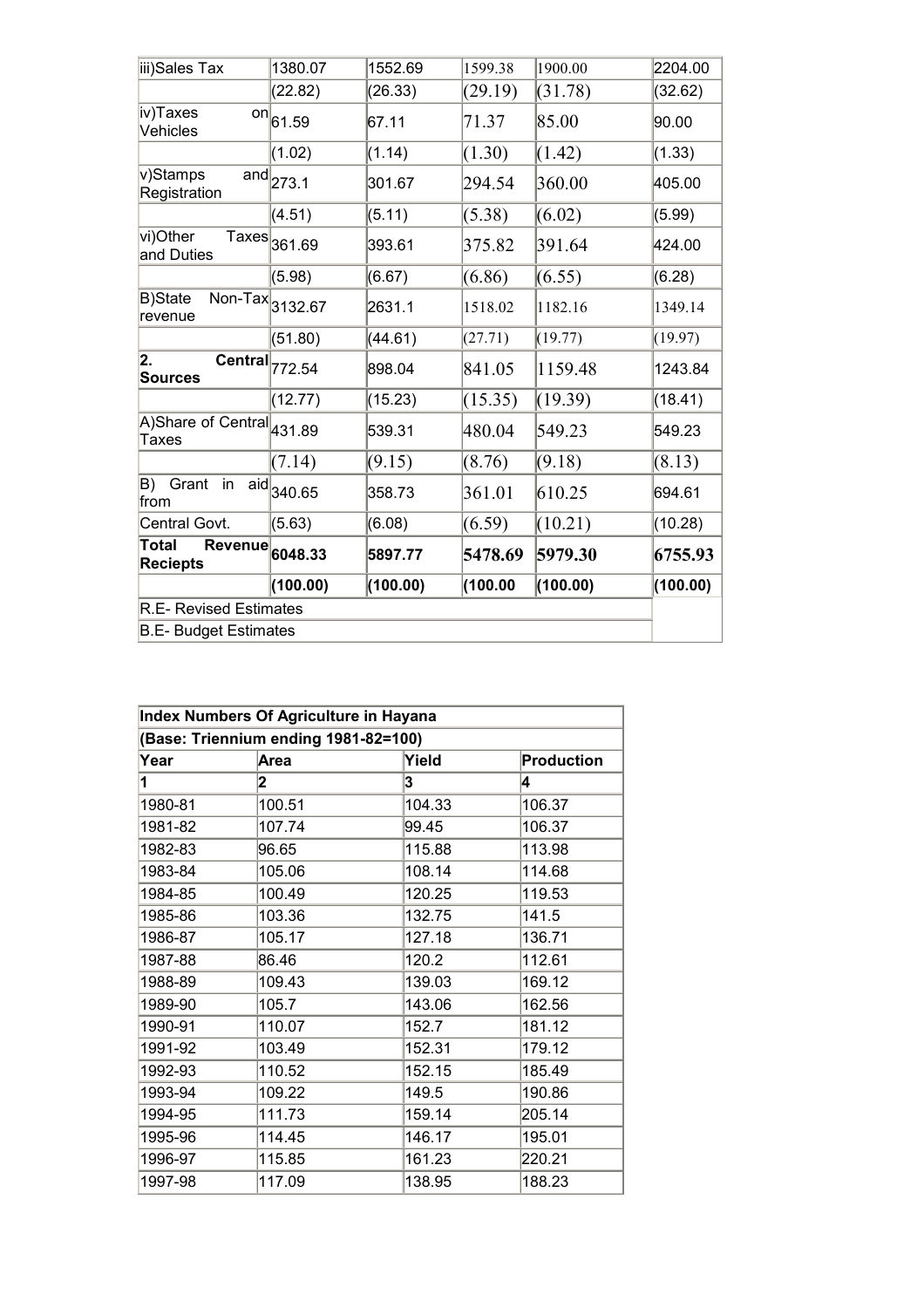| $ 1998-99(P) $ | 121.62                                                | 145.23 | 188.23 |
|----------------|-------------------------------------------------------|--------|--------|
| P:Provisional  |                                                       |        |        |
|                | Source: Economic & Statistical Organisation, Haryana. |        |        |

| <b>POWER</b>  |                         |                               |                              |           |
|---------------|-------------------------|-------------------------------|------------------------------|-----------|
| Year          | Installed<br>Generation | Power<br><b>Available for</b> | Power sold                   | Number of |
|               | <b>Capicity</b><br>(MW) | sale<br>KWH)                  | (lakh  <sub>(lakh</sub> KWH) | consumers |
| 1             | 2                       | 3                             | 4                            | 5         |
| 1967-<br>68   | 29                      | 6010                          | 5010                         | 311914    |
| 1970-<br>71   | 29                      | 12460                         | 9030                         | 543695    |
| 1980-<br> 81  | 1074                    | 41840                         | 33910                        | 1219173   |
| 1981-<br>82   | 1177                    | 46750                         | 38670                        | 1346223   |
| 1982-<br>83   | 1202                    | 147680                        | 39460                        | 1438398   |
| 1983-<br>84   | 1299                    | 46970                         | 39550                        | 1526667   |
| 1984-<br>85   | 1311                    | 46070                         | 37250                        | 1624936   |
| 1985-<br>86   | 1422                    | 51560                         | 42560                        | 1727346   |
| 1986-<br>87   | 1548                    | 56880                         | 46390                        | 1864644   |
| 1987-<br>88   | 1564                    | 67490                         | 51570                        | 2024953   |
| 1988-<br>89   | 1782                    | 75260                         | 56900                        | 2170139   |
| 1989-<br>90   | 1757                    | 79280                         | 59830                        | 2346886   |
| 1990-<br>91   | 1757                    | 90250                         | 66410                        | 2513942   |
| 1991-<br>92   | 1757                    | 105530                        | 77410                        | 2690095   |
| 1992-<br>93   | 1757                    | 115580                        | 86250                        | 2843656   |
| 1993-<br>94   | 1757                    | 111680                        | 83160                        | 2973486   |
| 1994-<br>95   | 1762                    | 114720                        | 82030                        | 3067838   |
| 1995-<br>96   | 1762                    | 127380                        | 87450                        | 3171056   |
| 1996-<br>97   | 1762                    | 132632                        | 90578                        | 3285237   |
| 1997-<br>98   | 1780                    | 133030                        | 88644                        | 3390245   |
| 1998-<br>99   | 1780                    | 140355                        | 92899                        | 3381467   |
| 1999-<br>2000 | 1780                    | 154605                        | 95977                        | 3411180   |
|               | P: Provisional          |                               |                              |           |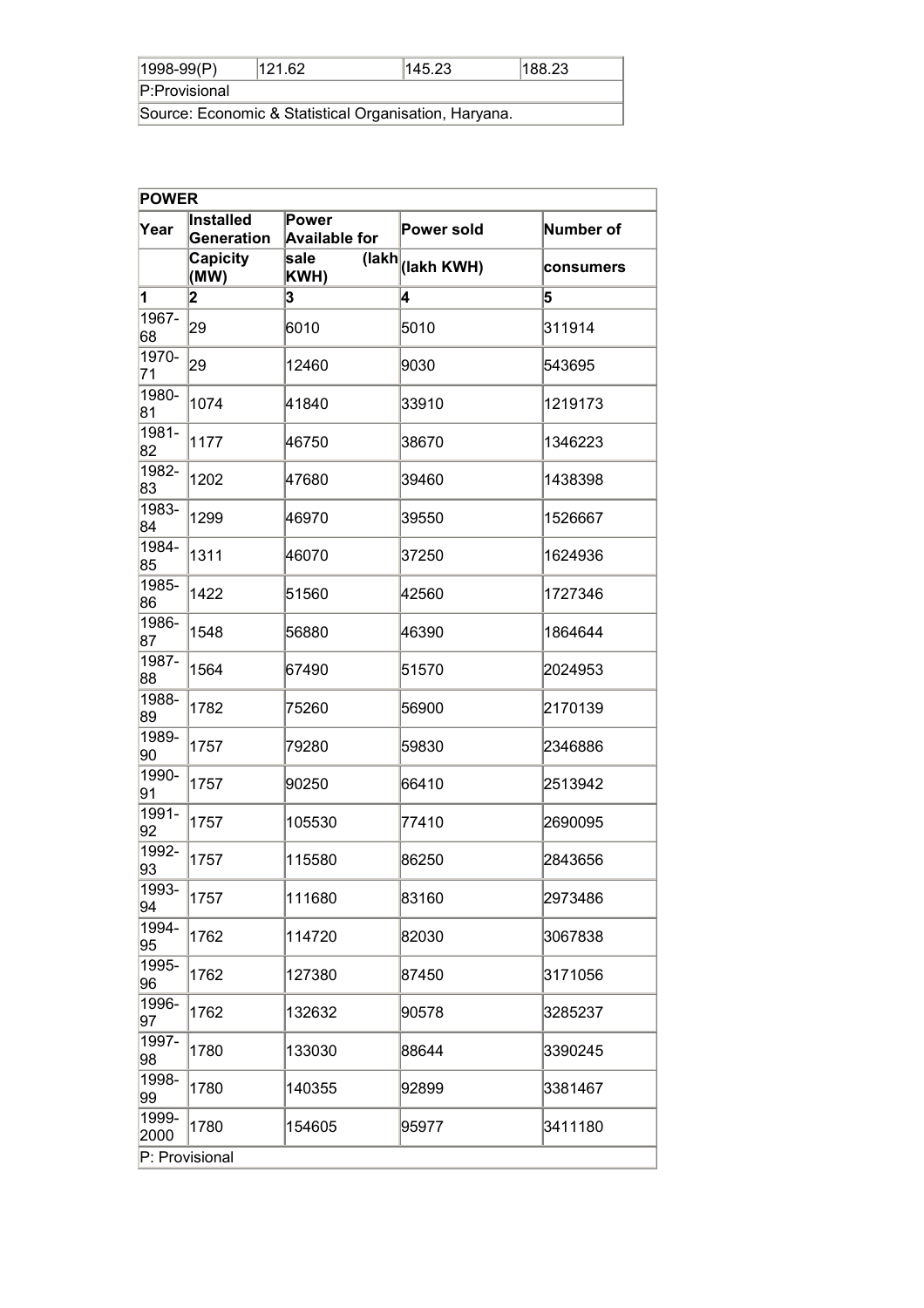| <b>Consumer Price Index Number for the Working Class</b> |                  |                |  |  |  |  |
|----------------------------------------------------------|------------------|----------------|--|--|--|--|
| Year/Month                                               | <b>ALL INDIA</b> | <b>HARYANA</b> |  |  |  |  |
|                                                          | $(1982=100)$     | $(1982=100)$   |  |  |  |  |
| 1                                                        | 2                | 3              |  |  |  |  |
| 1989-90                                                  | 173              | 162            |  |  |  |  |
| 1990-91                                                  | 193              | 182            |  |  |  |  |
| 1991-92                                                  | 219              | 207            |  |  |  |  |
| 1992-93                                                  | 240              | 226            |  |  |  |  |
| 1993-94                                                  | 258              | 245            |  |  |  |  |
| 1994-95                                                  | 284              | 265            |  |  |  |  |
| 1995-96                                                  | 313              | 283            |  |  |  |  |
| 1996-97                                                  | 342              | 311            |  |  |  |  |
| 1997-98                                                  | 366              | 336            |  |  |  |  |
| 1998-99                                                  | 414              | 376            |  |  |  |  |
| 1999-2000                                                | 428              | 385            |  |  |  |  |
| November, 1999                                           | 438              | 392            |  |  |  |  |
| December, 1999                                           | 431              | 385            |  |  |  |  |
| January, 2000                                            | 431              | 385            |  |  |  |  |
| February, 2000                                           | 430              | 384            |  |  |  |  |
| March, 2000                                              | 434              | 388            |  |  |  |  |
| April, 2000                                              | 438              | 392            |  |  |  |  |
| May, 2000                                                | 440              | 394            |  |  |  |  |
| June, 2000                                               | 442              | 396            |  |  |  |  |
| <b>July, 2000</b>                                        | 445              | 399            |  |  |  |  |
| August, 2000                                             | 443              | 397            |  |  |  |  |
| September, 2000                                          | 444              | 398            |  |  |  |  |
| October, 2000                                            | 449              | 402            |  |  |  |  |
| November, 2000                                           | 450              | 403            |  |  |  |  |

|                    |                              | <b>Annual Growth Rates of GSDP by Board Sectors</b> |          |       |
|--------------------|------------------------------|-----------------------------------------------------|----------|-------|
|                    | at Constant (1993-94) Prices |                                                     |          |       |
| Year               | Primary                      | Secondary                                           | Tertiary | Total |
| 11                 |                              | 3                                                   | 14       | 15    |
| 1994-95            | 6.9                          | 9.7                                                 | 5.3      | 7.1   |
| 1995-96            | $(-)4.8$                     | 8.9                                                 | 7.1      | 2.4   |
| 1996-97            | 11.1                         | 7.3                                                 | 16.4     | 11.8  |
| 1997-98(P)         | $(-)8.1$                     | 6.1                                                 | 8.1      | 1.1   |
| 1998-99(P)         | ∣4.1                         | 7.1                                                 | 5.7      | 5.5   |
| 1999-<br>2000(Q)   | 5.6                          | 6.0                                                 | 9.0      | 6.9   |
|                    | $P:$ Provisional Estimates   |                                                     |          |       |
| Q: Quick Estimates |                              |                                                     |          |       |

| <b>Composition of Gross State Domestic Product by Board Sectors</b> |                          |                                          |  |                              |                   |  |
|---------------------------------------------------------------------|--------------------------|------------------------------------------|--|------------------------------|-------------------|--|
| (Percent)                                                           |                          |                                          |  |                              |                   |  |
|                                                                     | <b>At Current Prices</b> |                                          |  | At Constant (1993-94) Prices |                   |  |
| Year                                                                |                          | <b>Primary Secondary Ternity Primary</b> |  |                              | Secondary Ternity |  |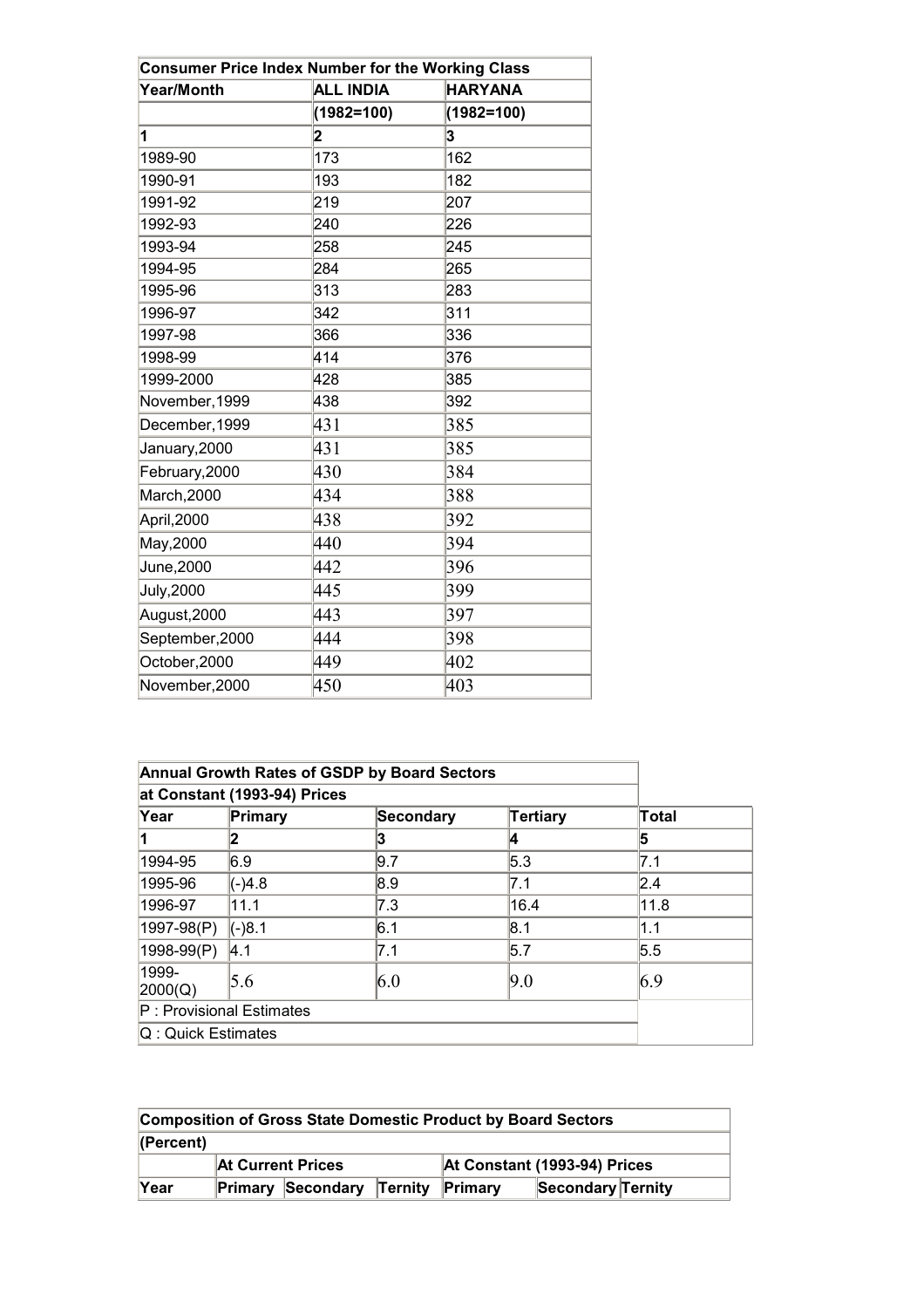| 1                        | 2    | 3    | 14   | 5    | 6    |      |
|--------------------------|------|------|------|------|------|------|
| 1993-94                  | 43.3 | 24.7 | 32.0 | 43.3 | 24.7 | 32.0 |
| 1994-95                  | 42.1 | 26.4 | 31.5 | 43.3 | 25.2 | 31.5 |
| 1995-96                  | 37.6 | 30.1 | 32.3 | 40.2 | 26.9 | 32.9 |
| 1996-97                  | 38.6 | 28.5 | 32.9 | 40.0 | 25.8 | 34.2 |
| 1997-<br>98(P)           | 35.8 | 29.6 | 34.6 | 36.3 | 27.1 | 36.6 |
| 1998-<br>99(P)           | 35.6 | 28.4 | 36.0 | 35.8 | 27.5 | 36.7 |
| 1999-<br>2000(Q)         | 34.5 | 28.3 | 37.2 | 35.4 | 27.2 | 37.4 |
| P: Provisional Estimates |      |      |      |      |      |      |
| Q: Quick Estimates       |      |      |      |      |      |      |

# Annual Index of Industrial Production (Revised Series)

Base year 1993-94=100

| Sr. No.        | <b>Descripition</b>                                                                                                                                                               |       | Group Weight<br><b>Index</b> |                     |                      |               |               |           |  |
|----------------|-----------------------------------------------------------------------------------------------------------------------------------------------------------------------------------|-------|------------------------------|---------------------|----------------------|---------------|---------------|-----------|--|
|                |                                                                                                                                                                                   |       |                              | 1994-<br>1995       | 1995-<br>1996        | 1996-<br>1997 | 1997-<br>1998 | 1998-1999 |  |
| 1              | 2                                                                                                                                                                                 | 3     | 4                            | 5                   | 6                    | 7             | 8             | g.        |  |
| $\overline{1}$ | Manufacture of food products                                                                                                                                                      | 20-21 |                              |                     | 162.15 103.25 102.92 | 108.39        | 115.26        | 123.33    |  |
| 2              | of<br>Manufacture<br>breverages, 22<br>Tobacco and related products                                                                                                               |       | 10.3                         |                     | 114.92 125.77        | 117.09        | 101.88        | 101.29    |  |
| 3              | Manufacture of cotton textiles                                                                                                                                                    | 23    | 34.5                         | 92.31               | 105.74               | 111.35        | 117.07        | 123.66    |  |
| 4              | Manufacture of wool, silk and 24<br>man-made fibre textiles                                                                                                                       |       | 38.24                        |                     | 104.72 114.03 122.27 |               | 129.5         | 137.72    |  |
| 5              | Manufacture of textiles products 26<br>(including wearing apparel)                                                                                                                |       | 45.87                        | 114.23 120.5        |                      | 132.64        | 146.55        | 161.69    |  |
| 6              | Manufacture of paper<br>and<br>paper products and printing, 28<br>publishing and allied industries                                                                                |       | 29.51                        |                     | 100.74 108.93 112.93 |               | 124.93        | 137.96    |  |
| 17             | Manufacture of leather<br>and<br>product of leather, fur<br>and $29$<br>subsitutes of leather                                                                                     |       | 8.09                         | 92.59               | 100                  | 111.11        | 125.93        | 137.04    |  |
| 8              | Manufacture of basic chemicals<br>and chemical products (except <sup>30</sup><br>products of petroleum and coal)                                                                  |       | 60.65                        | 122.6               |                      | 132.35 136.11 | 140.75        | 148.96    |  |
| 9              | Manufacture of rubber, plastic,<br>petroleum and coal products, 31<br>processing of nuclear fuels                                                                                 |       | 54.21                        |                     | 113.88 123.38 126.69 |               | 133.15        | 138.45    |  |
| 10             | Manufacture of Non-matallic 32<br>mineral products                                                                                                                                |       | 32.93                        | 107.31              | 115.03 117.38        |               | 119.74        | 122.78    |  |
| 11             | Basic<br>metal<br>and<br>$\overline{\text{alloys}}_{33}$<br>industries                                                                                                            |       | 89.31                        | 93.94               | 97.39                | 101.59        | 110.26        | 118.37    |  |
| 12             | Manufacture of metal products<br>and parts except machinery 34<br>and equipment                                                                                                   |       | 34.07                        | 81.72               | 92.67                | 98.66         | 109.2         | 118.76    |  |
| 13             | Manufacture of machinery and<br>equipment other then transport<br>equipment, scientific equipment 35-36 146.83 113.83 118.02 130.54<br>photographic/cinemato-graphic<br>equipment |       |                              |                     |                      |               | 139.53        | 148.05    |  |
| 14             | Manufacture<br>$\overline{of}$<br>$\overline{\text{transport}}_{37}$<br>equipment and parts                                                                                       |       |                              | 225.39 121.76 151.3 |                      | 180.53        | 200.8         | 210.86    |  |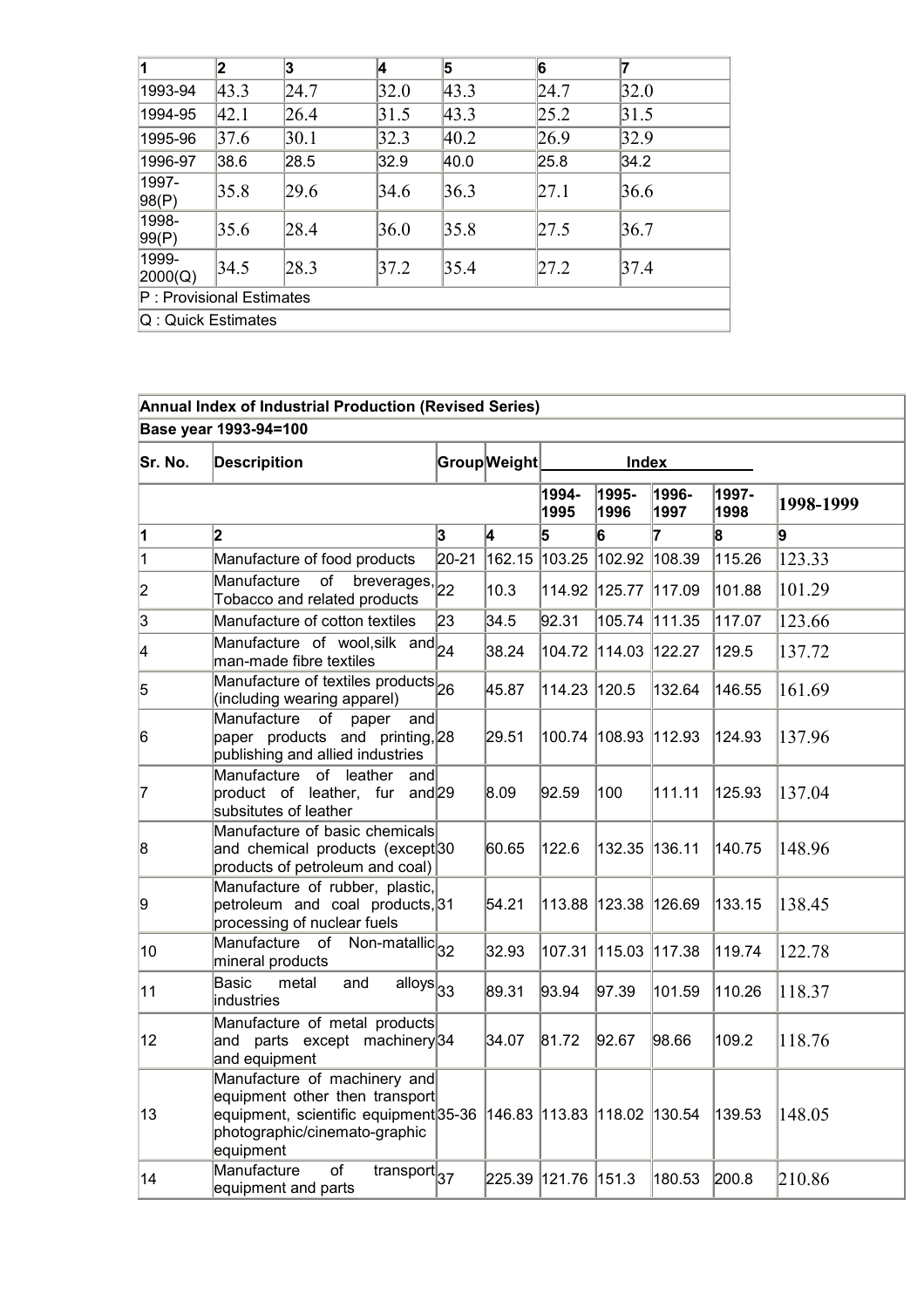| 15                   | Other manufacturing industries 38 |    | 11.3  | 105.2 | 113.3                       | 119.51                         | 128.83        | 140.04 |  |
|----------------------|-----------------------------------|----|-------|-------|-----------------------------|--------------------------------|---------------|--------|--|
|                      | Division 2&3 Manufacturing        |    |       |       | 983.35 109.46 120.62 132.43 |                                | $ 143\rangle$ | 151.74 |  |
|                      | Division 4 Electricity            | 40 | 16.65 |       |                             | 109.32  105.33  117.24  120.71 |               | 119.82 |  |
|                      |                                   |    | 1000  |       | 109.46 120.37 132.18        |                                | 142.63        | 115121 |  |
| <i></i> Provisional* |                                   |    |       |       |                             |                                |               |        |  |

| Per Capita Income of Haryana |                        |                             |                                                               |                                 |  |  |  |  |
|------------------------------|------------------------|-----------------------------|---------------------------------------------------------------|---------------------------------|--|--|--|--|
| Year                         | Per Capita Income(Rs.) |                             | the<br>Percentage<br><b>Increase</b><br>Over<br>previous year |                                 |  |  |  |  |
|                              | At Current             | At Constant                 | <b>At Current</b>                                             | At Constant<br>Prices (1993-94) |  |  |  |  |
|                              | Prices                 | <b>Prices (1993-</b><br>94) | <b>Prices</b>                                                 |                                 |  |  |  |  |
|                              | 2                      | 3                           | 4                                                             | 15                              |  |  |  |  |
| 1993-94                      | 10824                  | 10824                       |                                                               |                                 |  |  |  |  |
| 1994-95                      | 12622                  | 11362                       | 16.6                                                          | 5.0                             |  |  |  |  |
| 1995-96                      | 13975                  | 11326                       | 10.7                                                          | $(-)0.3$                        |  |  |  |  |
| 1996-97                      | 16454                  | 12439                       | 17.7                                                          | 9.8                             |  |  |  |  |
| 1997-98(P)                   | 17467                  | 12297                       | 6.2                                                           | $(-)1.1$                        |  |  |  |  |
| 1998-99(P)                   | 19491                  | 12766                       | 11.6                                                          | 3.8                             |  |  |  |  |
| 1999-2000(Q) 21114           |                        | 13463                       | 8.3                                                           | 5.5                             |  |  |  |  |
| P: Provisional Estimates     |                        |                             |                                                               |                                 |  |  |  |  |
| Q: Quick Estimates           |                        |                             |                                                               |                                 |  |  |  |  |

| Index of Agriculture Production in Haryana |                                      |               |                          |        |        |                     |                                           |                  |
|--------------------------------------------|--------------------------------------|---------------|--------------------------|--------|--------|---------------------|-------------------------------------------|------------------|
|                                            | (Base: Triennium ending 1981-82=100) |               |                          |        |        |                     |                                           |                  |
| Year                                       | <b>Cereals</b>                       | <b>Pulses</b> | Total food Oil<br>grains | lseeds | Fibres | Miscell-<br>laneous | <b>Non All</b><br>Total<br>Food<br>grains | Commo-<br>dities |
|                                            | 2                                    | 3             | 4                        | 5      | 6      | 17                  | 8                                         | 19               |
| 1980-81                                    | 103.89                               | 125.54        | 107.02                   | 136.34 | 100.87 | 95.44               | 104.72                                    | 106.37           |
| 1981-82                                    | 107.19                               | 87.48         | 104.34                   | 109.77 | 107.72 | 116                 | 111.52                                    | 106.37           |
| 1982-83                                    | 119.96                               | 78.85         | 114.02                   | 85.98  | 131.96 | 107.59              | 113.89                                    | 113.98           |
| 1983-84                                    | 123.6                                | 88.01         | 118.45                   | 119.55 | 89.15  | 114.89              | 105.11                                    | 114.68           |
| 1984-85                                    | 122.64                               | 88.17         | 117.66                   | 222.62 | 107.59 | 100.1               | 124.28                                    | 119.53           |
| 1985-86                                    | 141.17                               | 169.33        | 145.24                   | 209.67 | 131.12 | 100.8               | 132.02                                    | 141.5            |
| 1986-87                                    | 135.66                               | 133.64        | 132.48                   | 166.54 | 157.31 | 129.74              | 147.42                                    | 136.71           |
| 1987-88                                    | 118.65                               | 19.92         | 104.37                   | 243.7  | 119.61 | 101.62              | 133.49                                    | 112.61           |
| 1988-89                                    | 168.36                               | 162.56        | 167.52                   | 354.09 | 145.79 | 125.44              | 173.18                                    | 169.12           |
| 1989-90                                    | 157.04                               | 99.96         | 148.79                   | 317.92 | 202.96 | 142.31              | 197.49                                    | 162.56           |
| 1990-91                                    | 171.18                               | 127.76        | 164.9                    | 466.45 | 197.35 | 145.92              | 222.27                                    | 181.12           |
| 1991-92                                    | 167.43                               | 56.05         | 151.33                   | 486.24 | 230.11 | 171.01              | 249.6                                     | 179.12           |
| 1992-93                                    | 189.35                               | 70.85         | 172.22                   | 380.74 | 240.48 | 131.28              | 219.15                                    | 185.49           |
| 1993-94                                    | 185.77                               | 108.46        | 174.59                   | 585.28 | 193.2  | 124.52              | 232.11                                    | 190.86           |
| 1994-95                                    | 198.07                               | 118.36        | 186.54                   | 588.51 | 235.54 | 129.85              | 252.3                                     | 205.14           |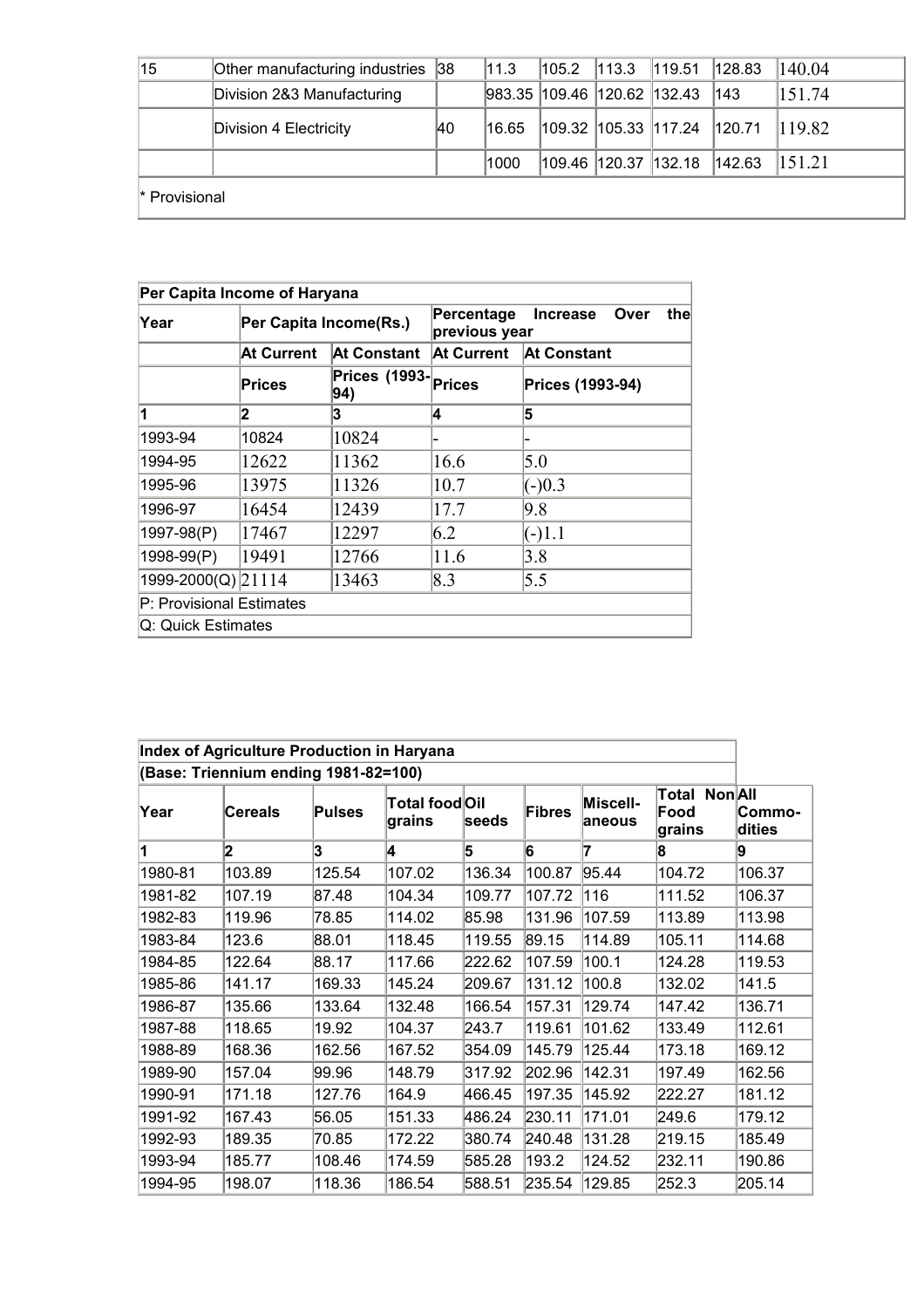| 1995-96                                                | 185.39 | 102.95 | 173.47 | 534.97               | 232.55          | 148.53 | 249.63 | 195.01 |
|--------------------------------------------------------|--------|--------|--------|----------------------|-----------------|--------|--------|--------|
| 1996-97                                                | 210.32 | 76.09  | 190.91 | 655.45               | 273.96          | 165.56 | 294.5  | 220.21 |
| 1997-98                                                | 206.96 | 85.68  | 189.42 | 270.9                | 201.8           | 133.41 | 185.21 | 188.23 |
| 1998-99                                                | 223.99 | 83.73  | 203.71 | 451.11               | $159.96$ 133.35 |        | 199.01 | 202.38 |
| 1999-<br>2000(P)                                       | 251.37 | 17.15  | 217.51 | 435.26 240.54 142.42 |                 |        | 233.20 | 221.94 |
| P: Provisional                                         |        |        |        |                      |                 |        |        |        |
| Source : Economic & Statistical Organisation, Haryana. |        |        |        |                      |                 |        |        |        |

Source :Economic & Statistical Organisation ,Haryana.

|                   | Agriculture production in Haryana        |                                                                    |        |                                                  |       |                                    |
|-------------------|------------------------------------------|--------------------------------------------------------------------|--------|--------------------------------------------------|-------|------------------------------------|
| (In Crore)        |                                          |                                                                    |        |                                                  |       |                                    |
| Year              | <b>Total Cereals</b>                     | <b>Total Pulses</b>                                                | grains | Total Food Total Cotton Total<br>$(\text{lint})$ | Seeds | OilSugarcane<br>in<br>terms of Gur |
| 1                 | 2                                        | 3                                                                  | 4      | 5                                                | 6     | 7                                  |
| 1996-67           | 2029                                     | 563                                                                | 2592   | 288                                              | 92    | 510                                |
| 1970-71           | 3939                                     | 832                                                                | 4771   | 373                                              | 99    | 707                                |
| 1980-81           | 5533                                     | 503                                                                | 6036   | 643                                              | 188   | 460                                |
| 1981-82           | 5692                                     | 347                                                                | 6039   | 685                                              | 151   | 576                                |
| 1982-83           | 6334                                     | 315                                                                | 6649   | 840                                              | 118   | 560                                |
| 1983-84           | 6526                                     | 363                                                                | 6889   | 567                                              | 164   | 587                                |
| 1984-85           | 6481                                     | 367                                                                | 6848   | 608                                              | 305   | 484                                |
| 1985-86           | 7460                                     | 687                                                                | 8147   | 745                                              | 288   | 501                                |
| 1986-87           | 7161                                     | 467                                                                | 7628   | 903                                              | 228   | 684                                |
| 1987-88           | 6199                                     | 112                                                                | 6311   | 690                                              | 334   | 524                                |
| 1988-89           | 8836                                     | 674                                                                | 9510   | 846                                              | 484   | 658                                |
| 1989-90           | 8279                                     | 430                                                                | 8790   | 1191                                             | 435   | 736                                |
| 1990-91           | 9017                                     | 542                                                                | 9559   | 1155                                             | 638   | 780                                |
| 1991-92           | 8805                                     | 273                                                                | 9078   | 1341                                             | 758   | 905                                |
| 1992-93           | 9955                                     | 326                                                                | 10281  | 1411                                             | 559   | 672                                |
| 1993-94           | 9774                                     | 469                                                                | 10243  | 1124                                             | 823   | 646                                |
| 1994-95           | 10456                                    | 516                                                                | 10972  | 1371                                             | 861   | 696                                |
| 1995-96           | 9721                                     | 451                                                                | 10172  | 1284                                             | 783   | 809                                |
| 1996-97           | 11102                                    | 346                                                                | 11448  | 1507                                             | 985   | 902                                |
| 1997-98           | 10956                                    | 376                                                                | 11332  | 1107                                             | 456   | 750                                |
| 1998-99(P)        | 11782                                    | 323                                                                | 12105  | 874                                              | 653   | 701                                |
| 1999-<br>2000(P)  | 12990                                    | 79                                                                 | 13069  | 1309                                             | 642   | 739                                |
|                   | Source: Director, Land Records, Haryana. |                                                                    |        |                                                  |       |                                    |
| Kgs.each)         |                                          | *In 000 bales of 170 Kgs. Each (During 1966-67 in 000 bales of 180 |        |                                                  |       |                                    |
| P.<br>Provisional |                                          |                                                                    |        |                                                  |       |                                    |

| Net Area Under Irrigation In Haryana        |                     |  |              |         |          |       |                                 |  |  |
|---------------------------------------------|---------------------|--|--------------|---------|----------|-------|---------------------------------|--|--|
| Net Area Irrigated by source (000 Hactares) |                     |  |              |         |          |       |                                 |  |  |
| Year                                        | lGovt. canals lTank |  | <b>Wells</b> | T/Wells | $O$ ther | Total | net areal<br>lto<br><b>SOWN</b> |  |  |
|                                             |                     |  |              |         |          |       |                                 |  |  |
| 1966-67                                     | 1991                |  | 289          |         |          | 1293  | 37.8                            |  |  |